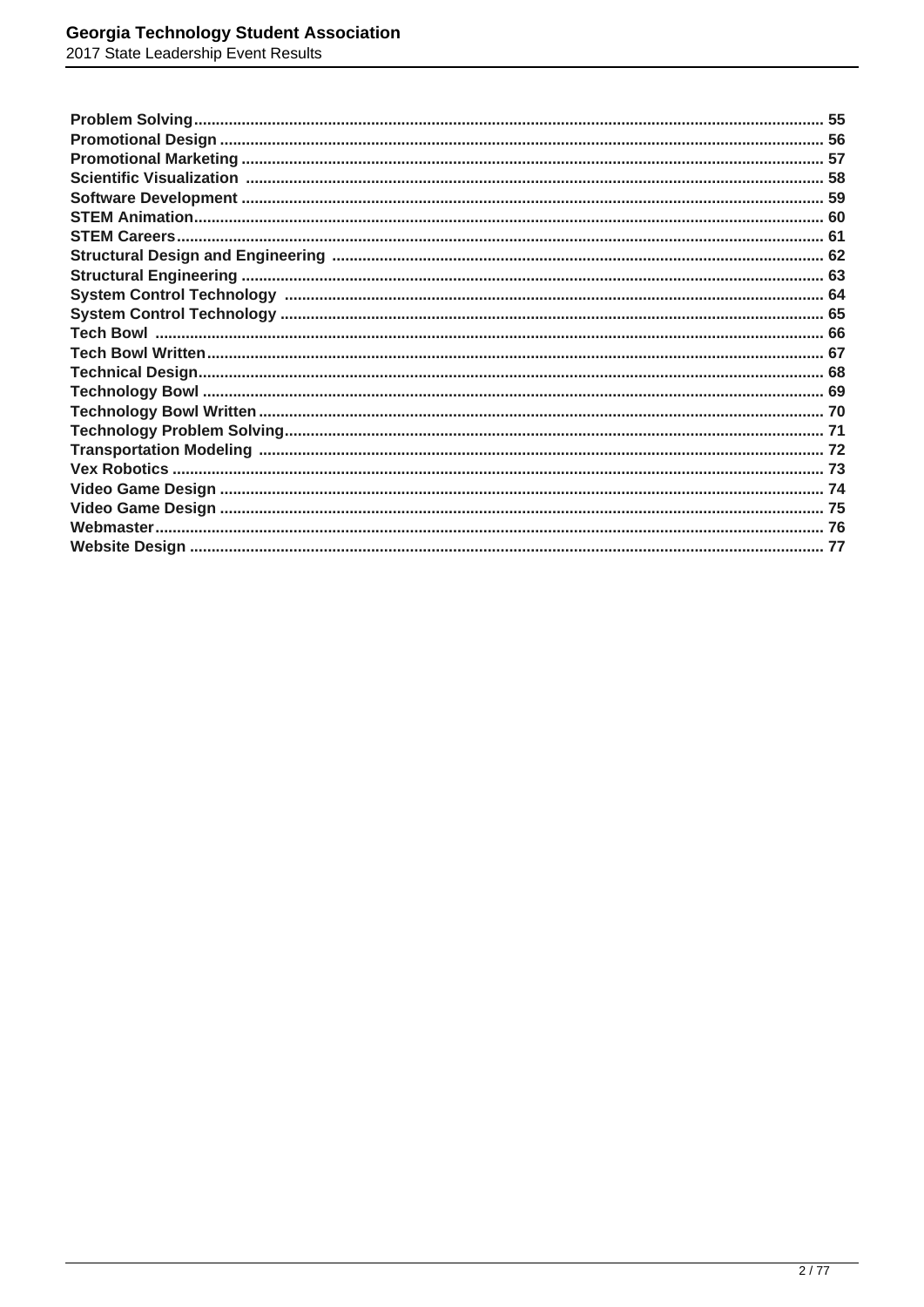### **3D Animation - HS**

**Team**

- <span id="page-2-0"></span>1st - South Forsyth High School
- 2nd Lambert High School
- 3rd Parkview High School
- 4th Arabia Mountain High School
- 5th Eastside High School
- 6th Woodstock High School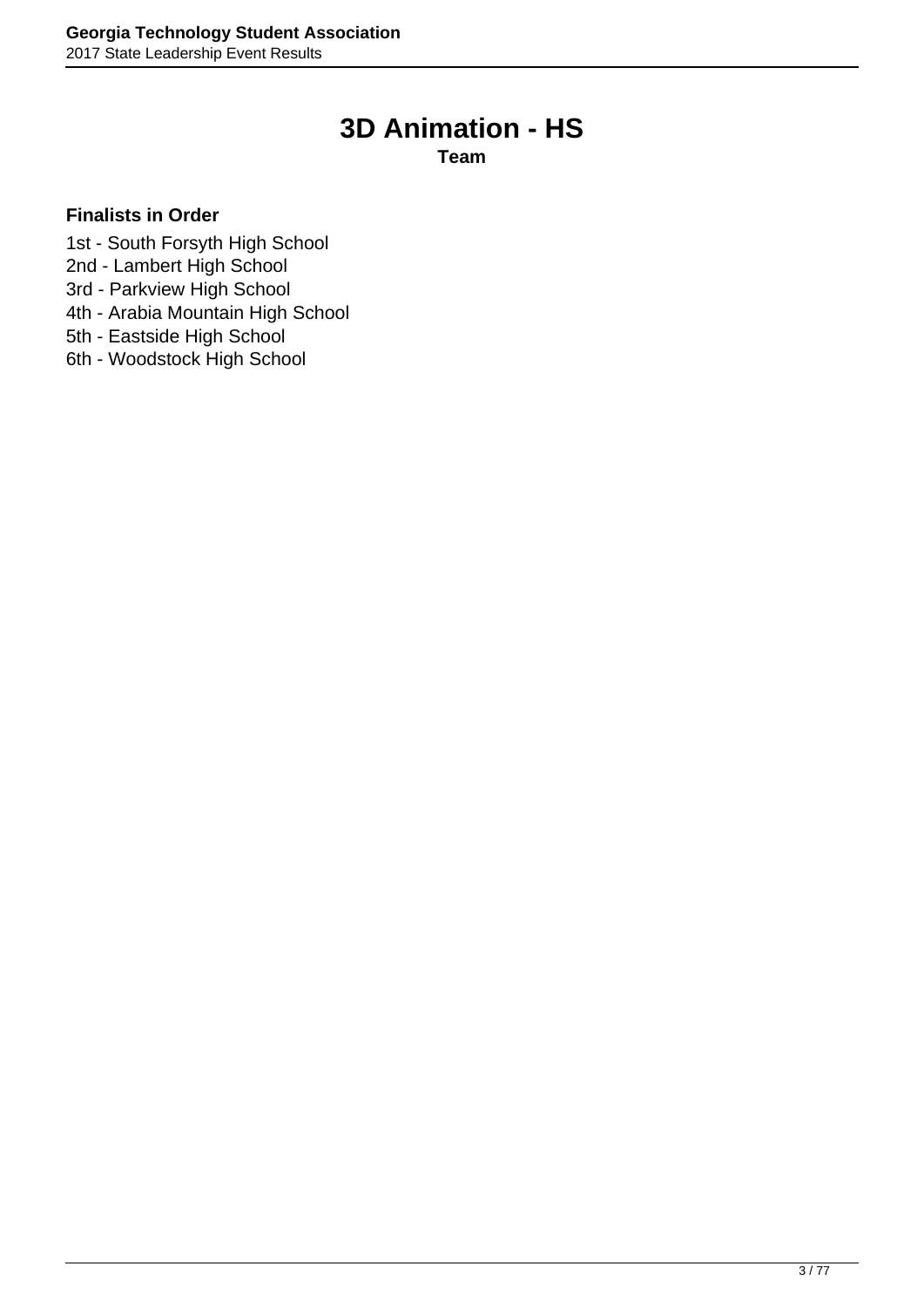### **Animatronics - HS**

**Team**

- <span id="page-3-0"></span>1st - Winder-Barrow High School
- 2nd Parkview High School
- 3rd South Forsyth High School
- 4th Gwinnett School Of Math Science And Technology
- 5th Monroe Area High School
- 6th North Cobb High School
- 7th Lowndes High School
- 8th Westlake High School
- 9th Tucker High School
- 10th West Forsyth High School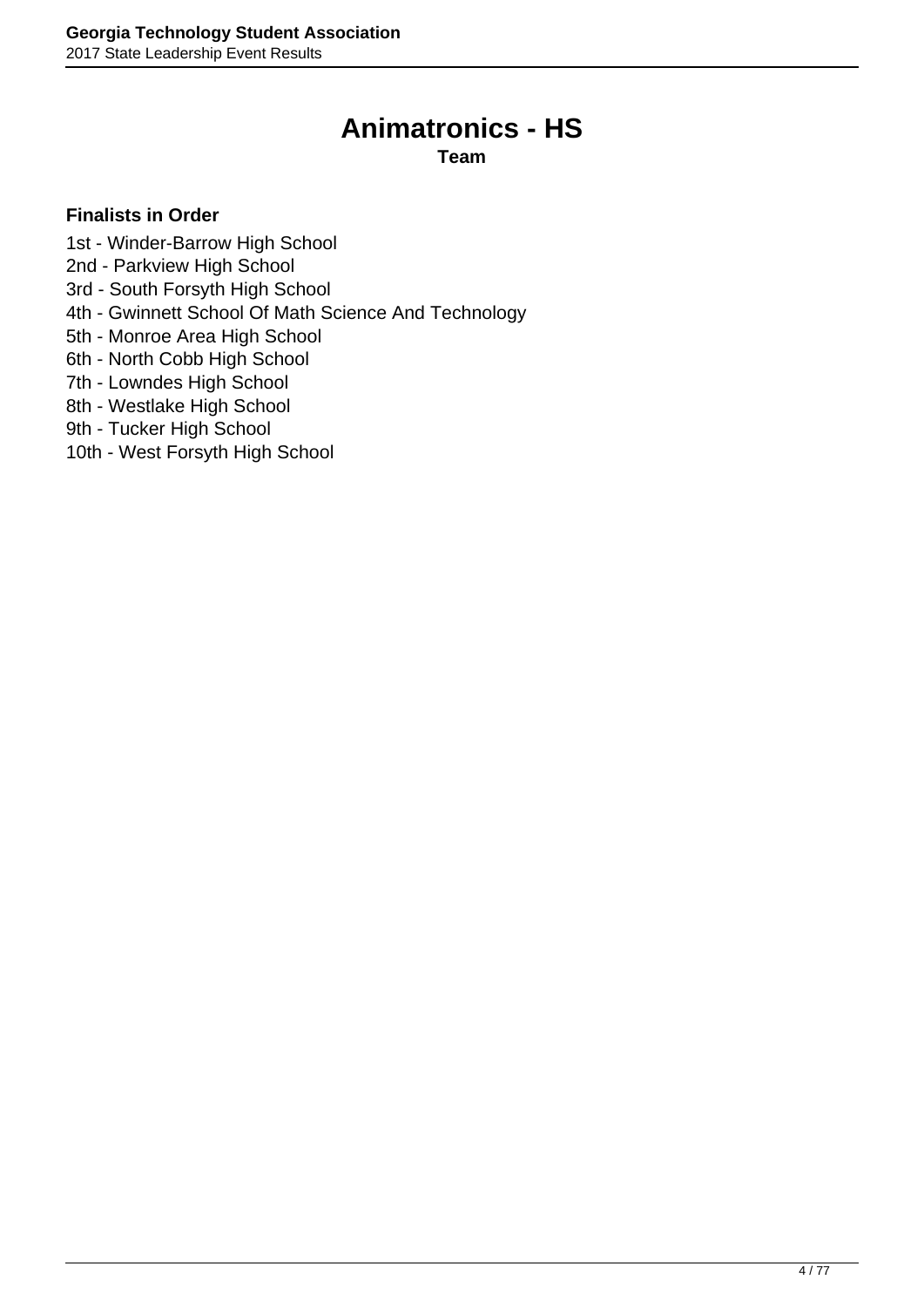# **Architectural Design - HS**

**Team**

- <span id="page-4-0"></span>1st - Winder-Barrow High School
- 2nd Johns Creek High School
- 3rd Newton College And Career Academy
- 4th South Forsyth High School
- 5th Gwinnett School Of Math Science And Technology
- 6th Loganville High School
- 7th Norcross High School
- 8th Forsyth Central High School
- 9th Peachtree Ridge High School
- 10th Woodstock High School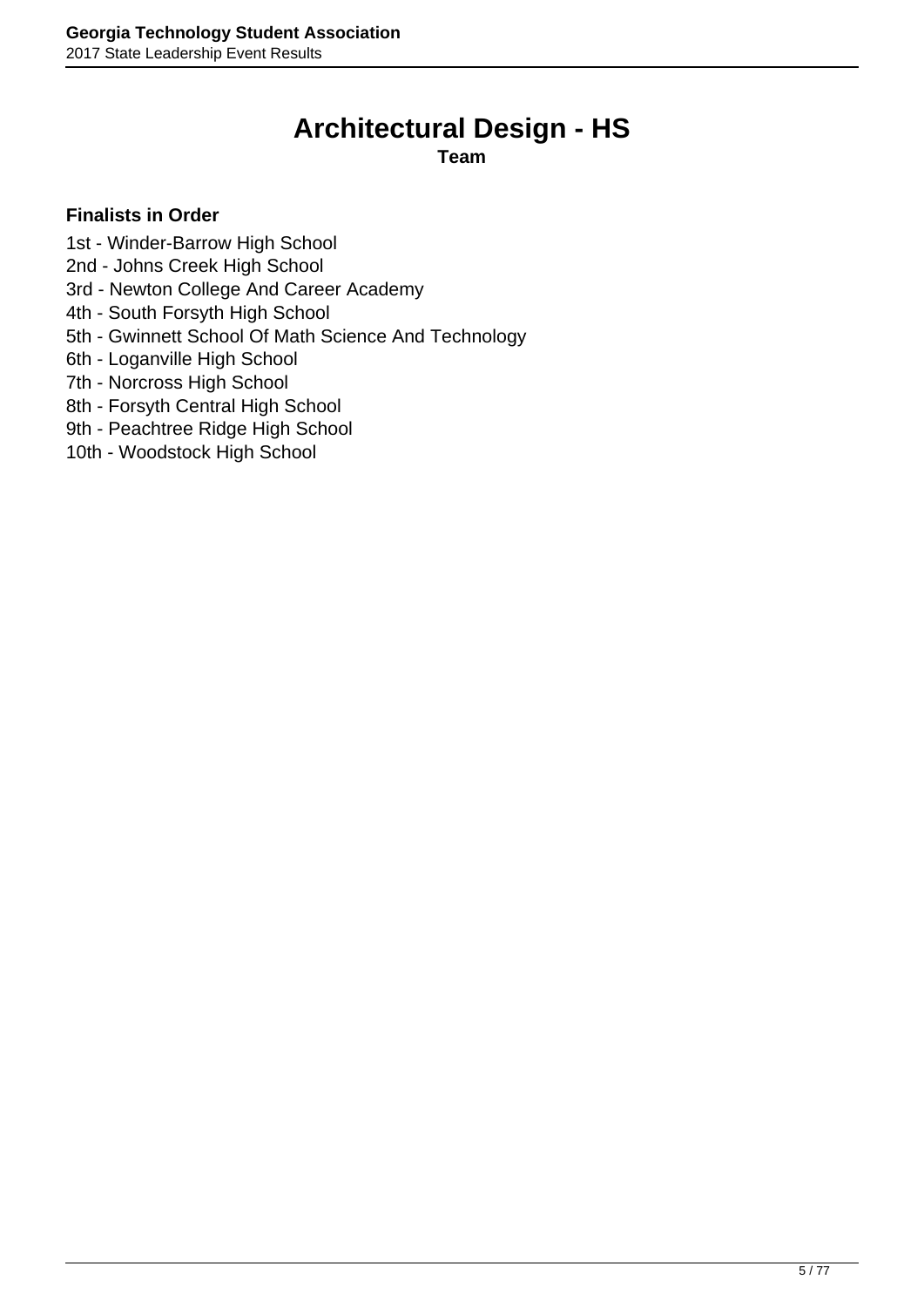### **Biotechnology - MS**

**Team**

### <span id="page-5-0"></span>**Finalists in Order**

1st - Hahira Middle School

- 2nd Marietta Middle School
- 3rd East Coweta Middle School
- 4th Pine Grove Middle School
- 5th Hart County Middle School
- 6th Lowndes Middle
- 7th Franklin County Middle School
- 8th Harris County Carver Middle School
- 9th Ben Hill Middle School
- 10th Champion Theme Middle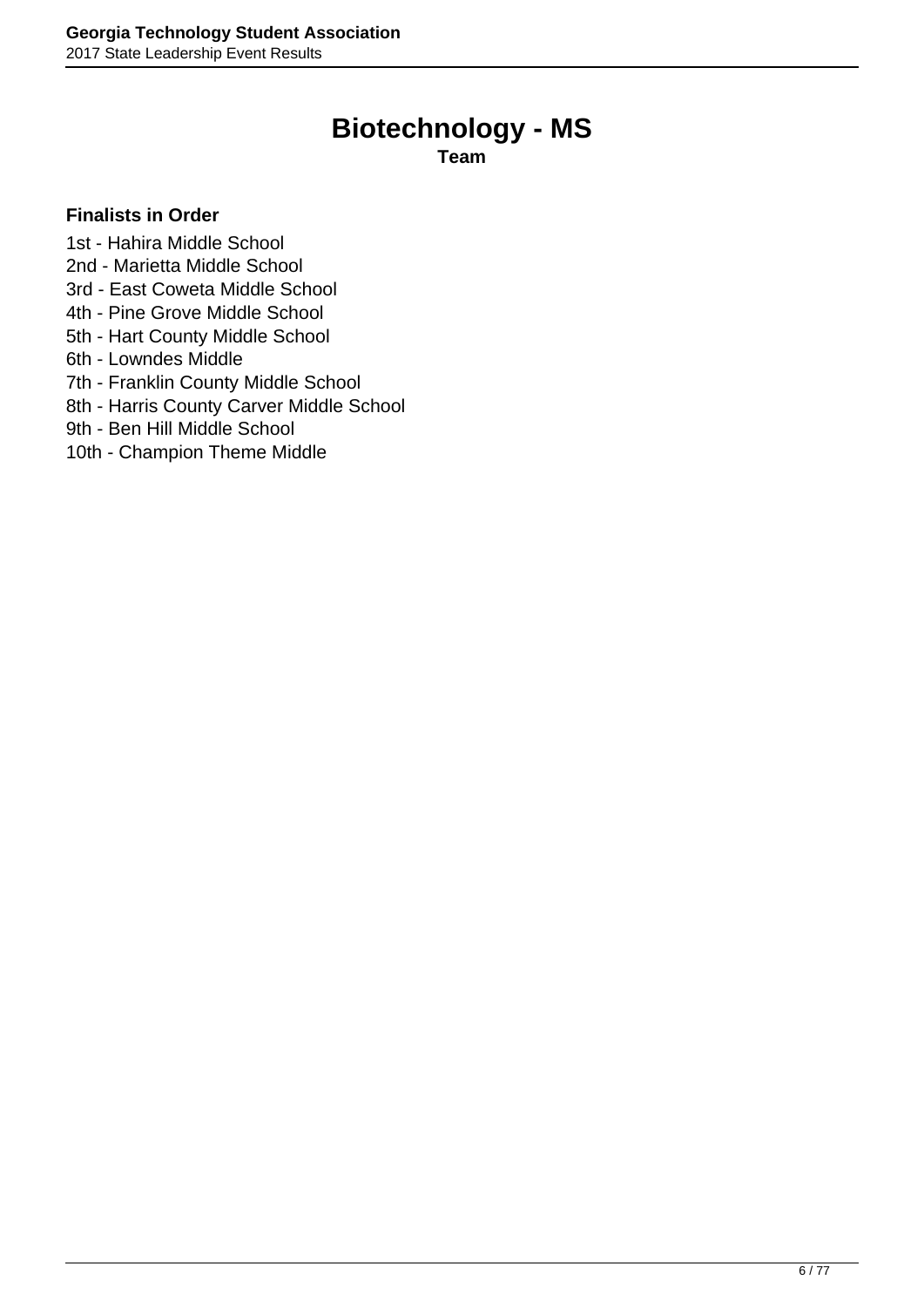## **Biotechnology Design - HS**

**Team**

- <span id="page-6-0"></span>1st - Coffee High School
- 2nd South Forsyth High School
- 3rd Shiloh High School
- 4th Harris County High School
- 5th Woodstock High School
- 6th Winder-Barrow High School
- 7th Chamblee High School
- 8th Parkview High School
- 9th Lowndes High School
- 10th Peachtree Ridge High School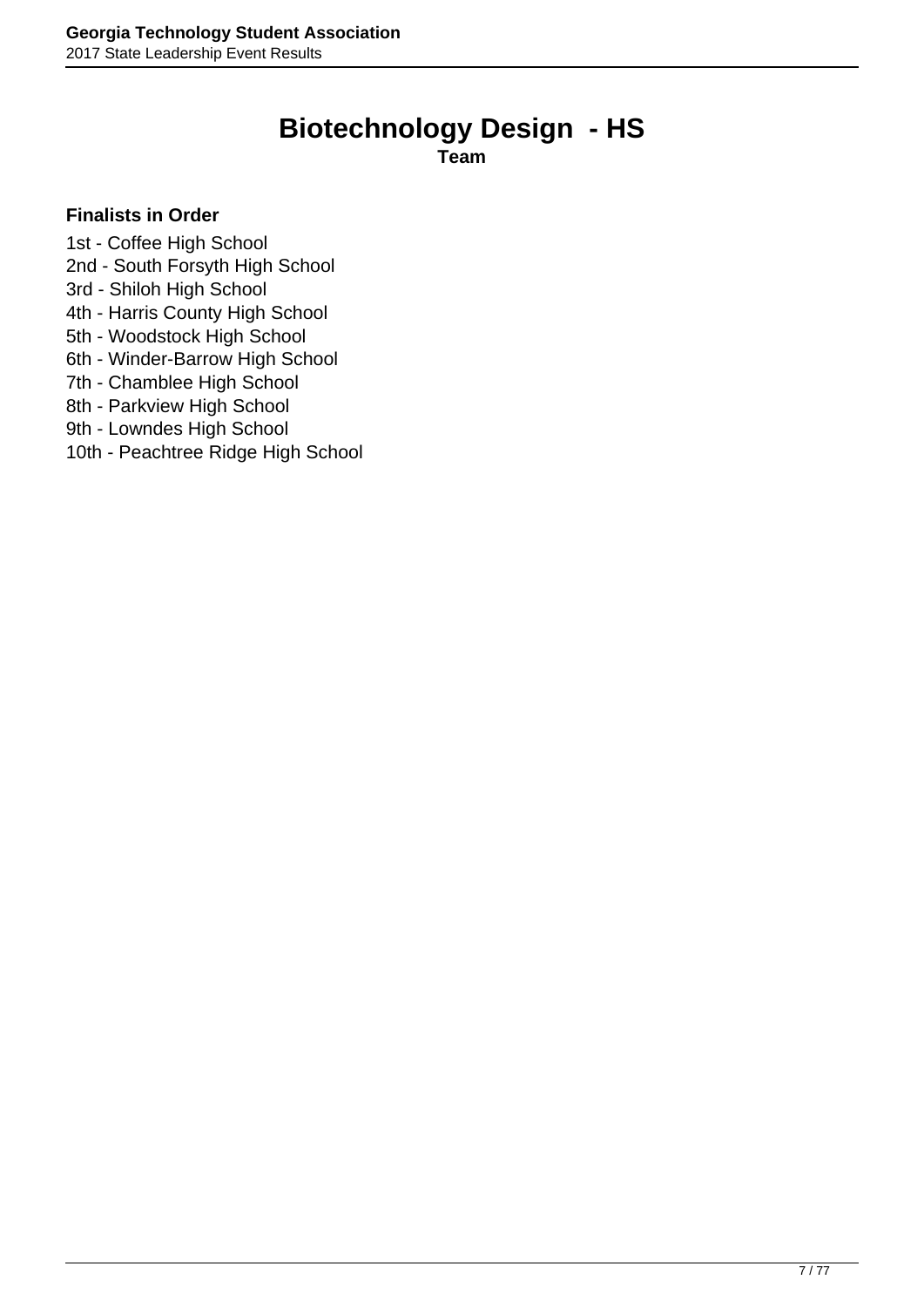### **CAD Foundations - MS Individual**

- <span id="page-7-0"></span>1st - Sarah Justice, Franklin County Middle School
- 2nd Evan Lazaro, Tucker Middle School
- 3rd Cooper Jackson, South Effingham Middle School
- 4th Alexander Zakirov, Memorial Middle School
- 5th Ben Lamontagne, Chattanooga Valley Middle
- 6th Isaiah Templin, Hahira Middle School
- 7th Zelig Miller, George Walton Academy MS
- 8th Quincy Bryant, Henderson Middle School
- 9th Antonio Delvecchio, Pine Grove Middle School
- 10th Jenna Dunn, Ben Hill Middle School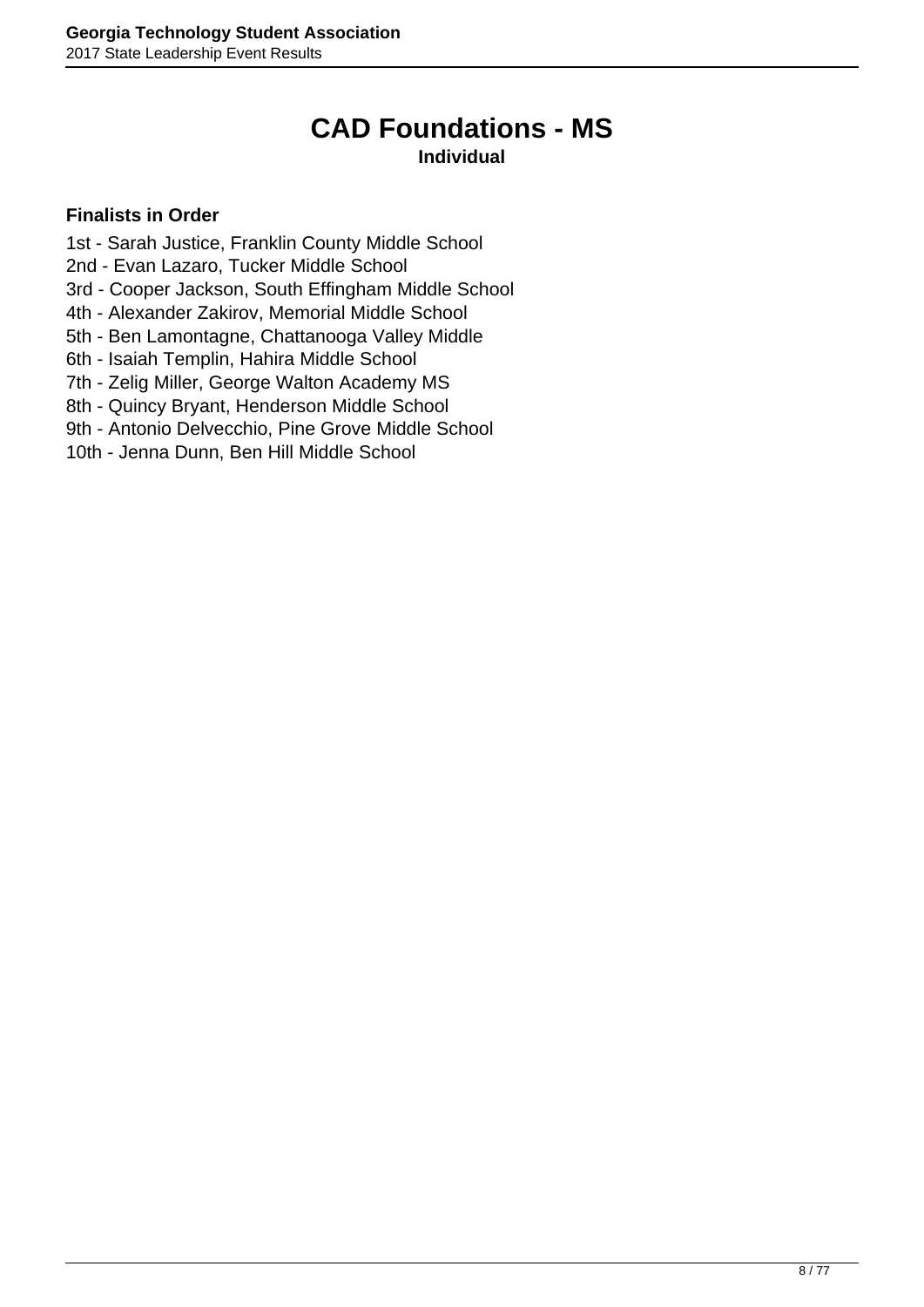# **Career Prep - MS**

### **Individual**

- <span id="page-8-0"></span>1st - Hannah Justice, Franklin County Middle School
- 2nd Grayson Peek, Lowndes Middle
- 3rd Joshua Colton, East Coweta Middle School
- 4th Molly Davis, Hahira Middle School
- 5th Jamin Miles, Appling County Middle School
- 6th Payton Jackson, Harris County Carver Middle School
- 7th Kuiper Roerdink, Chattanooga Valley Middle
- 8th Phillip Wilder, Pine Grove Middle School
- 9th Billy Manishmwe, Tucker Middle School
- 10th Tamya Talley, Rothschild Leadership Academy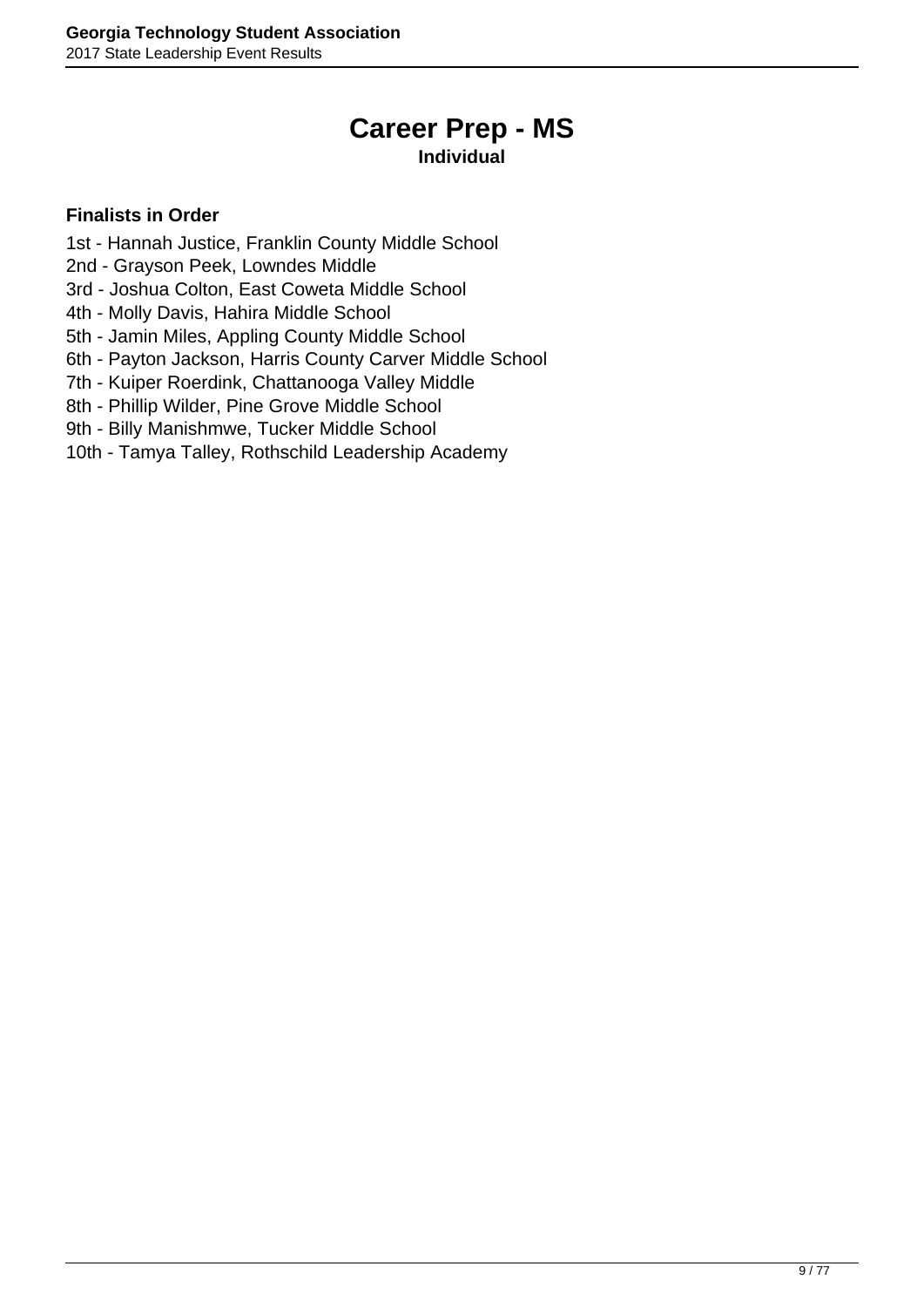## **Catapult Design - MS**

**Team**

- <span id="page-9-0"></span>1st - Hart County Middle School
- 2nd Hahira Middle School
- 3rd Chattanooga Valley Middle
- 4th Appling County Middle School
- 5th Lowndes Middle
- 6th Harris County Carver Middle School
- 7th East Coweta Middle School
- 8th Eagle's Landing Middle School
- 9th Pine Grove Middle School
- 10th Franklin County Middle School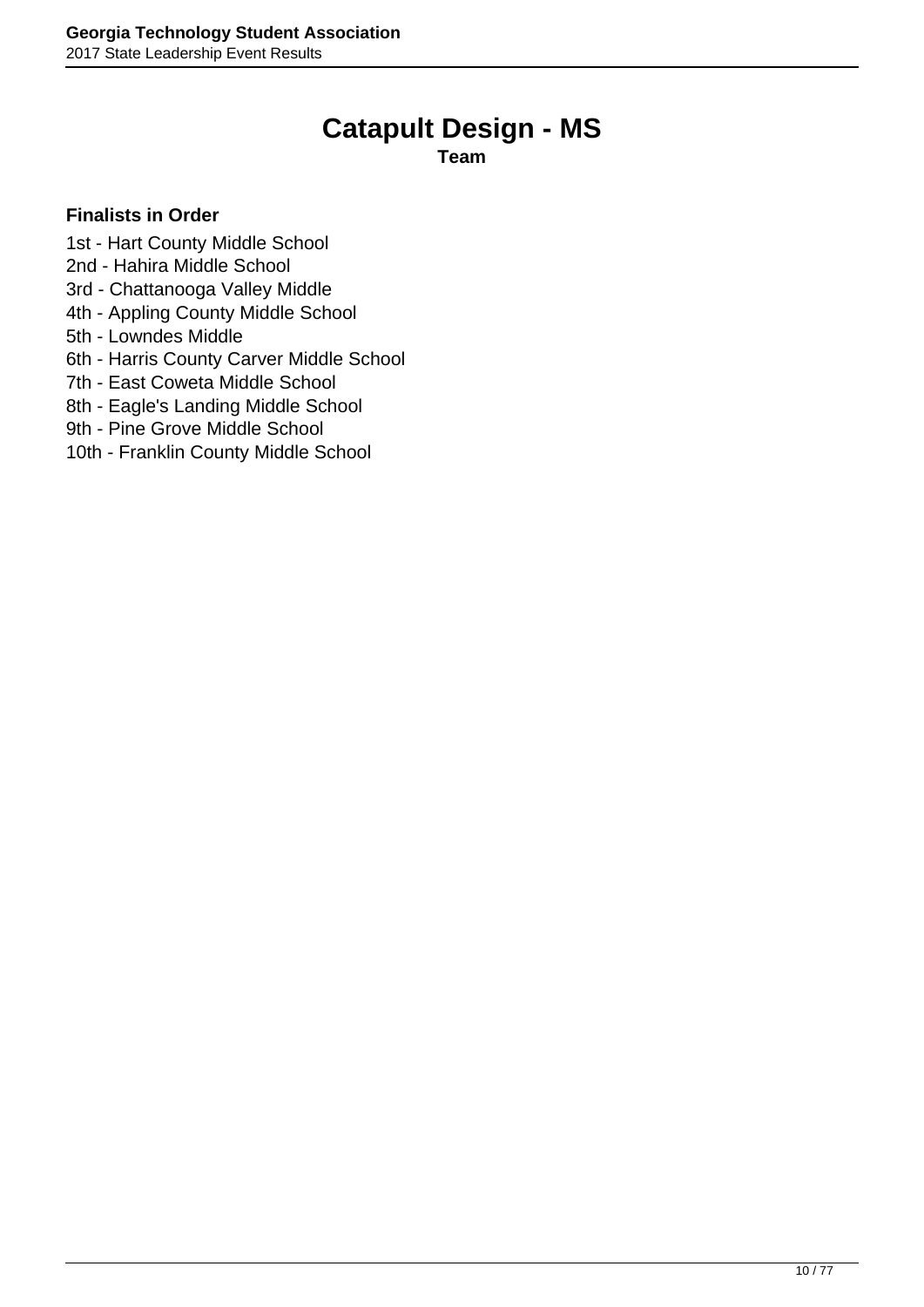# **Challenging Technology Issues - MS**

**Team**

- <span id="page-10-0"></span>1st - Marietta Middle School
- 2nd Hart County Middle School
- 3rd Franklin County Middle School
- 4th Hahira Middle School
- 5th Lowndes Middle
- 6th Ben Hill Middle School
- 7th Harris County Carver Middle School
- 8th Champion Theme Middle
- 9th Chattanooga Valley Middle
- 10th Pine Grove Middle School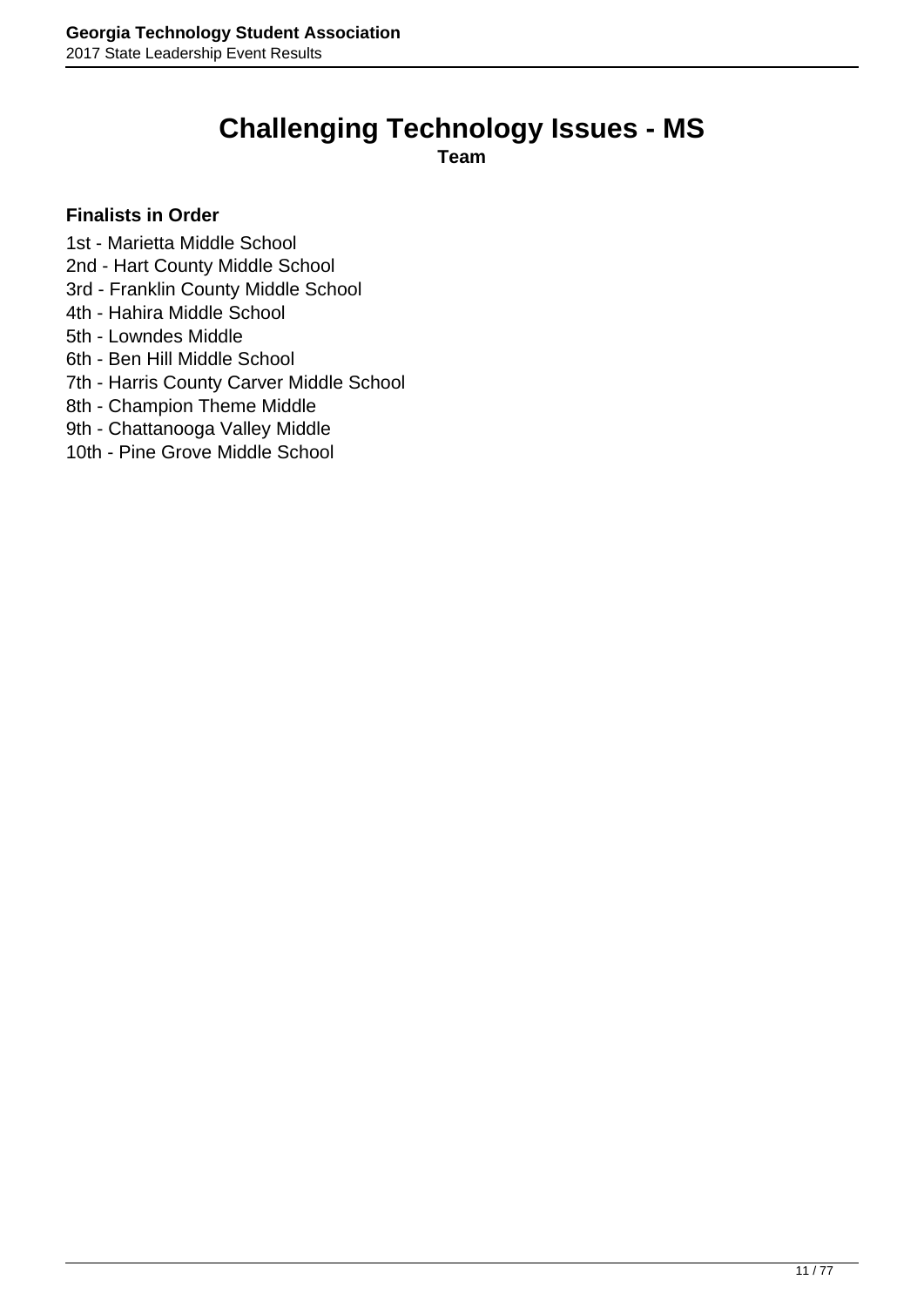### **Chapter Team - MS**

**Team**

- <span id="page-11-0"></span>1st - Franklin County Middle School
- 2nd Harris County Carver Middle School
- 3rd Hahira Middle School
- 4th Pine Grove Middle School
- 5th Ben Hill Middle School
- 6th Rothschild Leadership Academy
- 7th Lowndes Middle
- 8th Fannin County Middle School
- 9th East Coweta Middle School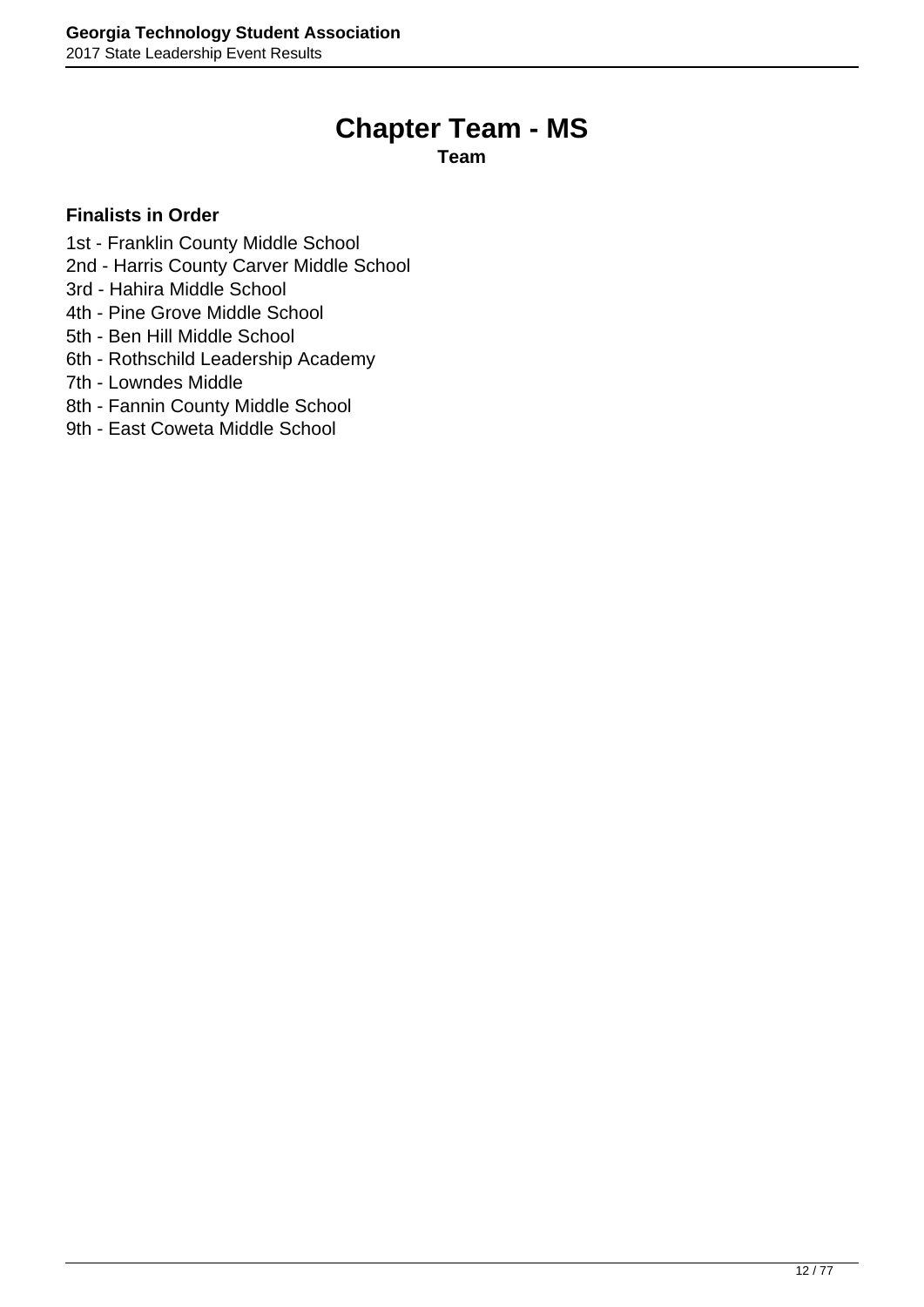# **Chapter Team - HS**

**Team**

- <span id="page-12-0"></span>1st - Crawford County High School
- 2nd South Forsyth High School
- 3rd Lowndes High School
- 4th Franklin County High School
- 5th Hart County High School
- 6th Parkview High School
- 7th Toombs County High School
- 8th Gwinnett School Of Math Science And Technology
- 9th G.W. Carver
- 10th Arabia Mountain High School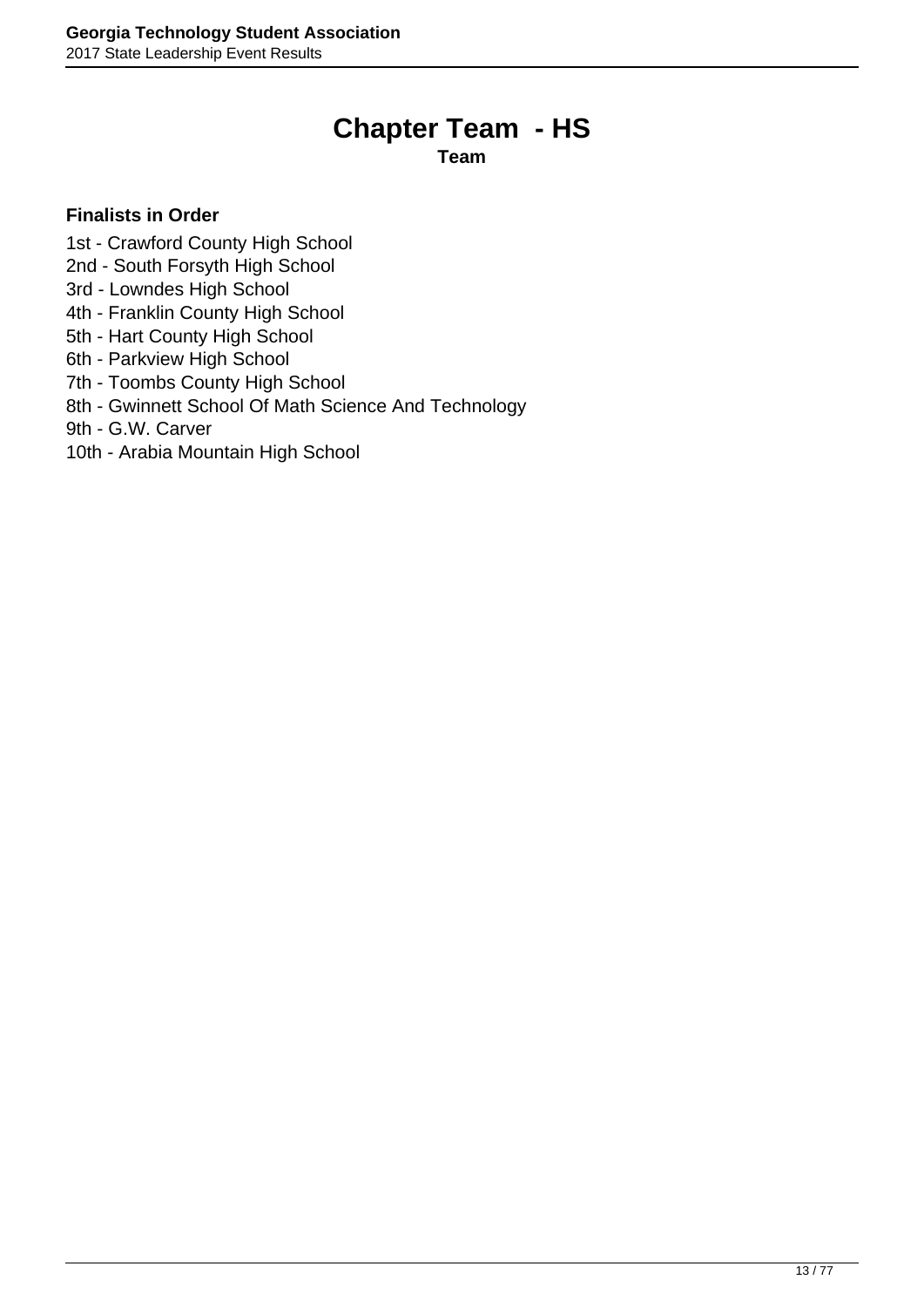# **Children's Stories - HS**

**Team**

- <span id="page-13-0"></span>1st - Parkview High School
- 2nd Gwinnett School Of Math Science And Technology
- 3rd Gilmer High School
- 4th Pickens High School
- 5th South Forsyth High School
- 6th Lowndes High School
- 7th Newton College And Career Academy
- 8th Jonesboro High School
- 9th Woodstock High School
- 10th Eastside High School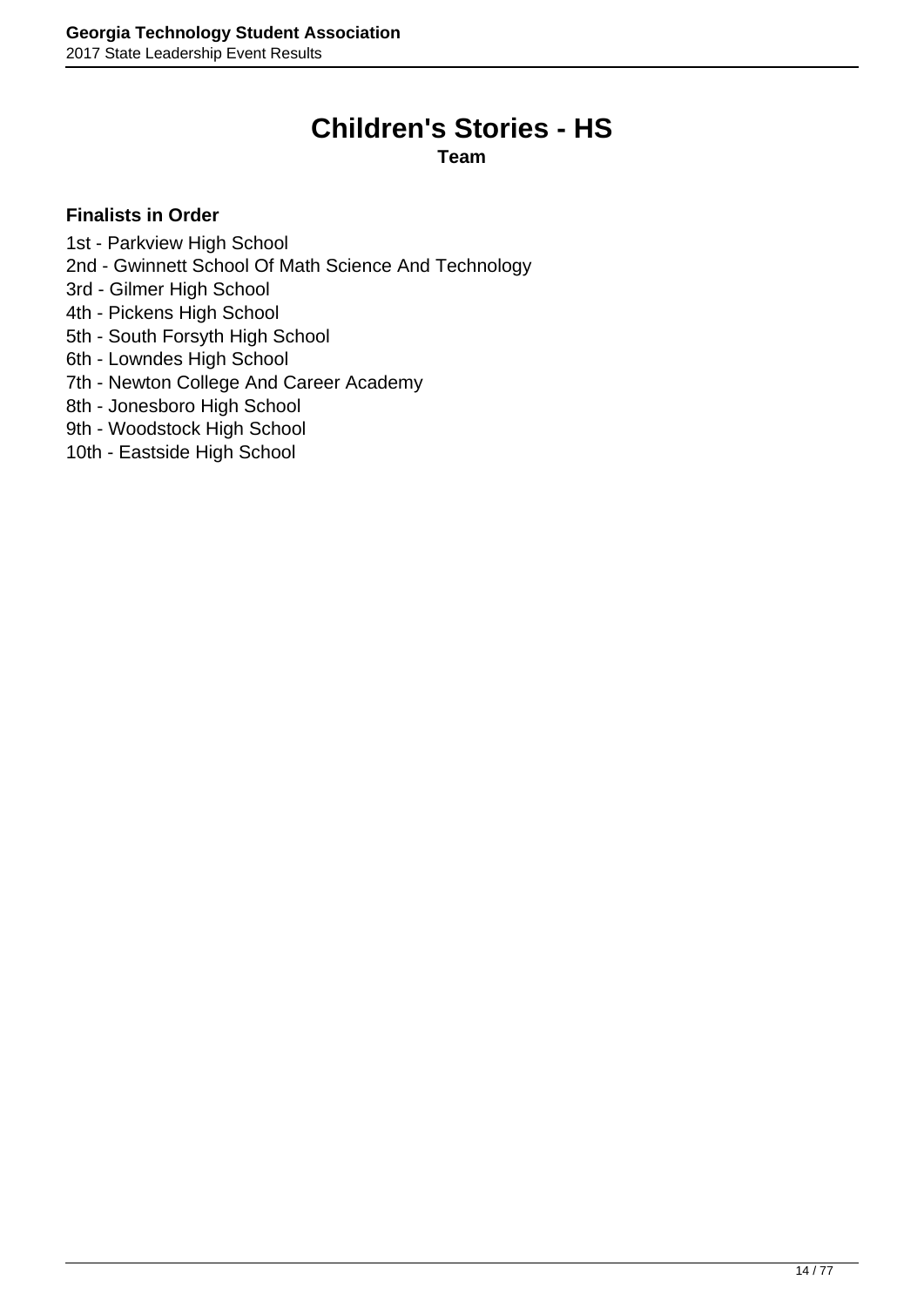# **Children's Stories - MS**

**Team**

- <span id="page-14-0"></span>1st - Franklin County Middle School
- 2nd Hahira Middle School
- 3rd Chattanooga Valley Middle
- 4th Harris County Carver Middle School
- 5th Lowndes Middle
- 6th Pine Grove Middle School
- 7th Mary McLeod Bethune Middle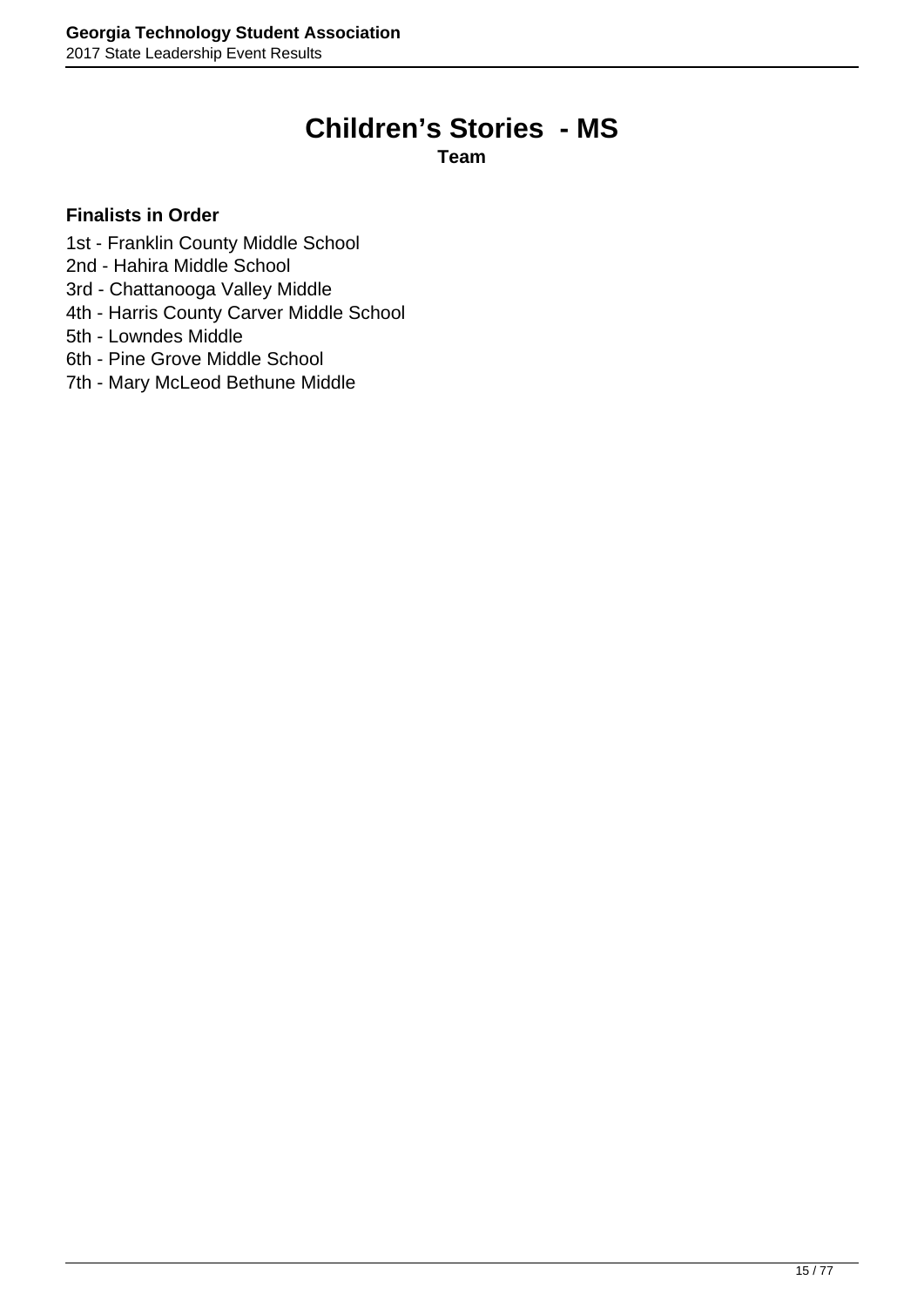## **Coding - HS**

**Team**

- <span id="page-15-0"></span>1st - Chamblee High School
- 2nd Lakeside High School Evans
- 3rd Lowndes High School
- 4th Dunwoody High School
- 5th Norcross High School
- 6th Loganville High School
- 7th Peachtree Ridge High School
- 8th Collins Hill High School
- 9th Oconee High School
- 10th Northview High School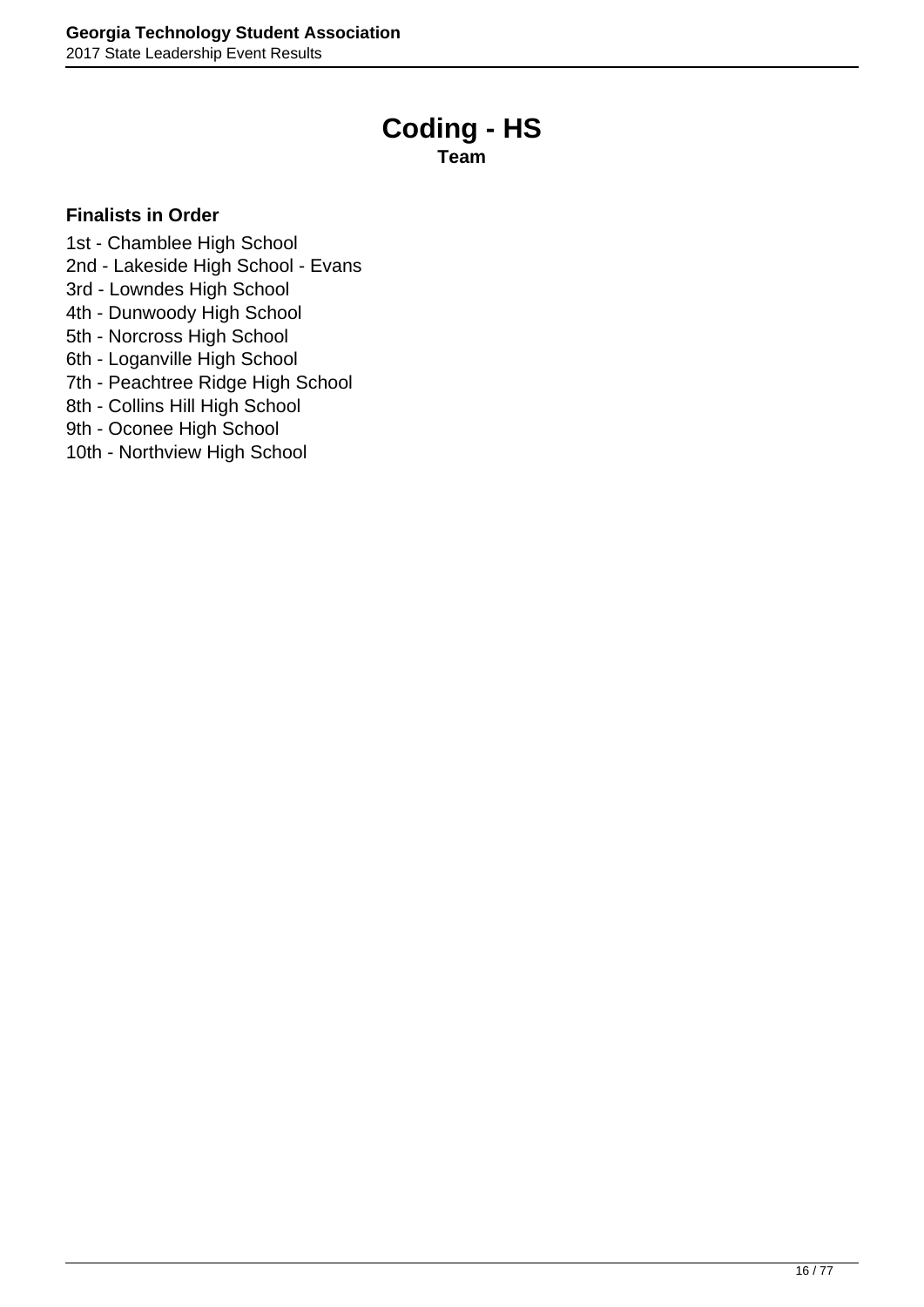# **Community Service Video - MS**

**Team**

- <span id="page-16-0"></span>1st - Hahira Middle School
- 2nd Pine Grove Middle School
- 3rd Harris County Carver Middle School
- 4th Hart County Middle School
- 5th Franklin County Middle School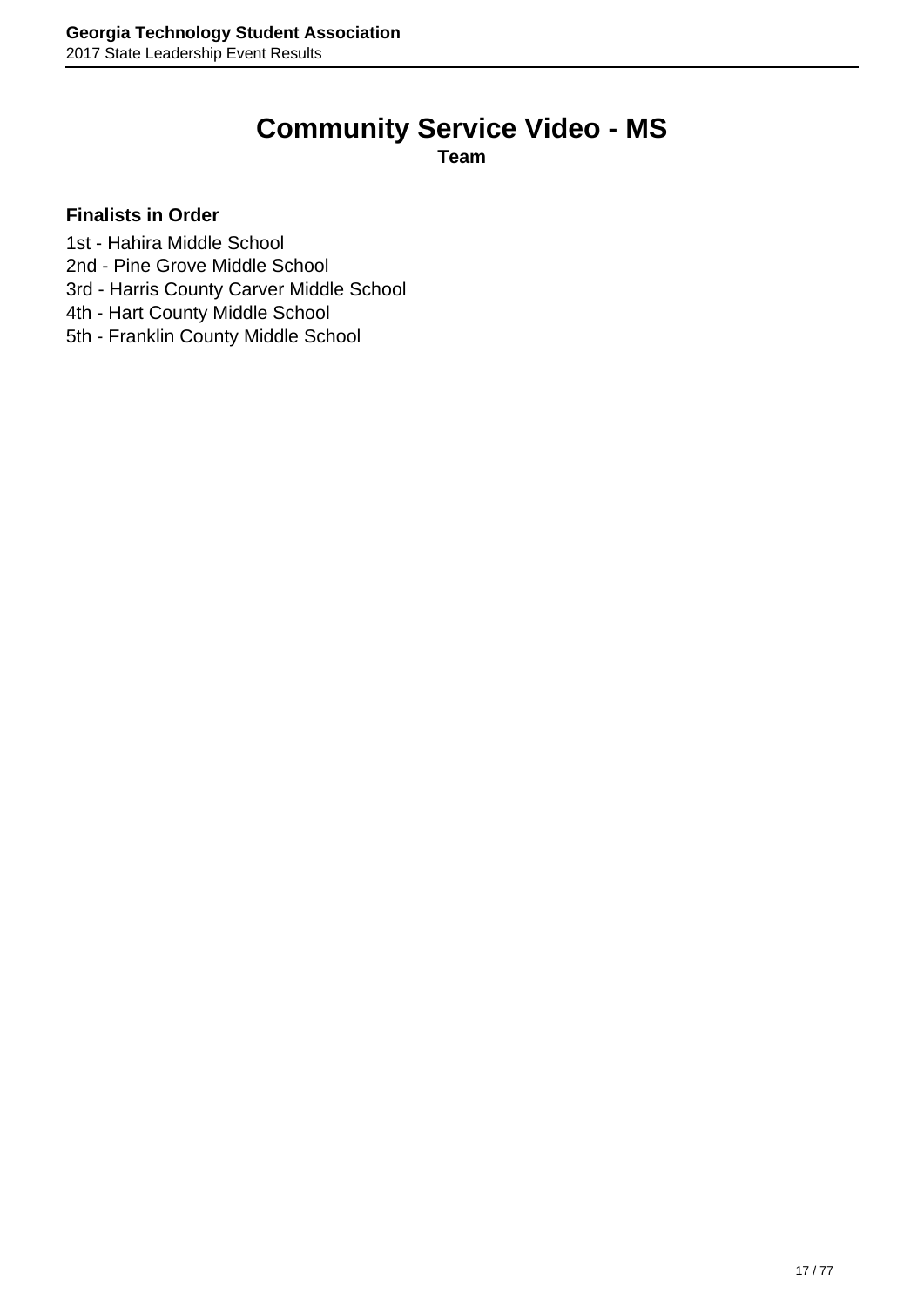### <span id="page-17-0"></span>**Computer Integrated Manufacturing - HS**

**Team**

- 1st South Forsyth High School
- 2nd Gwinnett School Of Math Science And Technology
- 3rd Franklin County High School
- 4th Arabia Mountain High School
- 5th Woodstock High School
- 6th Harris County High School
- 7th Alcovy High School
- 8th Cross Keys High School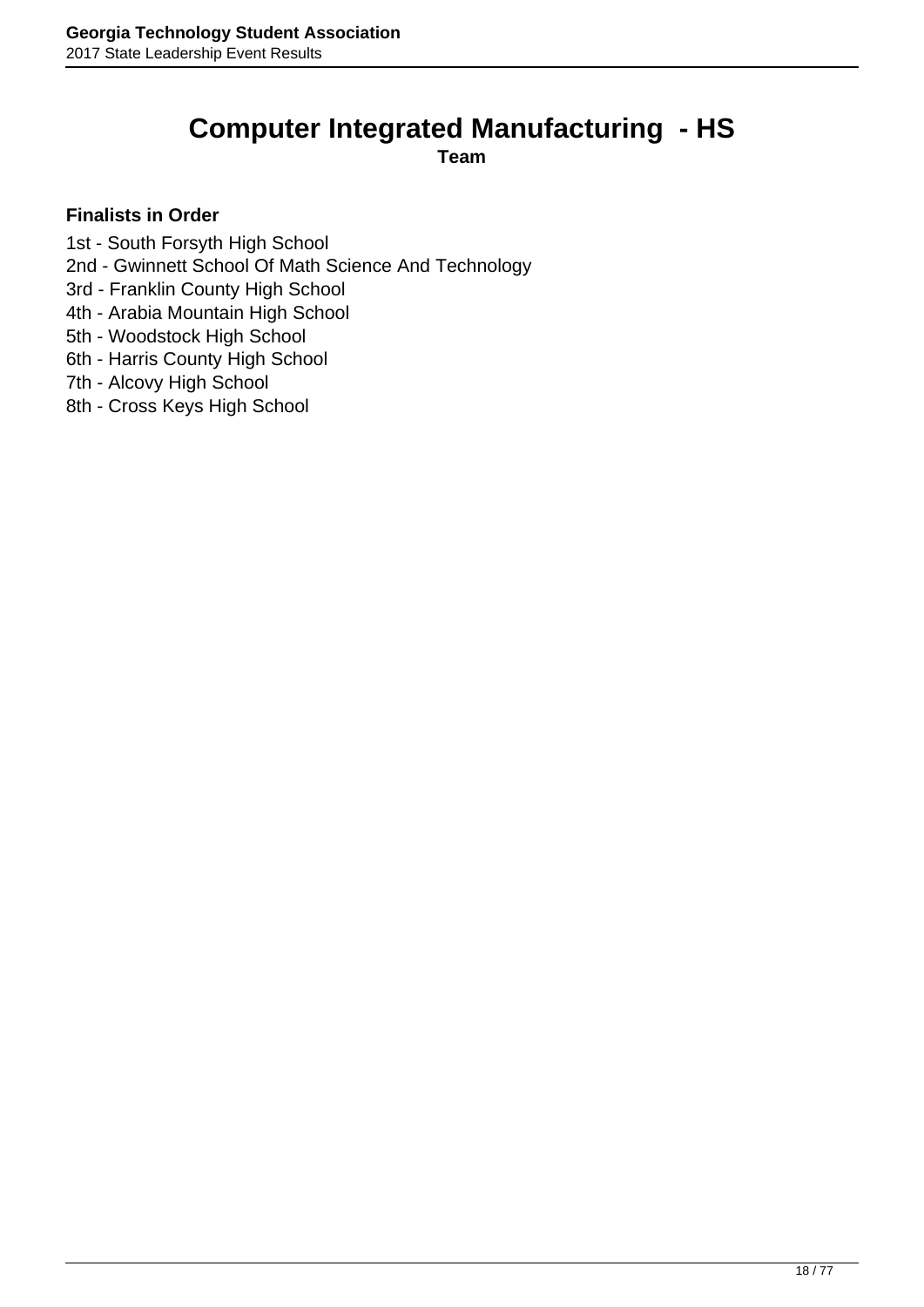# <span id="page-18-0"></span>**Computer-Aided Design - Architecture - HS**

**Individual**

- 1st Thomas Bray, Forsyth Central High School
- 2nd Solen Williams, Peachtree Ridge High School
- 3rd Elizabeth Lopez, Marietta High School
- 4th Isabella Booth, Newton College And Career Academy
- 5th Jessie Hertz, Johns Creek High School
- 6th Connor Taylor, South Forsyth High School
- 7th Rhianna Rosolowski, Dade County High School
- 8th Anushka Saxena, Gwinnett School Of Math Science And Technology
- 9th Craig Burnett, Parkview High School
- 10th Vit Madle, Grady High School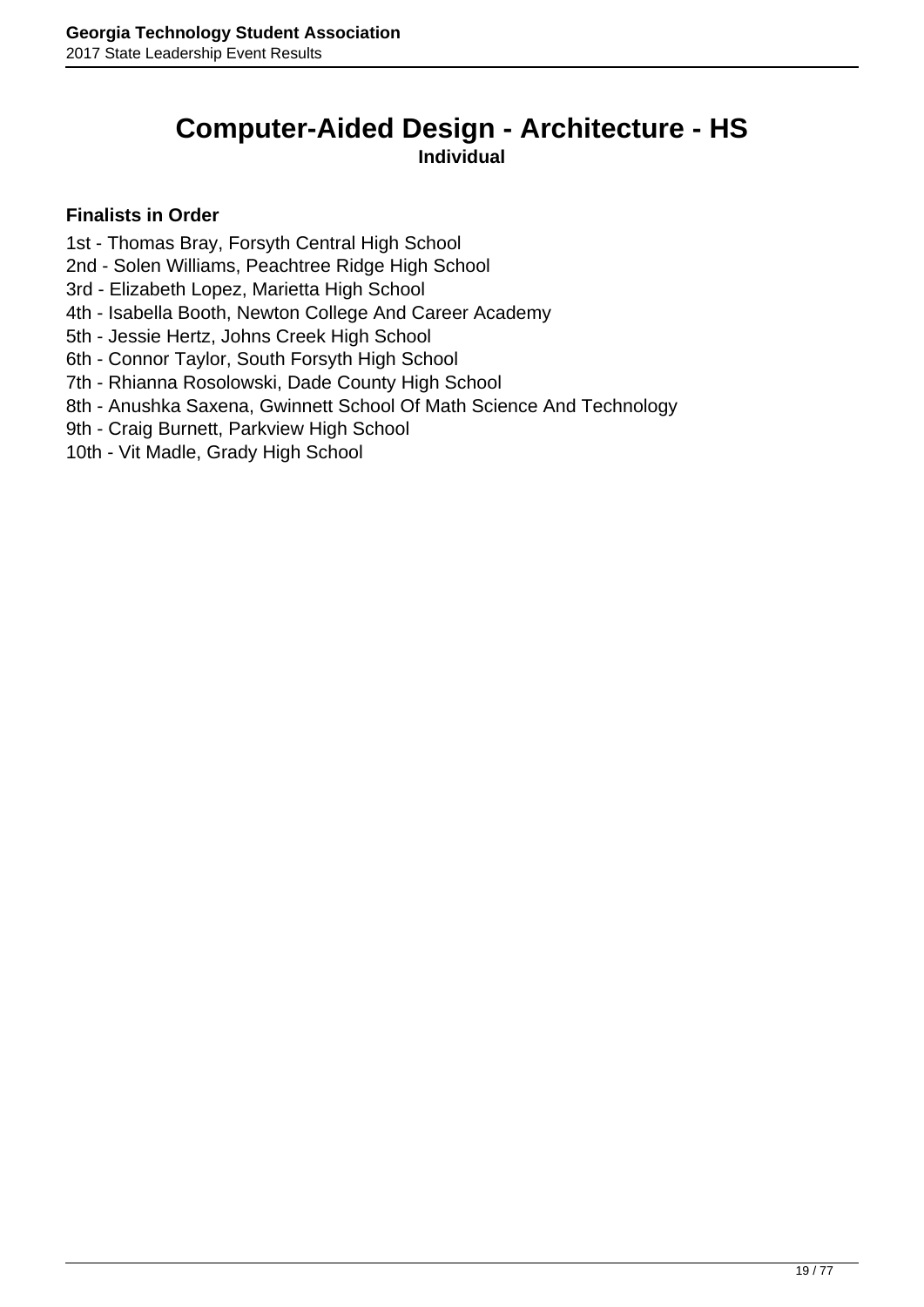# <span id="page-19-0"></span>**Computer-Aided Design - Engineering - HS**

**Individual**

- 1st Joel Joseprabu, Lambert High School
- 2nd Benjamin Wilkinson, Dunwoody High School
- 3rd Sabine Warrington, Alcovy High School
- 4th Linus Fennell, Parkview High School
- 5th Jennifer Endres, A.R.Johnson Health Science And Engineering Magnet School
- 6th Jonathan Williamson, Johns Creek High School
- 7th Alex Matsunaga, Peachtree Ridge High School
- 8th Seth Besaw, Newton College And Career Academy
- 9th Liam Wetherington, Lowndes High School
- 10th Carson Dobbs, Monroe Area High School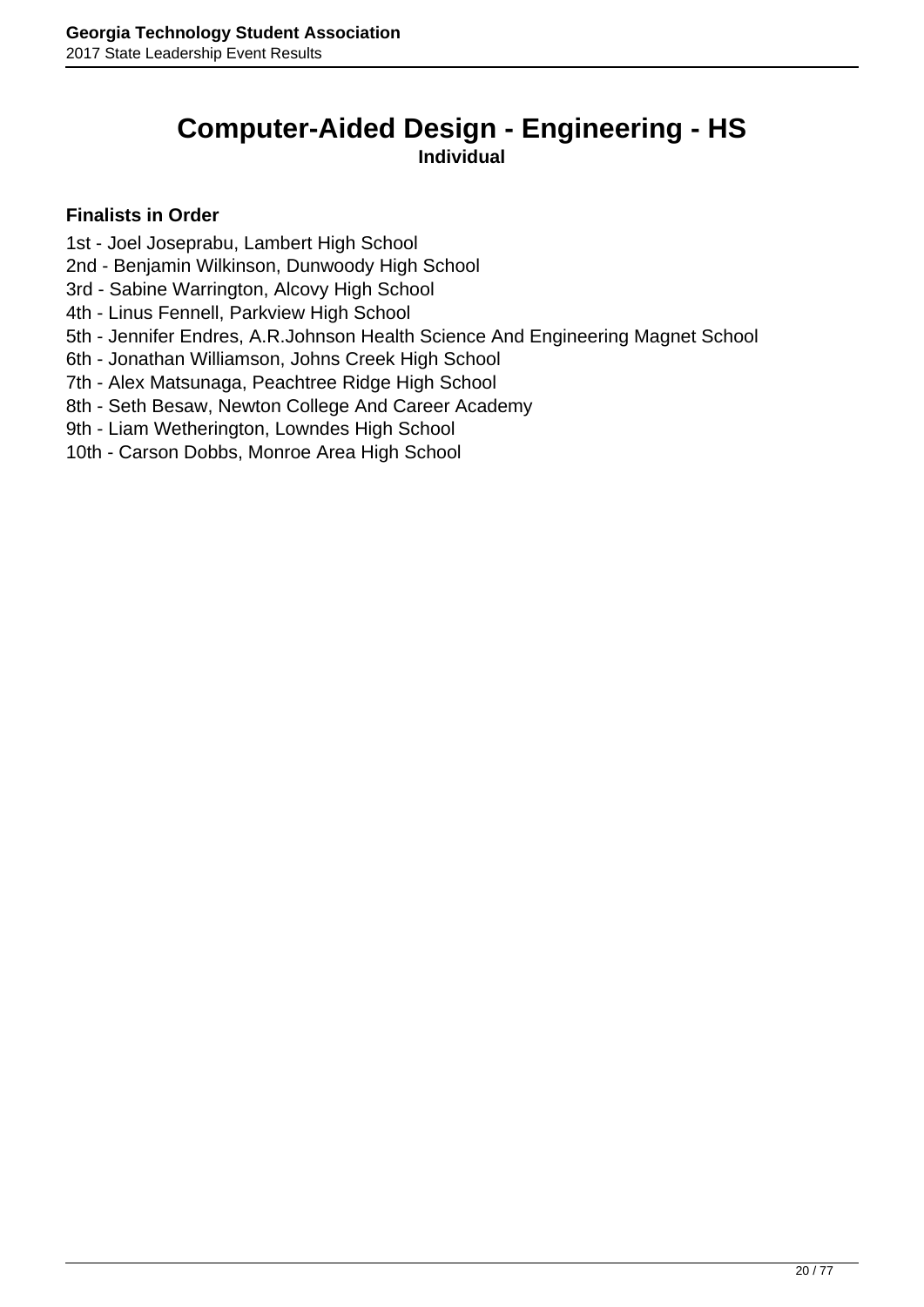# **Construction Challenge - MS**

**Team**

- <span id="page-20-0"></span>1st - Franklin County Middle School
- 2nd Pine Grove Middle School
- 3rd Hahira Middle School
- 4th Tucker Middle School
- 5th Rothschild Leadership Academy
- 6th Harris County Carver Middle School
- 7th Irwin County Middle School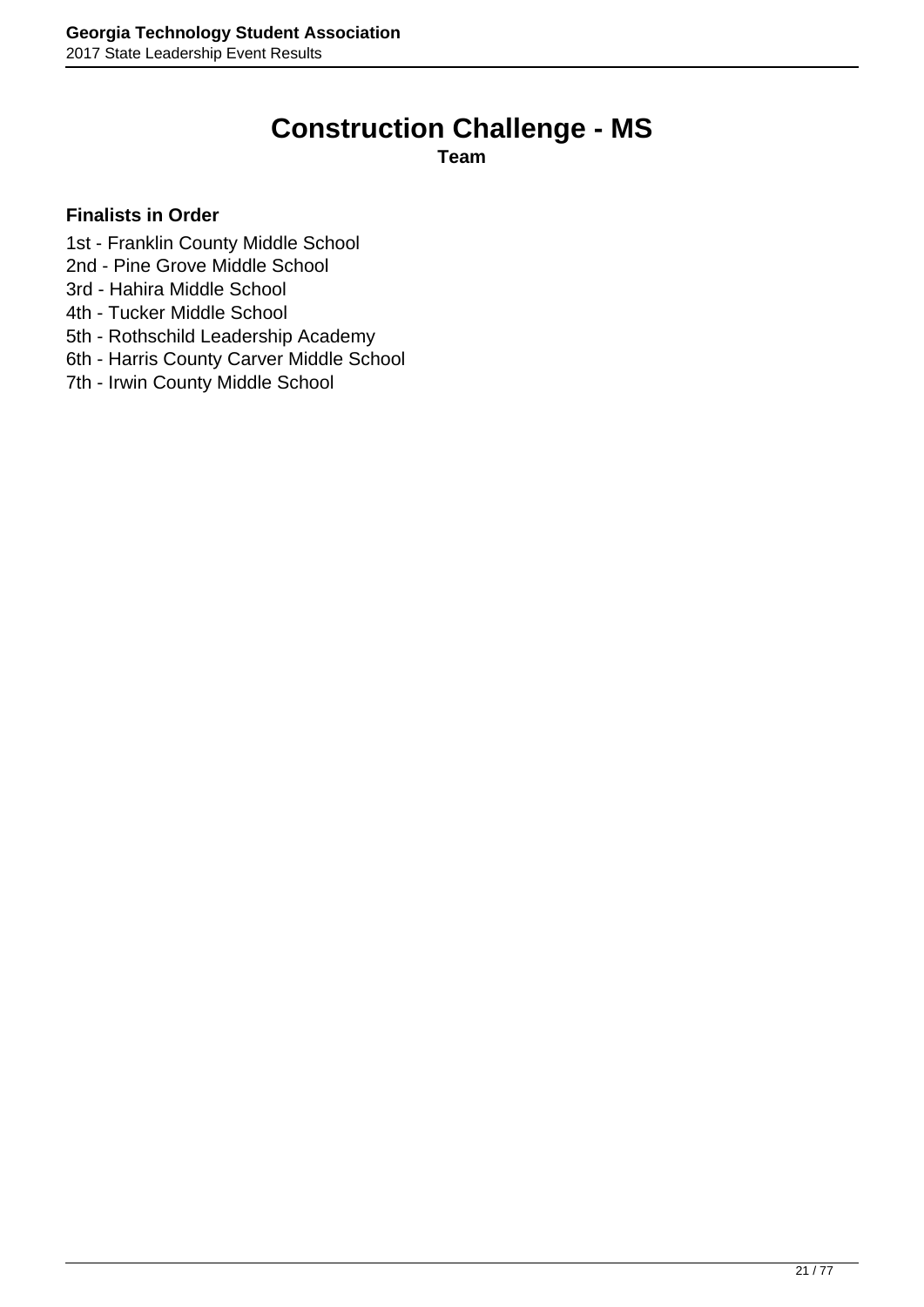# **Debating Technological Issues - HS**

**Team**

- <span id="page-21-0"></span>1st - Grady High School
- 2nd Gwinnett School Of Math Science And Technology
- 3rd Alpharetta High School
- 4th South Forsyth High School
- 5th Union County High School
- 6th Irwin County High School
- 7th Coffee High School
- 8th Peachtree Ridge High School
- 9th East Laurens High School
- 10th Norcross High School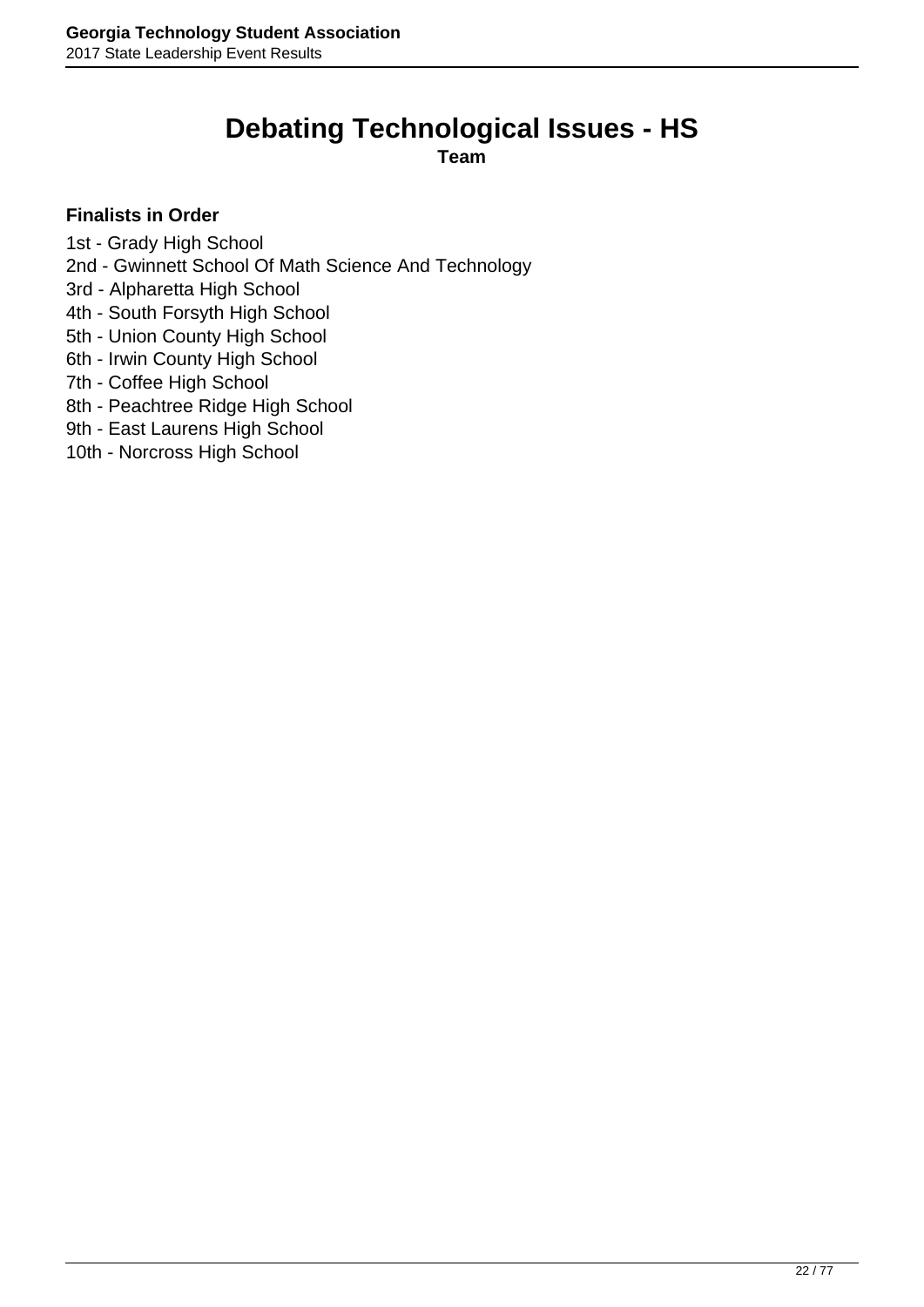# **Digital Photography - MS**

### **Individual**

- <span id="page-22-0"></span>1st - Jalen Harris, Dutchtown Middle School
- 2nd Abigail Tindall, Hahira Middle School
- 3rd Meghan Lederer, Pine Grove Middle School
- 4th Ashlee Dixon, Ben Hill Middle School
- 5th Elysia Levy, Tucker Middle School
- 6th Sarah Lewallyn, Peachtree Charter Middle School
- 7th Bethany Phillips, Franklin County Middle School
- 8th Kilie Adams, Hart County Middle School
- 9th Walker Burns, Harris County Carver Middle School
- 10th Alayna Carter, Indian Creek Middle School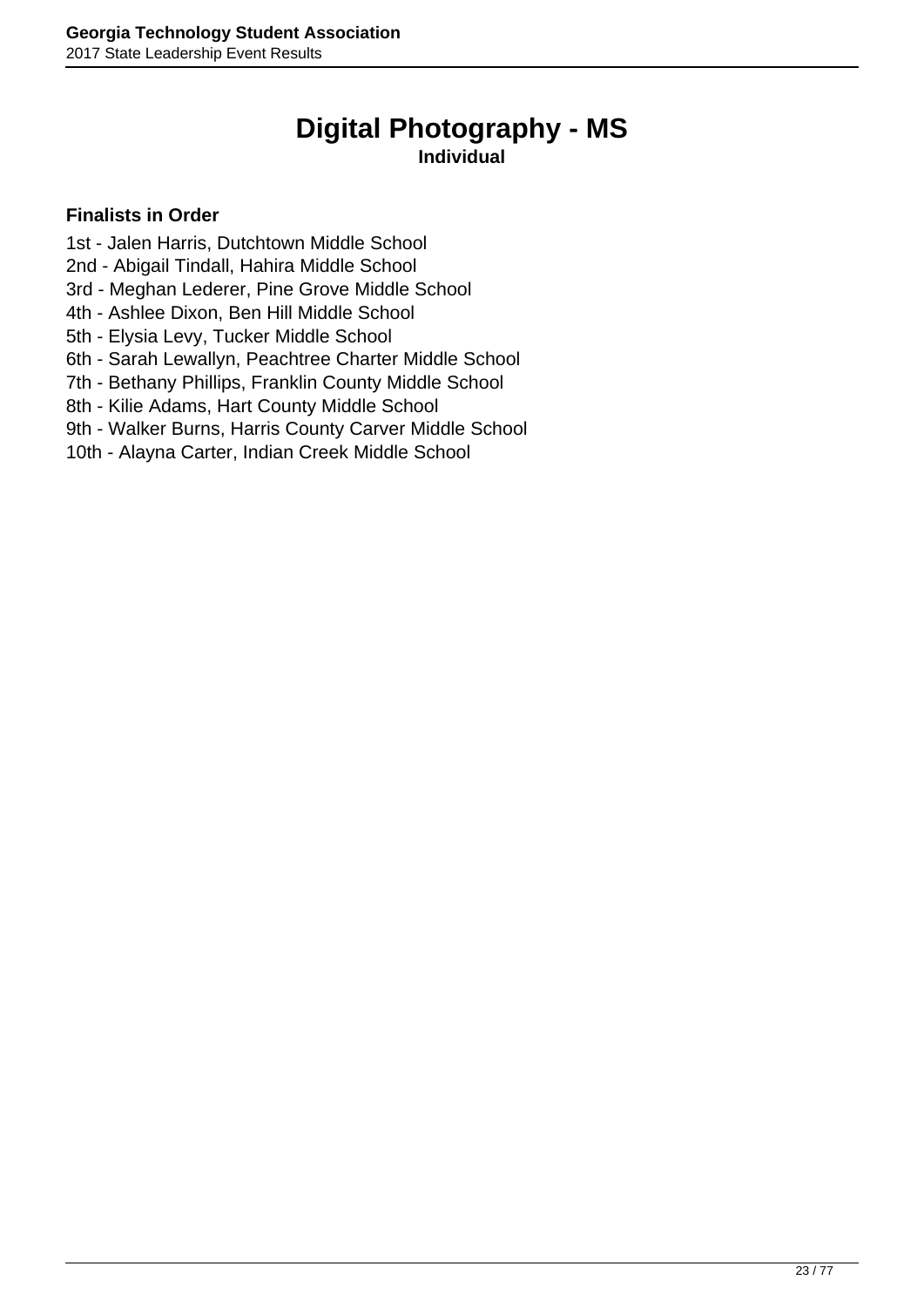# **Digital Video Production - HS**

**Team**

- <span id="page-23-0"></span>1st - Lowndes High School
- 2nd Parkview High School
- 3rd Gwinnett School Of Math Science And Technology
- 4th Johns Creek High School
- 5th Hart County High School
- 6th East Coweta High School
- 7th Tucker High School
- 8th Morrow High School
- 9th Bacon County High School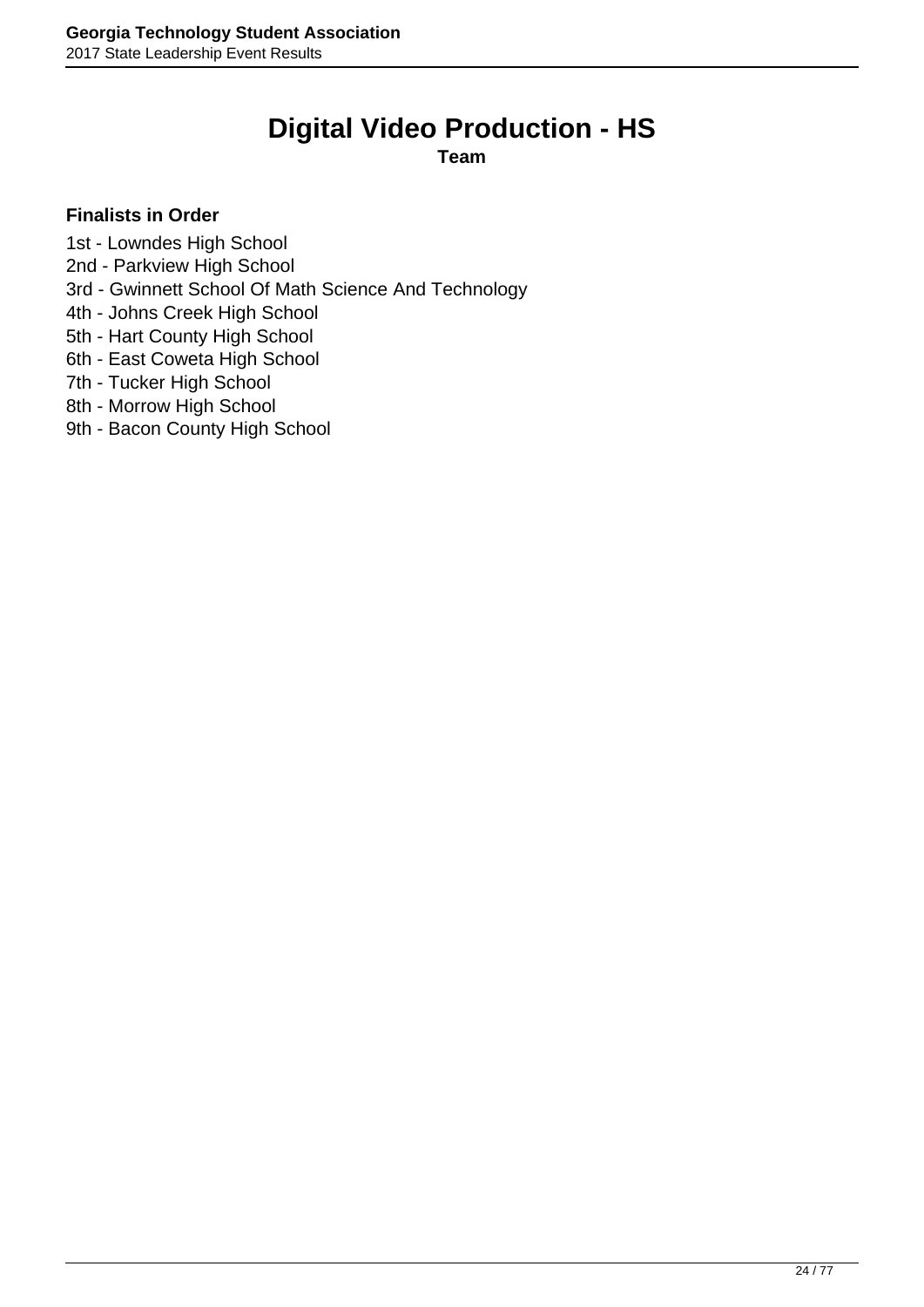## **Dragster - MS**

### **Individual**

- <span id="page-24-0"></span>1st - Rhett Floyd, Franklin County Middle School
- 2nd Brayden Whidden, Hahira Middle School
- 3rd Robert Mims, George Walton Academy MS
- 4th Tyler Holley, Pine Grove Middle School
- 5th Nathan Faircloth, Pine Grove Middle School
- 6th Ria Cox, Chattanooga Valley Middle
- 7th Brayden Foster, Fannin County Middle School
- 8th Levi Thomas, Franklin County Middle School
- 9th Cameron White, Hahira Middle School
- 10th Mitchell Burns, Harris County Carver Middle School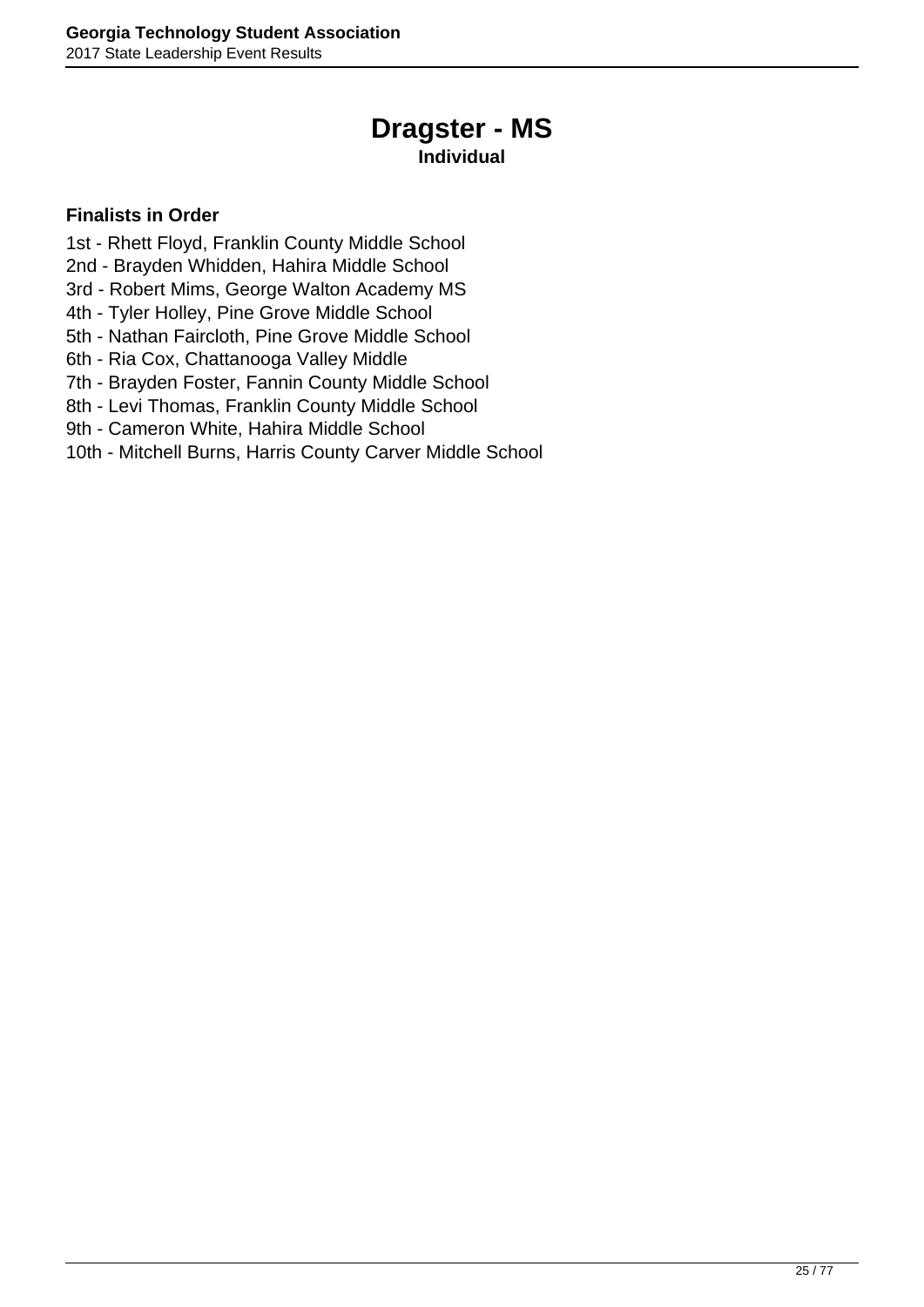# **Dragster Design - HS**

### **Individual**

- <span id="page-25-0"></span>1st - Cj Jackson, Trion High School
- 2nd Kyland Leming, Trion High School
- 3rd Andrew Thomas, Franklin County High School
- 4th Megan Kelly, Mary Persons High School
- 5th William Del Barrio, South Forsyth High School
- 6th Conner Casterline, North Cobb High School
- 7th Hailey Cortes, Appling County High School
- 8th Courtney Raymond, Lowndes High School
- 9th Kirsche Weatherford, Irwin County High School
- 10th Jacob Smith, Loganville High School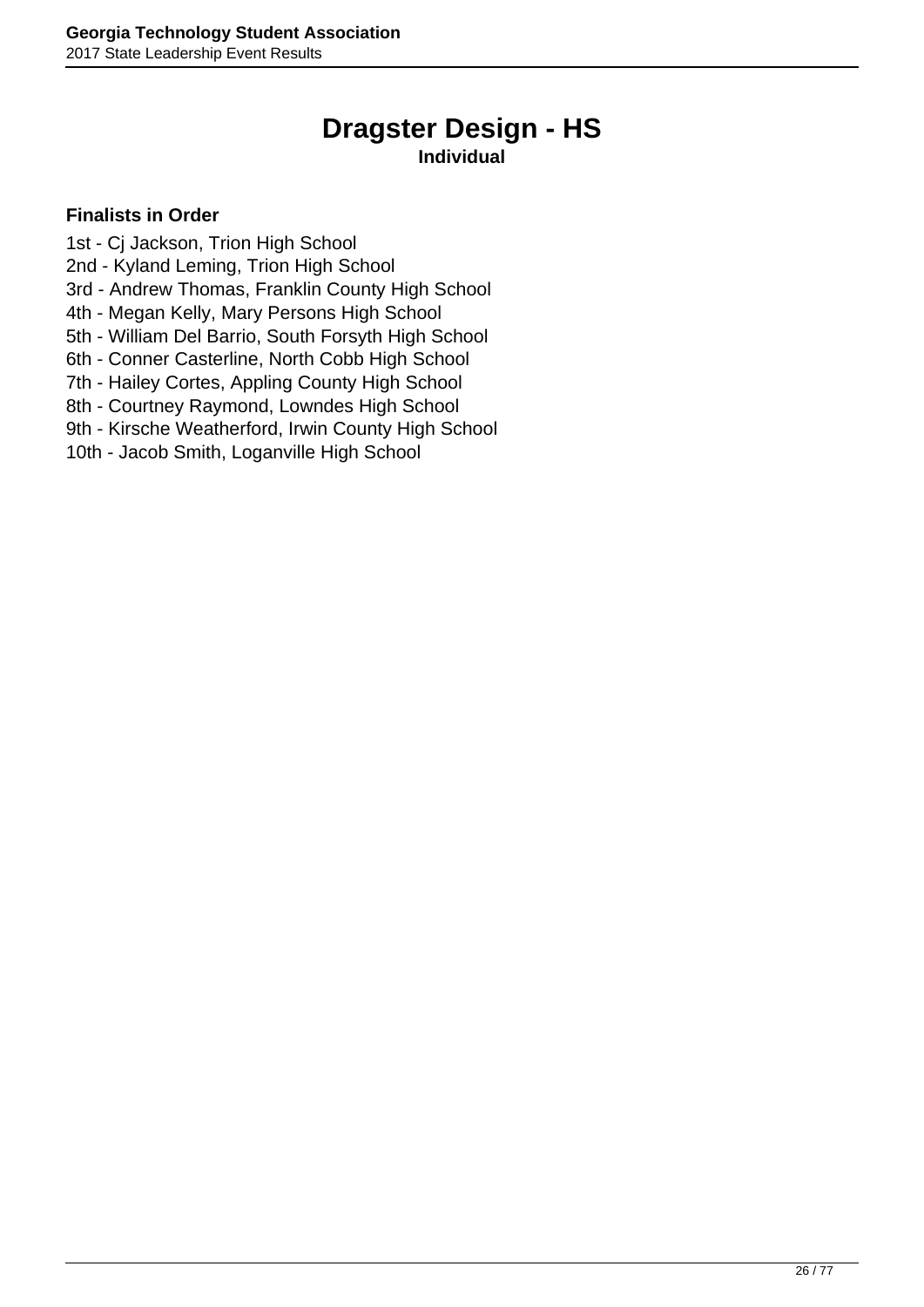# **Electrical Applications - HS**

### **Individual**

- <span id="page-26-0"></span>1st - Joshua Walker, Parkview High School
- 2nd Brian Shoffeitt, South Forsyth High School
- 3rd Walter Espinal, Parkview High School
- 4th Breyden Wood, Gwinnett School Of Math Science And Technology
- 5th Bryce Karlins, Peachtree Ridge High School
- 6th Seth May, Dunwoody High School
- 7th Robert Nelson, Gwinnett School Of Math Science And Technology
- 8th Siewe Kamga, Northview High School
- 9th David Prefontaine, Norcross High School
- 10th Jamal Dudley, Arabia Mountain High School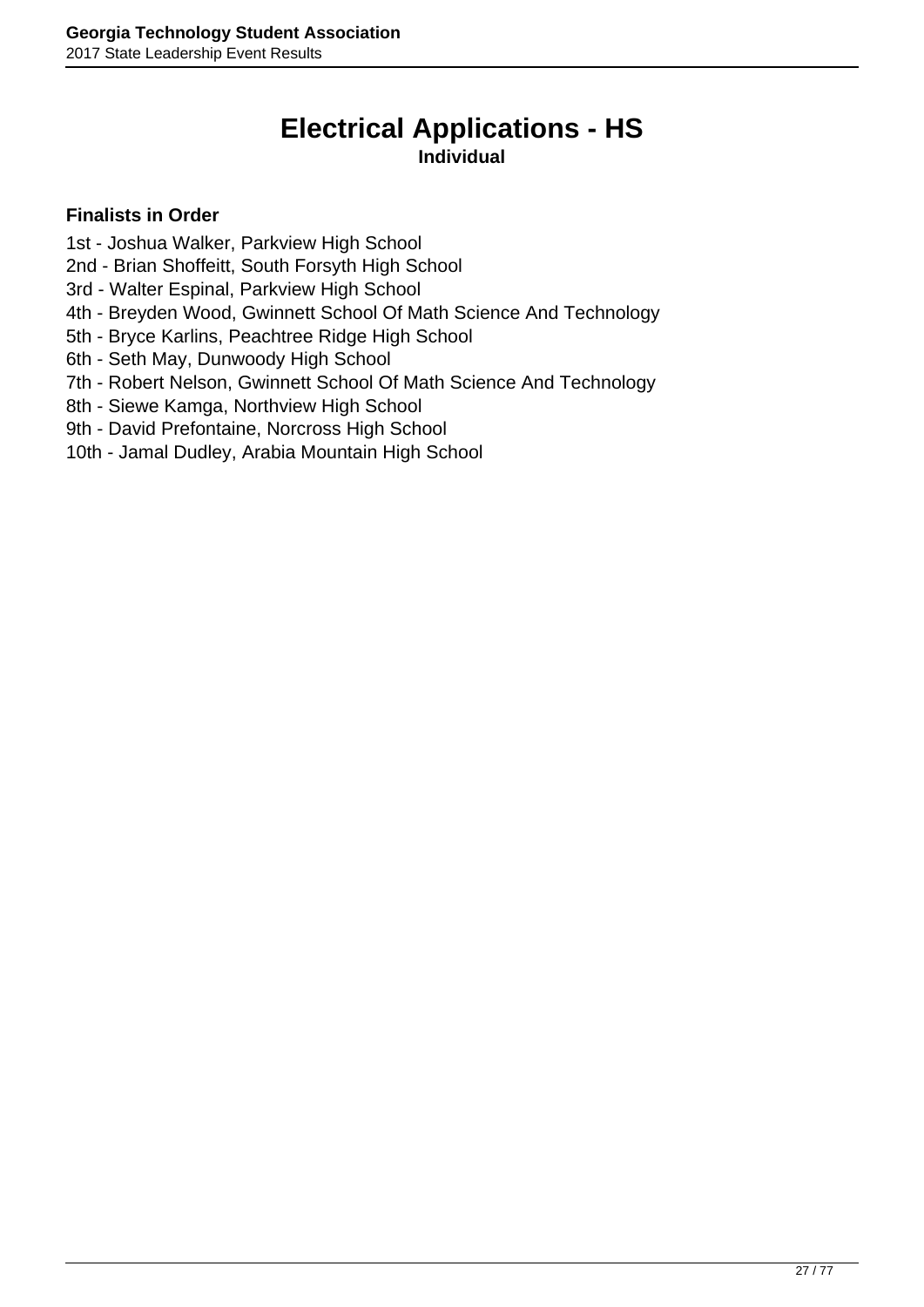### **Electrical Applications - MS Individual**

- <span id="page-27-0"></span>1st - Thomas Wommack , Peachtree Charter Middle School
- 2nd Erik Blomberg, Hart County Middle School
- 3rd Ethan Pitts, Franklin County Middle School
- 4th Walker Burns, Harris County Carver Middle School
- 5th Nathan Faircloth, Pine Grove Middle School
- 6th Skylar Slone, Tucker Middle School
- 7th Braedon Hodges, Hahira Middle School
- 8th Daycee Panter, Hahira Middle School
- 9th Elijah O'Shields, Chattanooga Valley Middle
- 10th Noah Hehman, Harris County Carver Middle School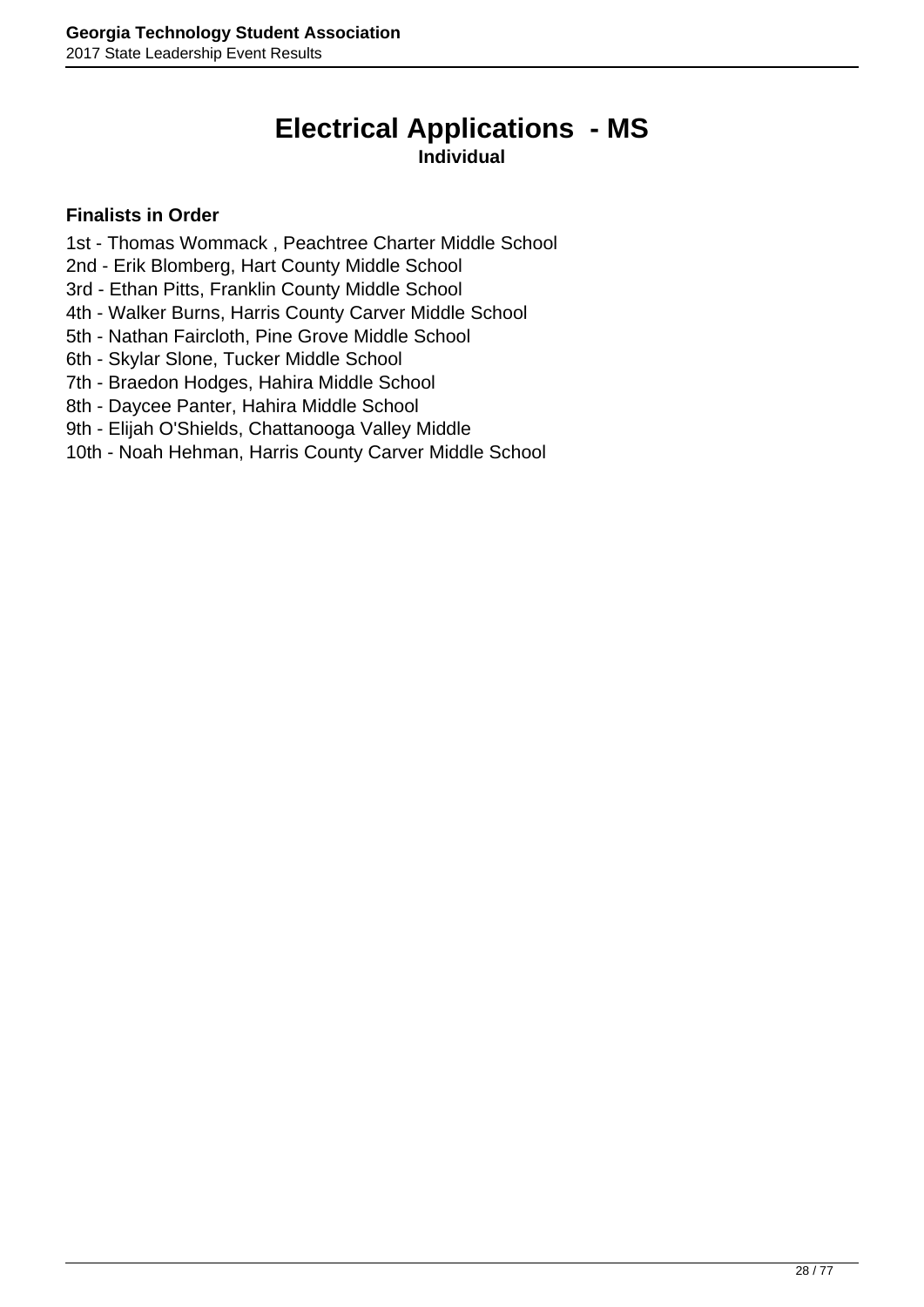# **Engineering Design - HS**

**Team**

- <span id="page-28-0"></span>1st - South Forsyth High School
- 2nd Lambert High School
- 3rd Flowery Branch High School
- 4th Tucker High School
- 5th Parkview High School
- 6th Gwinnett School Of Math Science And Technology
- 7th Burke County High School
- 8th Woodstock High School
- 9th Newton College And Career Academy
- 10th Morrow High School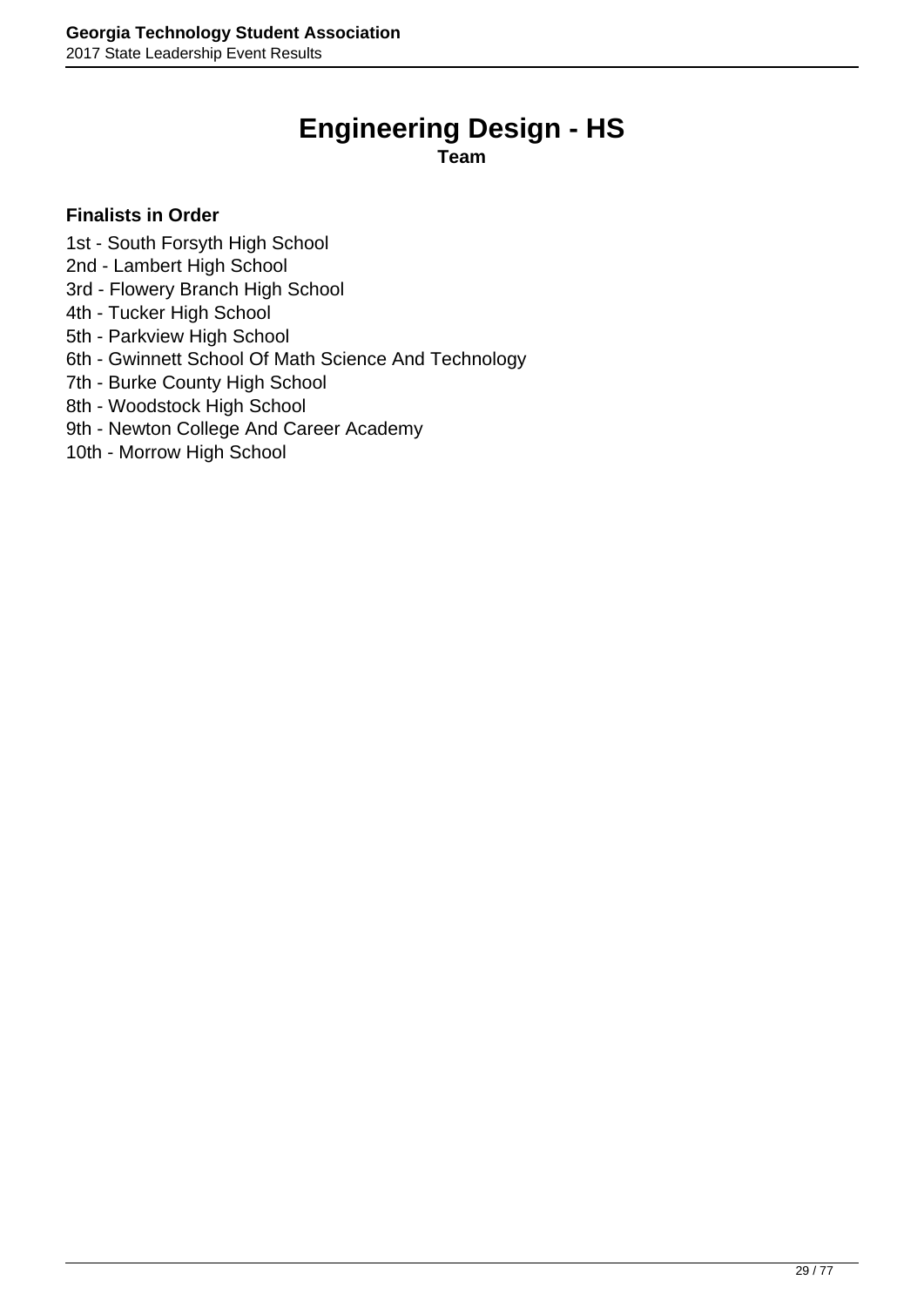# **Environmental Engineering - MS**

**Team**

- <span id="page-29-0"></span>1st - Franklin County Middle School
- 2nd Hahira Middle School
- 3rd Hart County Middle School
- 4th Lowndes Middle
- 5th Pine Grove Middle School
- 6th Harris County Carver Middle School
- 7th Tucker Middle School
- 8th East Coweta Middle School
- 9th Memorial Middle School
- 10th Rothschild Leadership Academy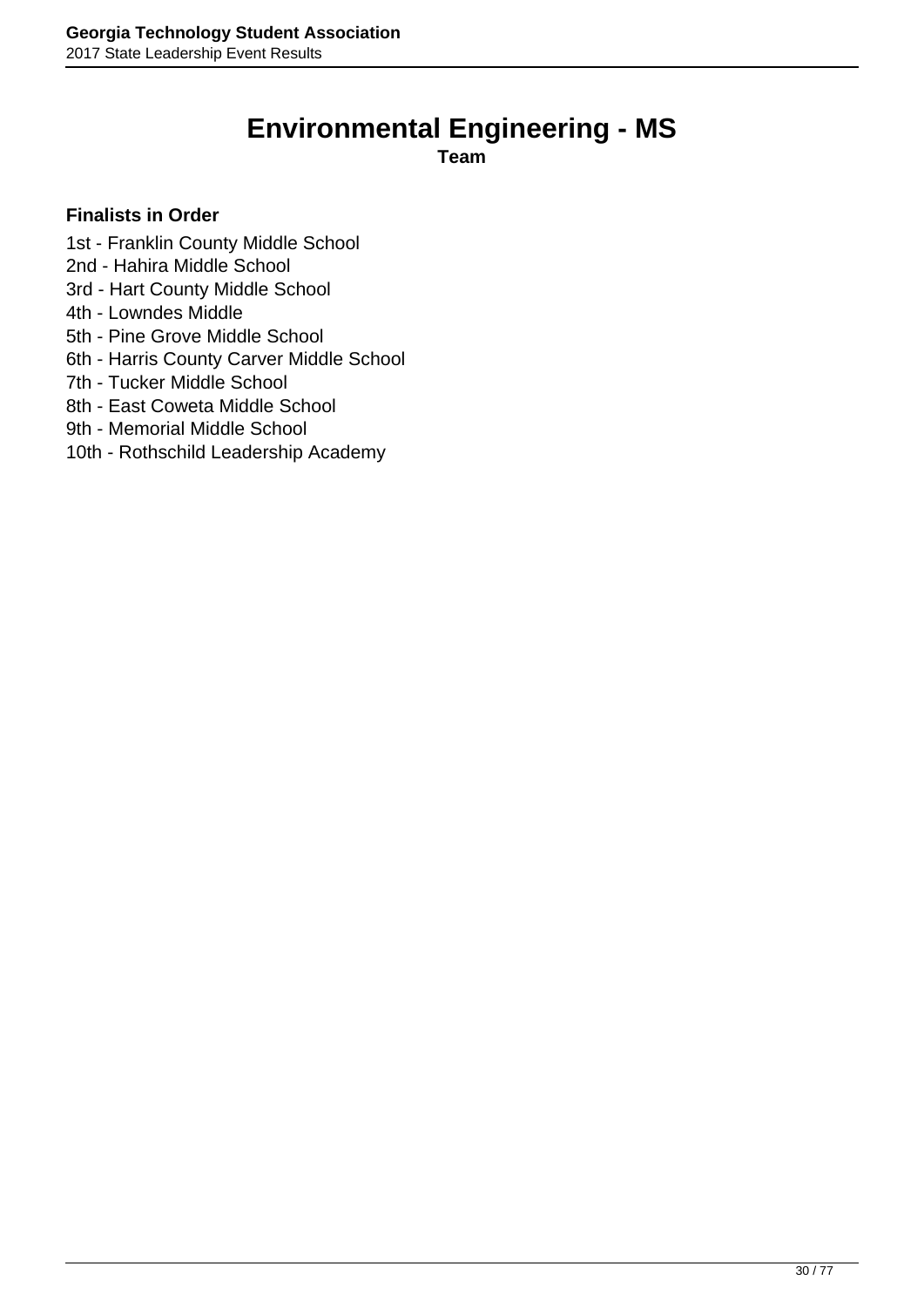# **Essays on Technology - HS**

**Individual**

- <span id="page-30-0"></span>1st - Kaleb Sixto, Tucker High School
- 2nd Jack Crawford, Lowndes High School
- 3rd Trace Freeman, Winder-Barrow High School
- 4th Logan Moore, Burke County High School
- 5th Aravind Natchiappan, Lambert High School
- 6th Rios Marcos, Marietta High School
- 7th Nora Klein, Harris County High School
- 8th Karelin Marroquin, Cross Keys High School
- 9th Thomas Newell, Lakeside High School Evans
- 10th Maria Trejo, Crawford County High School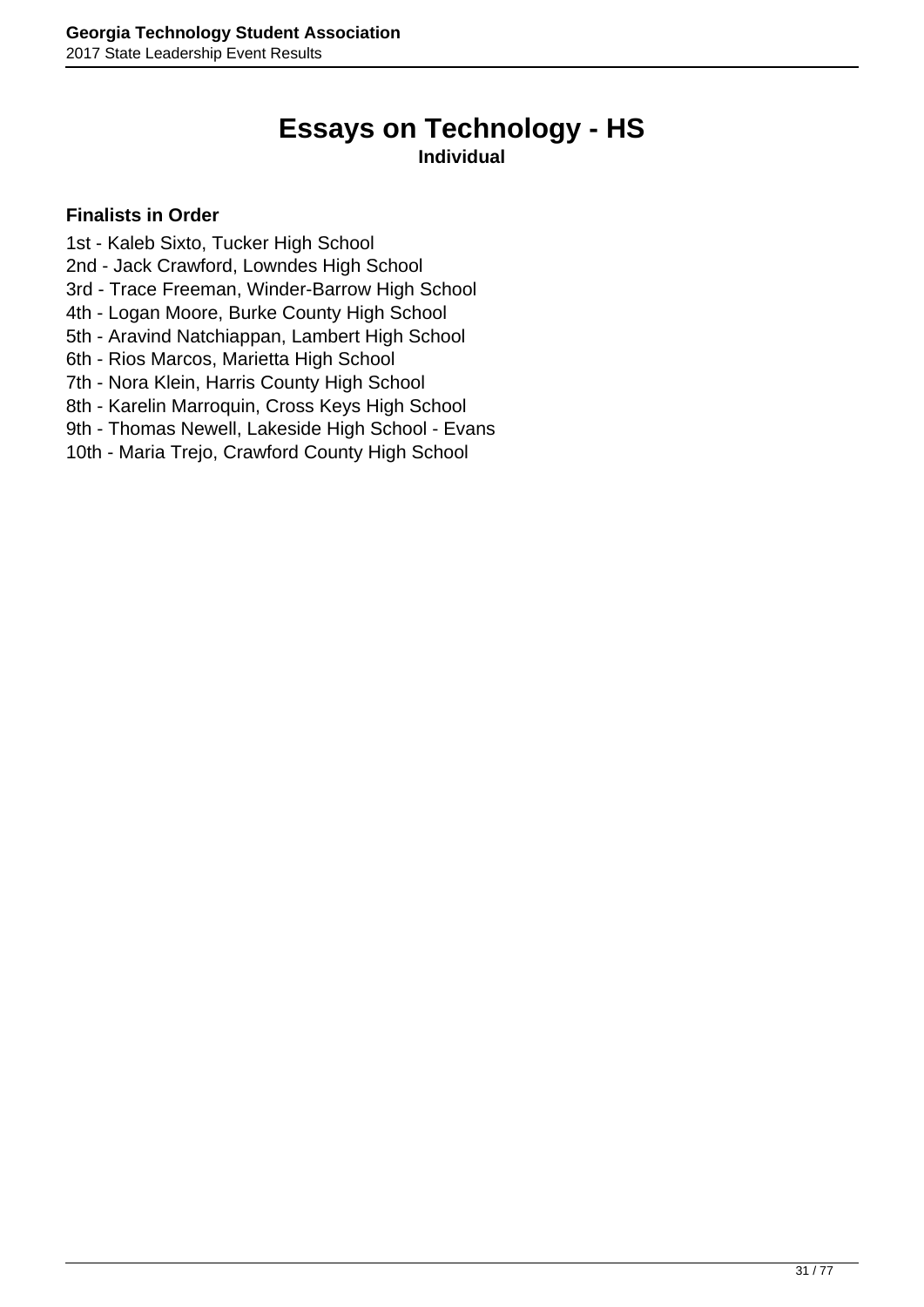# **Essays on Technology - MS**

### **Individual**

- <span id="page-31-0"></span>1st - Jacob Zeigler, Pine Grove Middle School
- 2nd Bridgette Allen, Marietta Middle School
- 3rd Rayla Haag, Chattanooga Valley Middle
- 4th Shahad Younis, Tucker Middle School
- 5th Melanie Alfaro, Brooks County Middle School
- 6th Sydney Corbett, Hahira Middle School
- 7th Sarah Grijalva, Veterans Memorial Middle School
- 8th Breanna Coile, Franklin County Middle School
- 9th Tamya Talley, Rothschild Leadership Academy
- 10th Nicholas Myers, Harris County Carver Middle School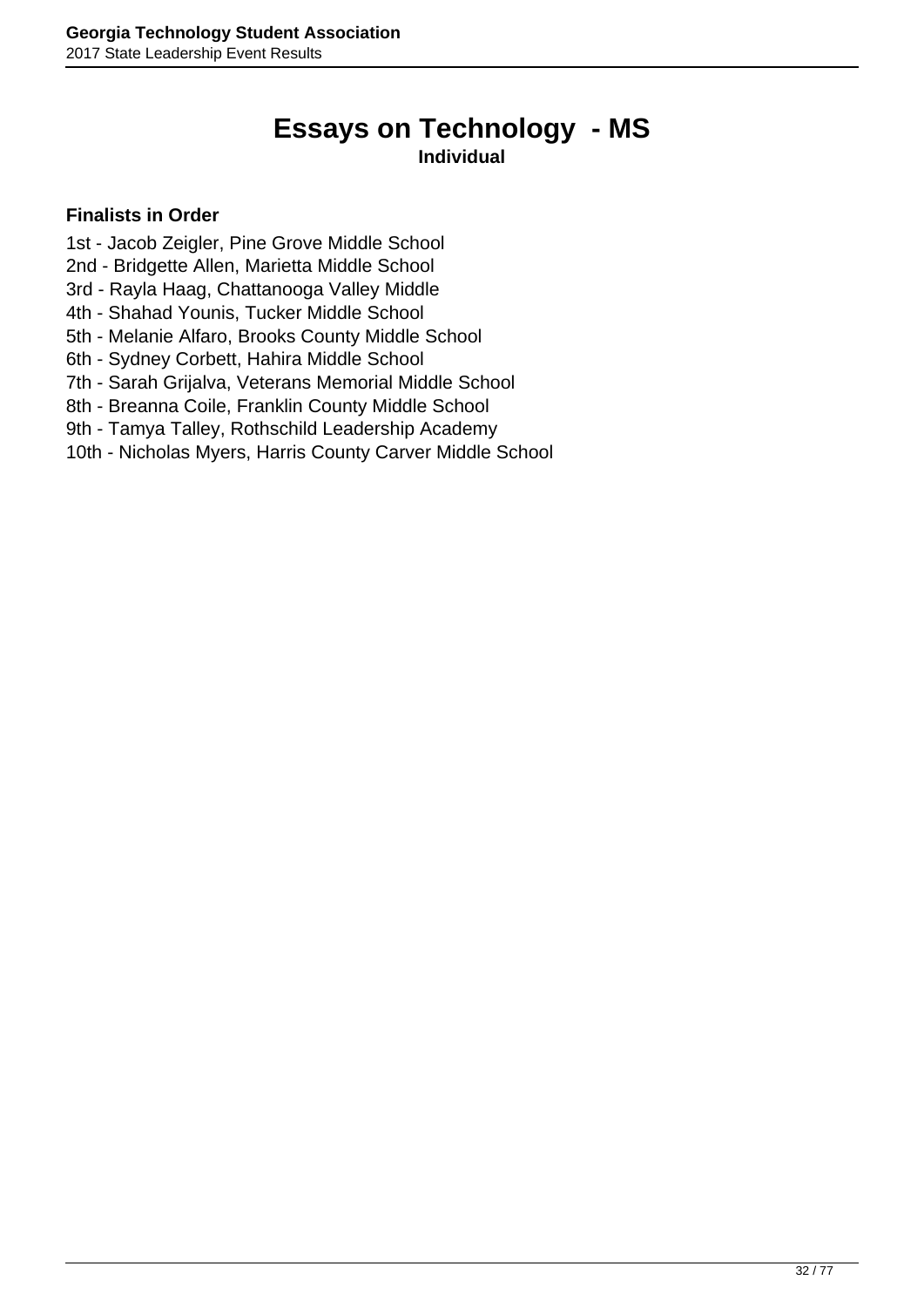# **Extemporaneous Speech - HS**

### **Individual**

- <span id="page-32-0"></span>1st - Jack Crawford, Lowndes High School
- 2nd Rahul Das, Oconee High School
- 3rd Baila Edwards, Forsyth Central High School
- 4th Tarrance Nealey, Arabia Mountain High School
- 5th Fateha Zannath, Discovery High School
- 6th Swapnil Lad, Lambert High School
- 7th Sergio Haab, Parkview High School
- 8th Derek Nixon, Norcross High School
- 9th Isabella Sadek, Chamblee High School
- 10th Will Schalch, Irwin County High School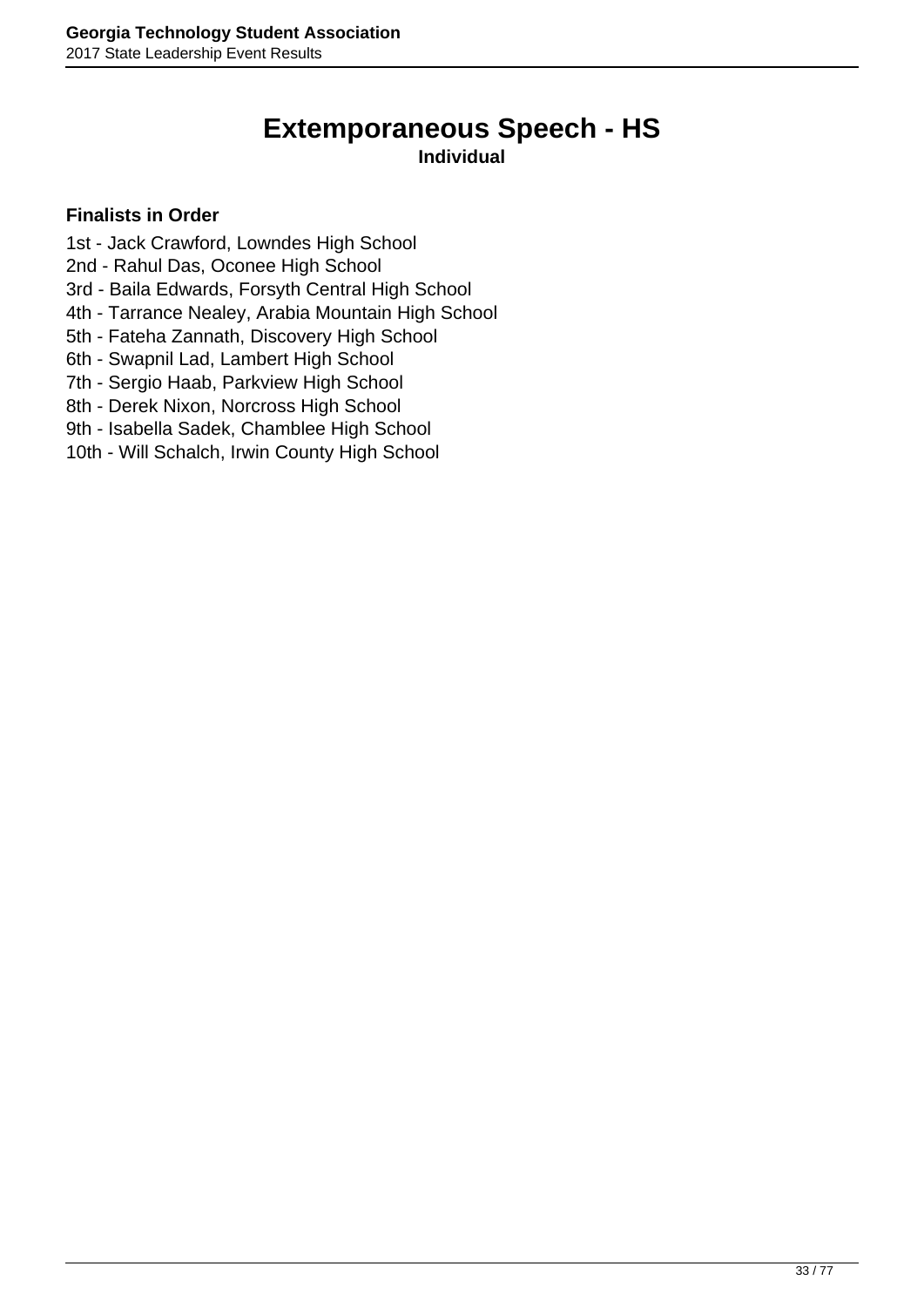# <span id="page-33-0"></span>**Fashion Design and Technology - HS**

**Team**

- 1st Gwinnett School Of Math Science And Technology
- 2nd Parkview High School
- 3rd South Forsyth High School
- 4th Arabia Mountain High School
- 5th Westlake High School
- 6th Peachtree Ridge High School
- 7th Monroe Area High School
- 8th East Laurens High School
- 9th Collins Hill High School
- 10th Tucker High School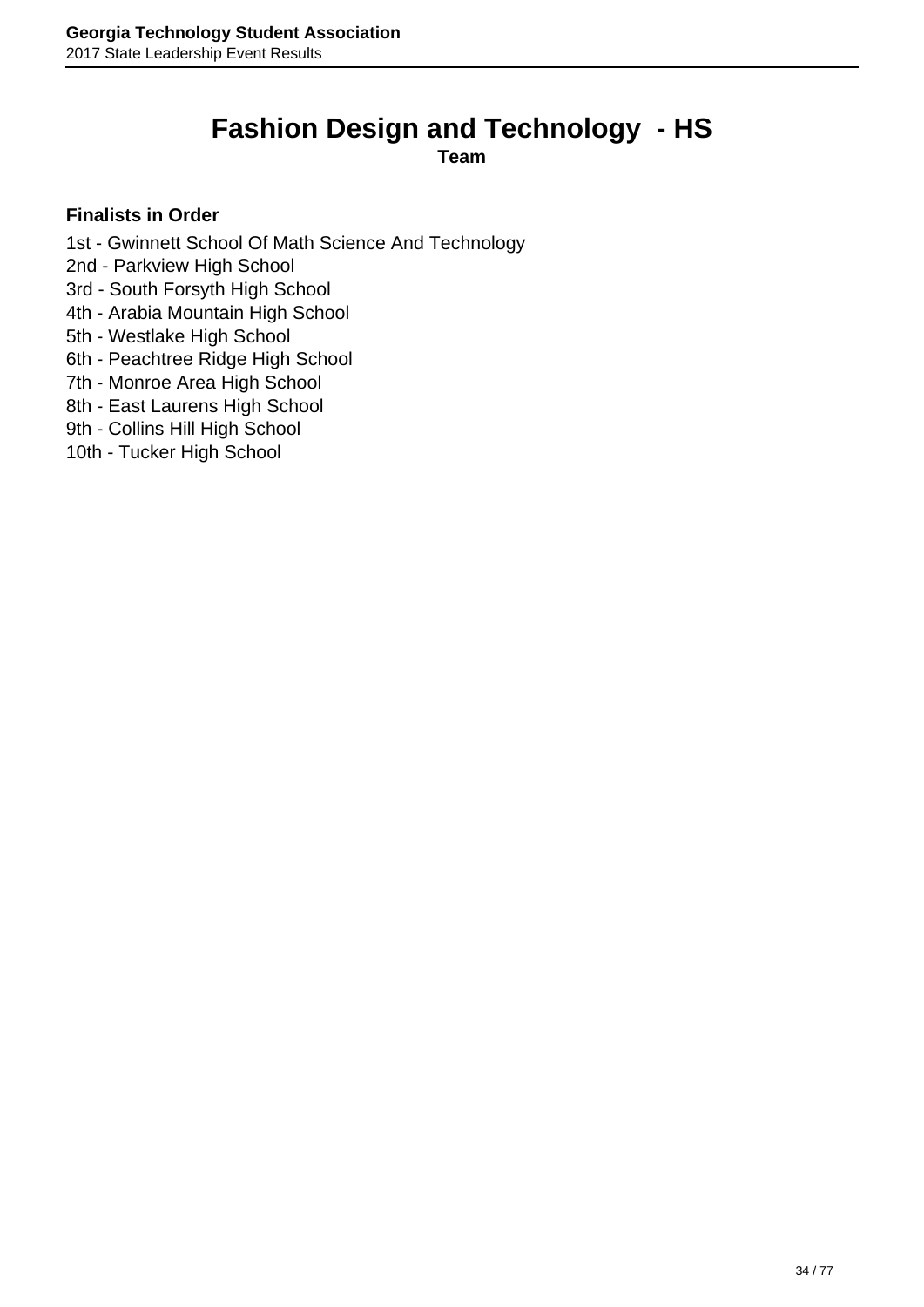# **First Lego League - MS**

**Team**

- <span id="page-34-0"></span>1st - Appling County Middle School
- 2nd East Coweta Middle School
- 3rd Hart County Middle School
- 4th Hahira Middle School
- 5th Stone Mountain Middle School
- 6th Druid Hills Middle School
- 7th Mary McLeod Bethune Middle
- 8th Harris County Carver Middle School
- 9th Henderson Middle School
- 10th Fannin County Middle School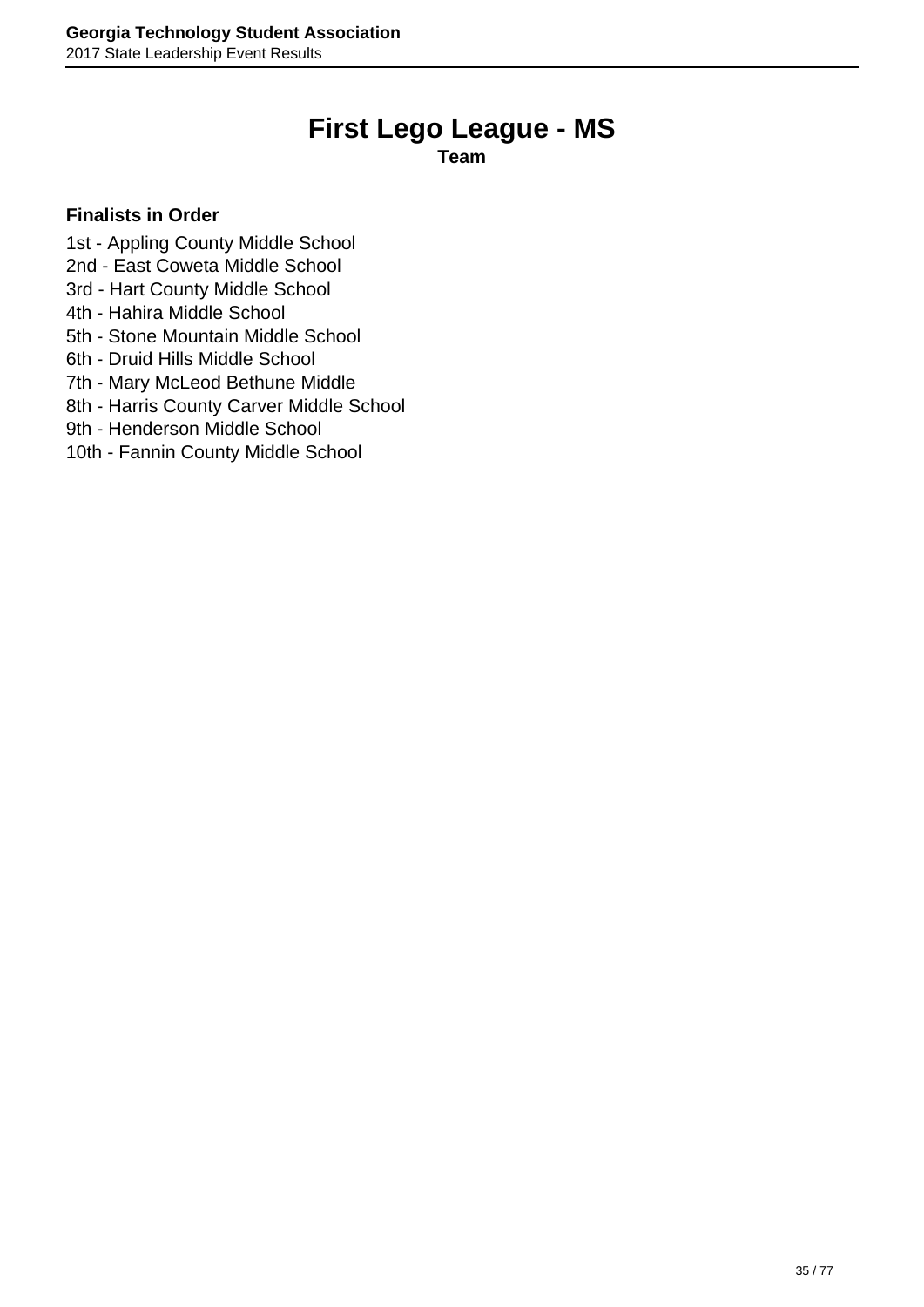# **Flight - MS**

### **Individual**

- <span id="page-35-0"></span>1st - Hannah Boisvert, Harris County Carver Middle School
- 2nd Samuel Bednar, Chattanooga Valley Middle
- 3rd Elijah Wiggins, Ben Hill Middle School
- 4th Noah White, Pine Grove Middle School
- 5th Mckinnon Colburn, Harris County Carver Middle School
- 6th David Vaughn, Ben Hill Middle School
- 7th Ethan Pitts, Franklin County Middle School
- 8th Jinwoo Park, Chattanooga Valley Middle
- 9th Samuel Denly, Hahira Middle School
- 10th Drew Faircloth, Pine Grove Middle School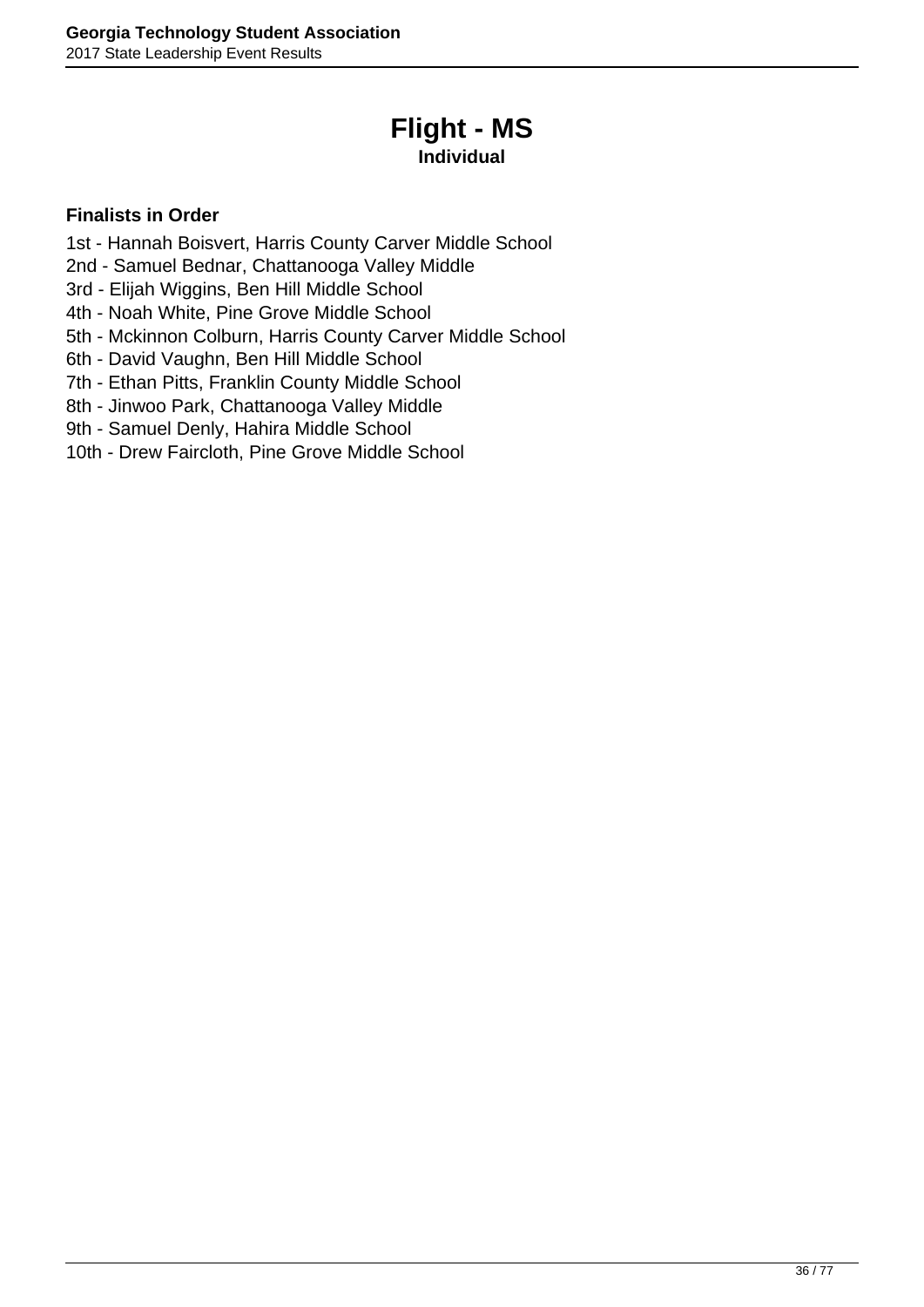# **Flight Endurance - HS**

#### **Individual**

- 1st Brendon Barclay, Tucker High School
- 2nd Trace Burkhalter, Trion High School
- 3rd Brennan Coile, Franklin County High School
- 4th Kevin Kooh, Parkview High School
- 5th Jacob Peterson, Trion High School
- 6th Kore Johnson, Gainesville High School
- 7th Ben Collins, Fannin County High School
- 8th Deepam Patel, Newton College And Career Academy
- 9th Dev Patel, Appling County High School
- 10th Alyssa Yacobacci, Franklin County High School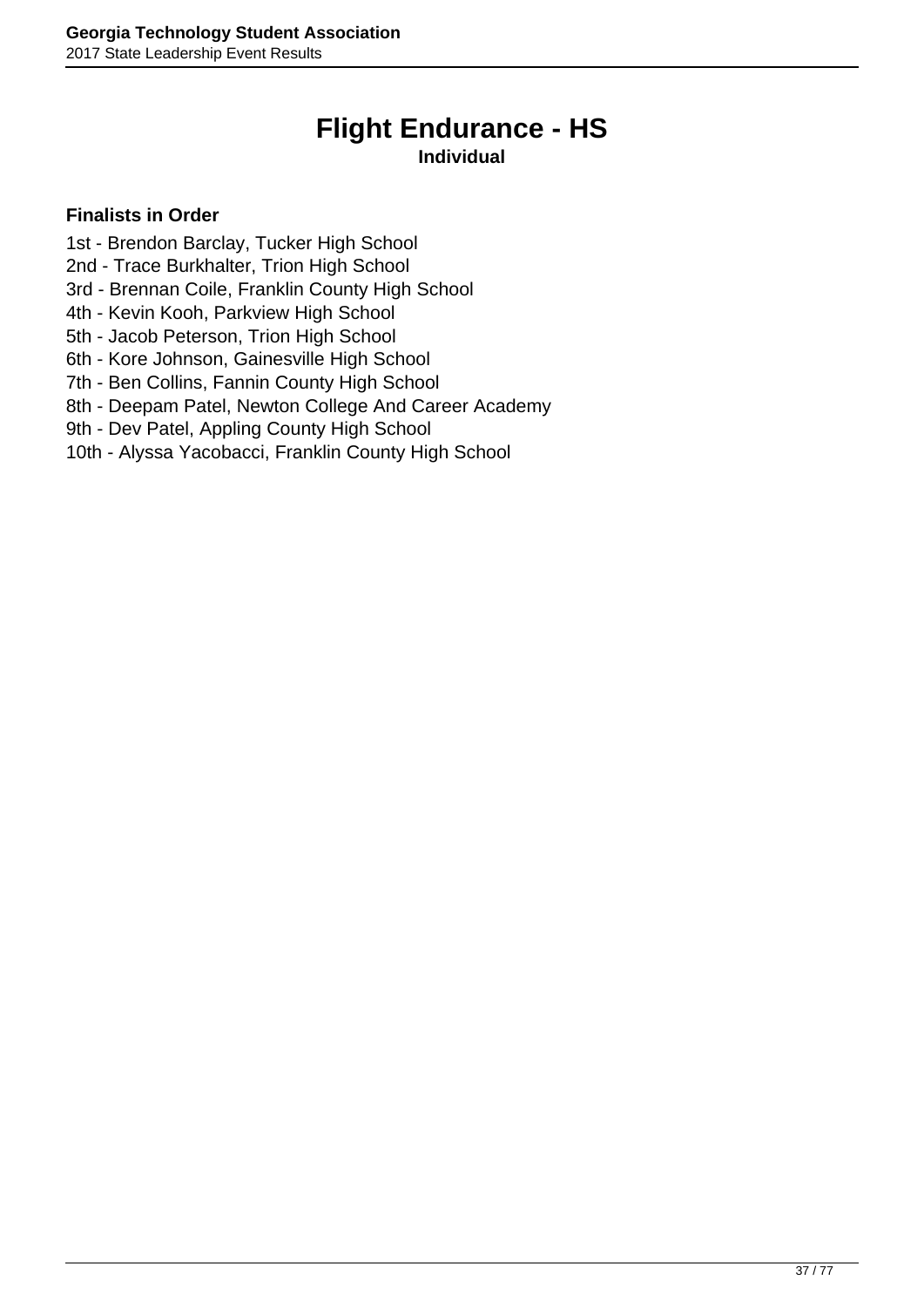## **Forensic Technology - MS**

**Team**

- 1st Tucker Middle School
- 2nd Hahira Middle School
- 3rd Harris County Carver Middle School
- 4th Pine Grove Middle School
- 5th Oglethorpe Charter School
- 6th Peachtree Charter Middle School
- 7th Marietta Middle School
- 8th Chattanooga Valley Middle
- 9th Hart County Middle School
- 10th Mary McLeod Bethune Middle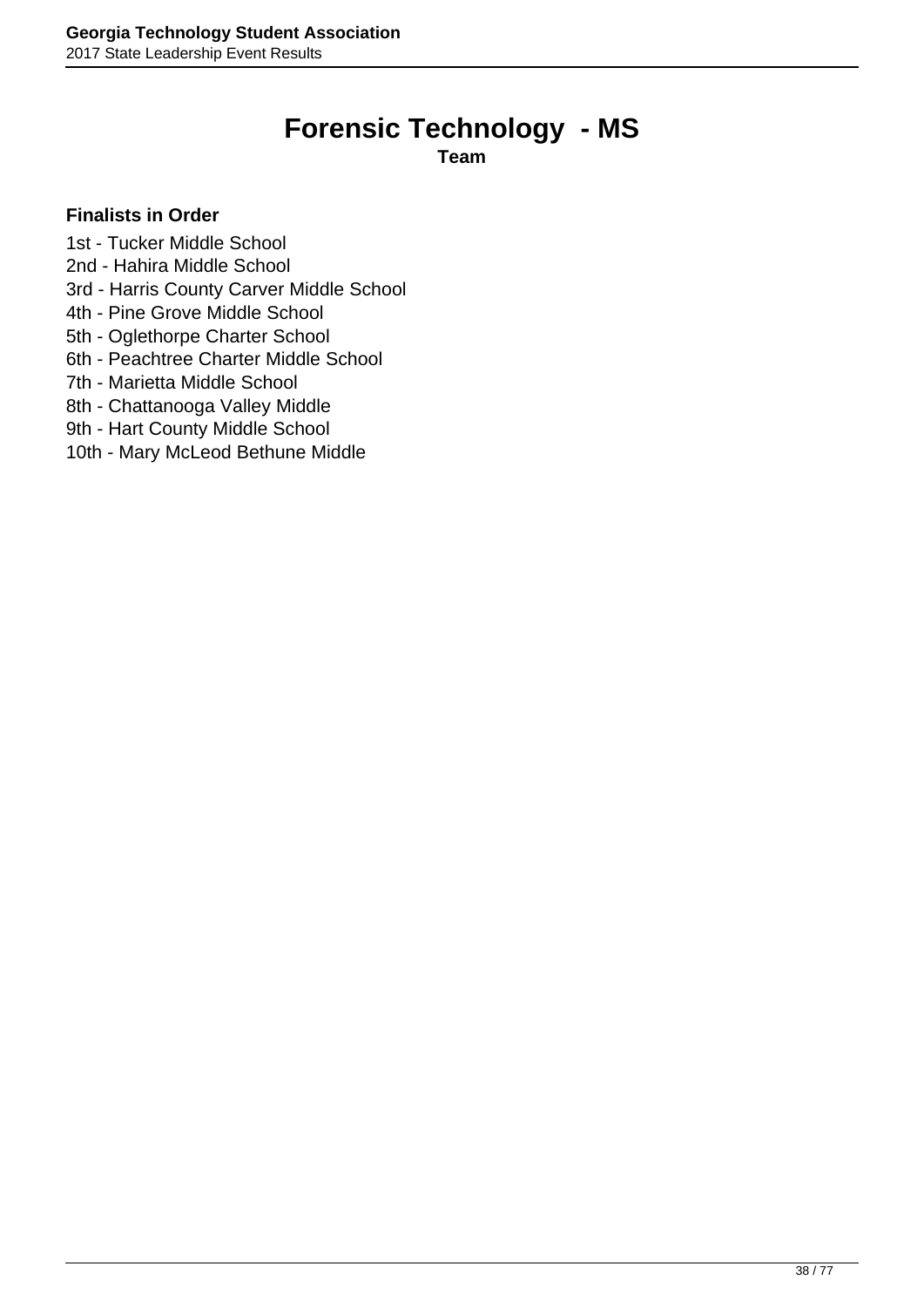# **Future Technology Teacher - HS**

**Individual**

- 1st Thuy Pham, Parkview High School
- 2nd Robby Espano, Irwin County High School
- 3rd Sherifa Abudulai, Shiloh High School
- 4th Chang (Mary) Xu, Parkview High School
- 5th Jack Crawford, Lowndes High School
- 6th Surya Prabhakar, Lambert High School
- 7th Maya Dawson, Westlake High School
- 8th Emily Casey, Walnut Grove High School
- 9th Brooke Bridges, Hart County High School
- 10th Connor Taylor, South Forsyth High School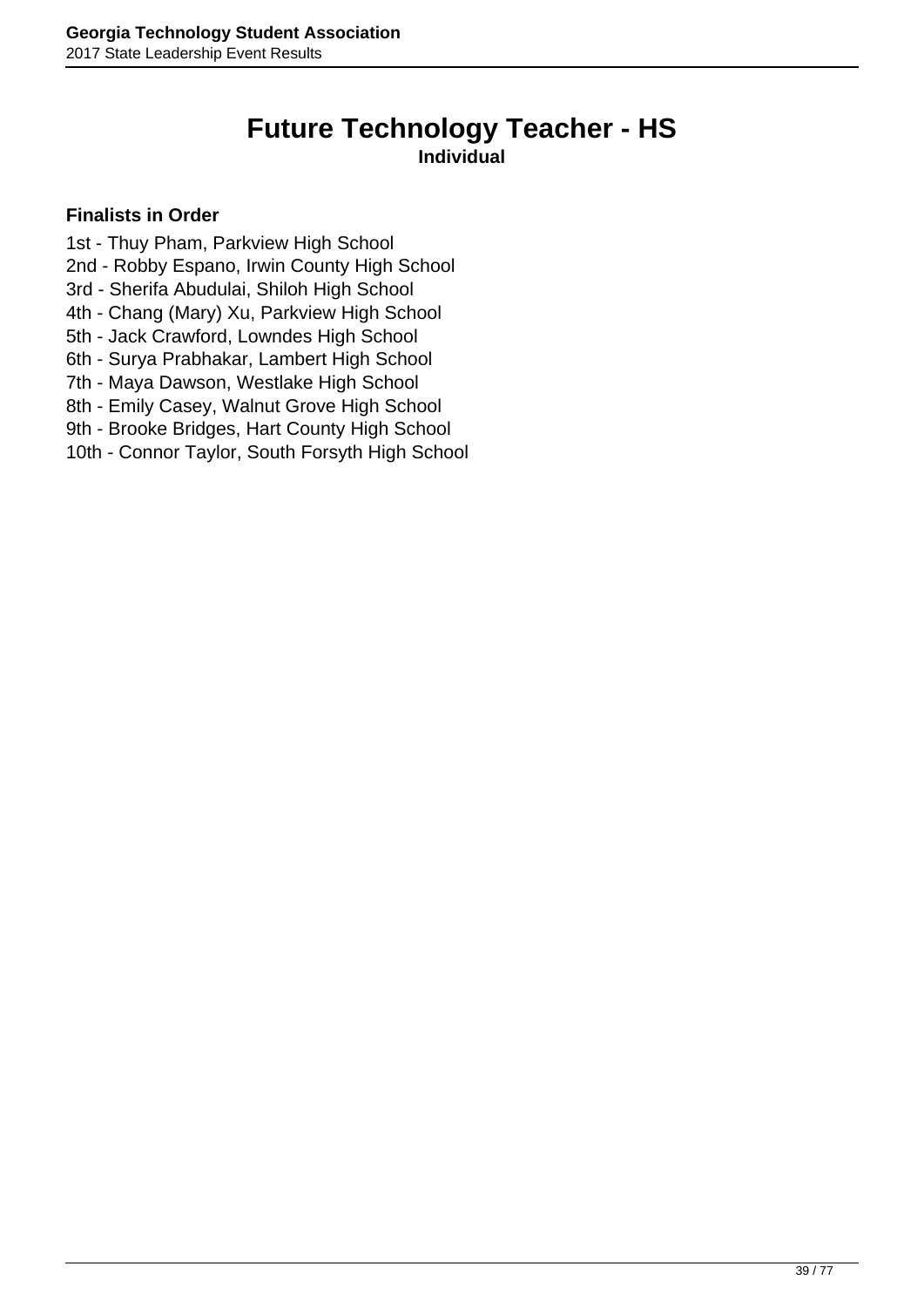## **Georgia Electrathon Rally - HS**

**Special Entry**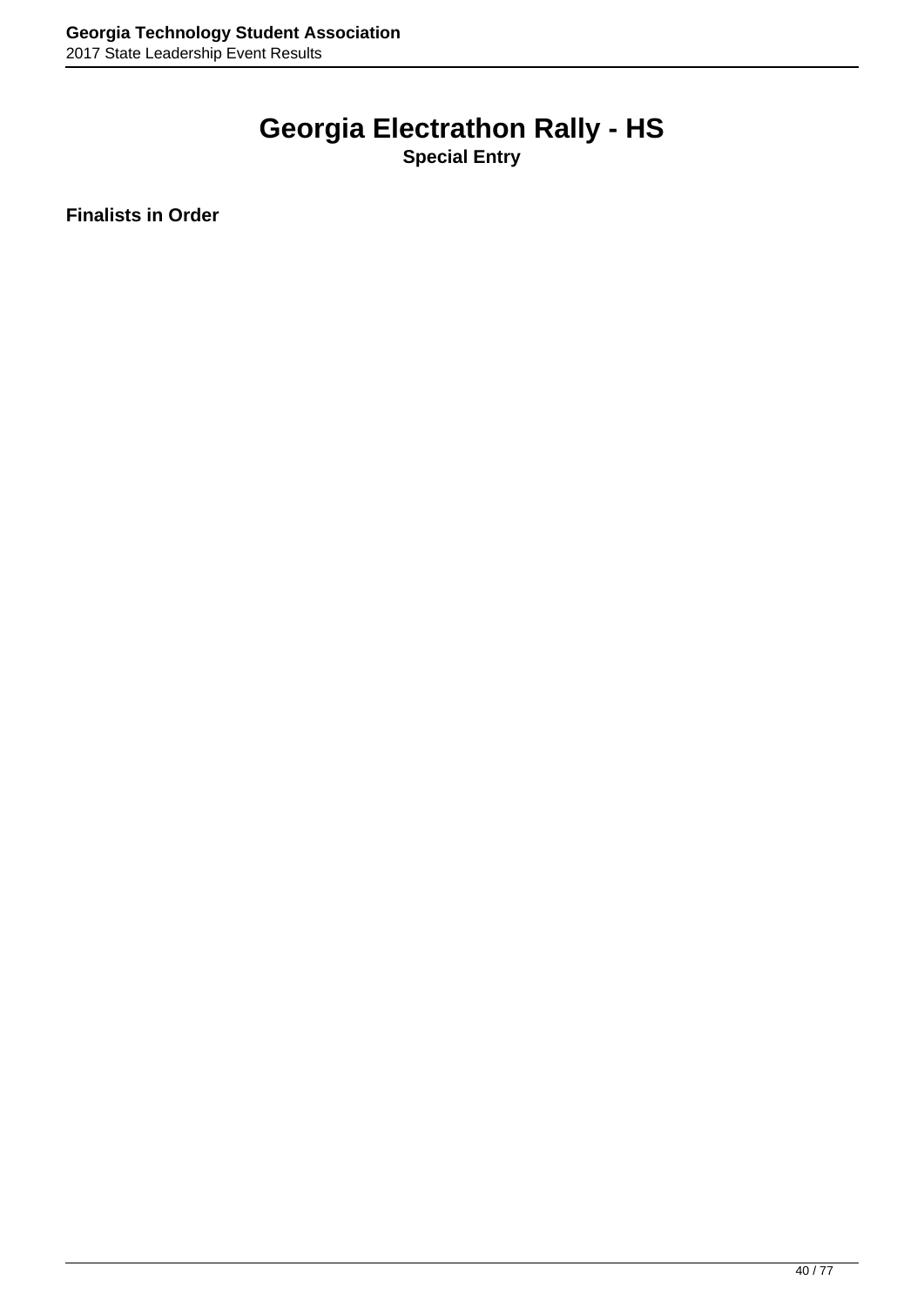# **Geospatial Technology - MS**

**Team**

#### **Finalists in Order**

1st - Franklin County Middle School 2nd - Hahira Middle School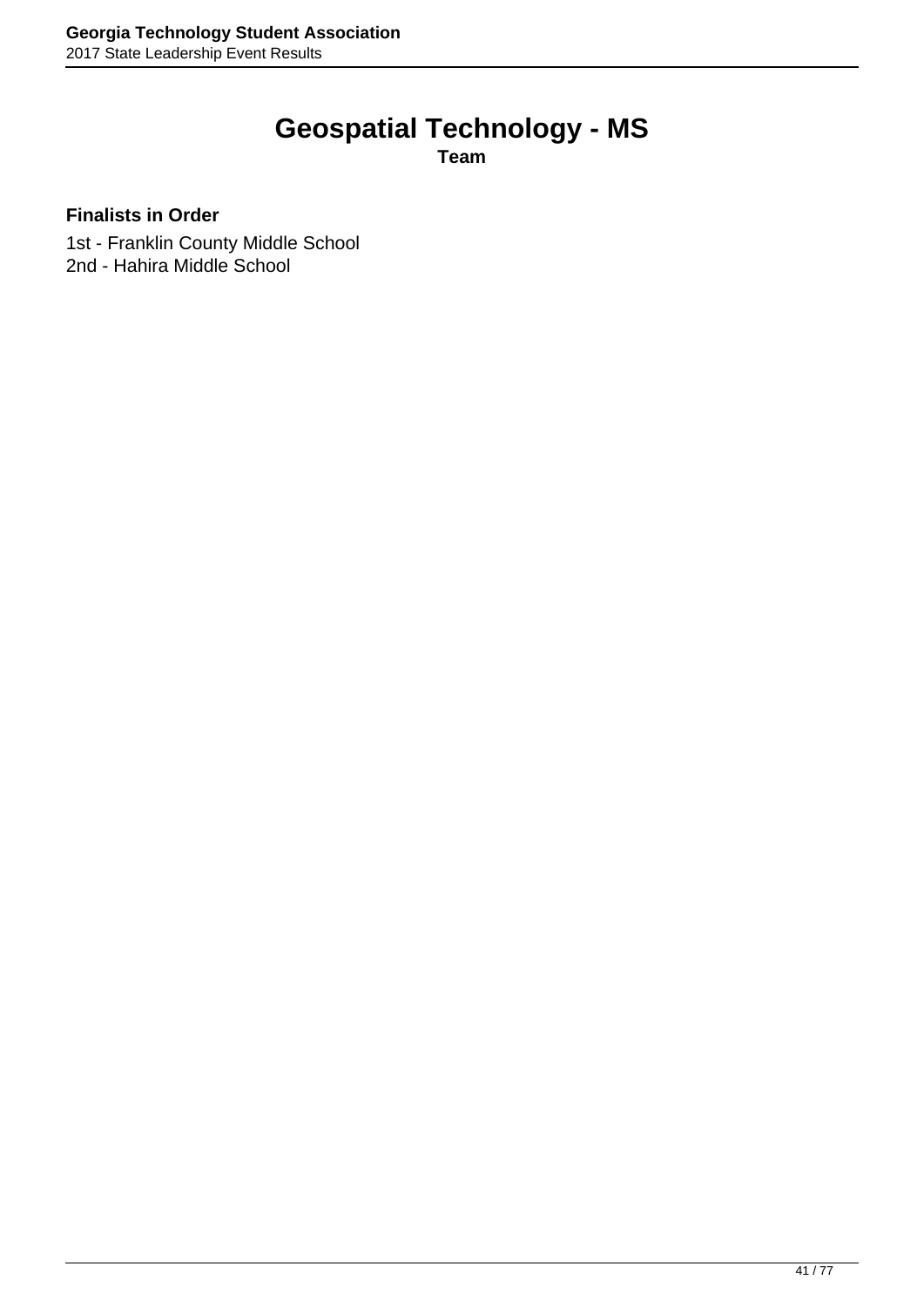### **Inventions and Innovations - MS**

**Team**

#### **Finalists in Order**

1st - Hahira Middle School

- 2nd Henderson Middle School
- 3rd Chattanooga Valley Middle
- 4th Harris County Carver Middle School
- 5th Lowndes Middle
- 6th Pine Grove Middle School
- 7th East Coweta Middle School
- 8th Irwin County Middle School
- 9th Mary McLeod Bethune Middle
- 10th Franklin County Middle School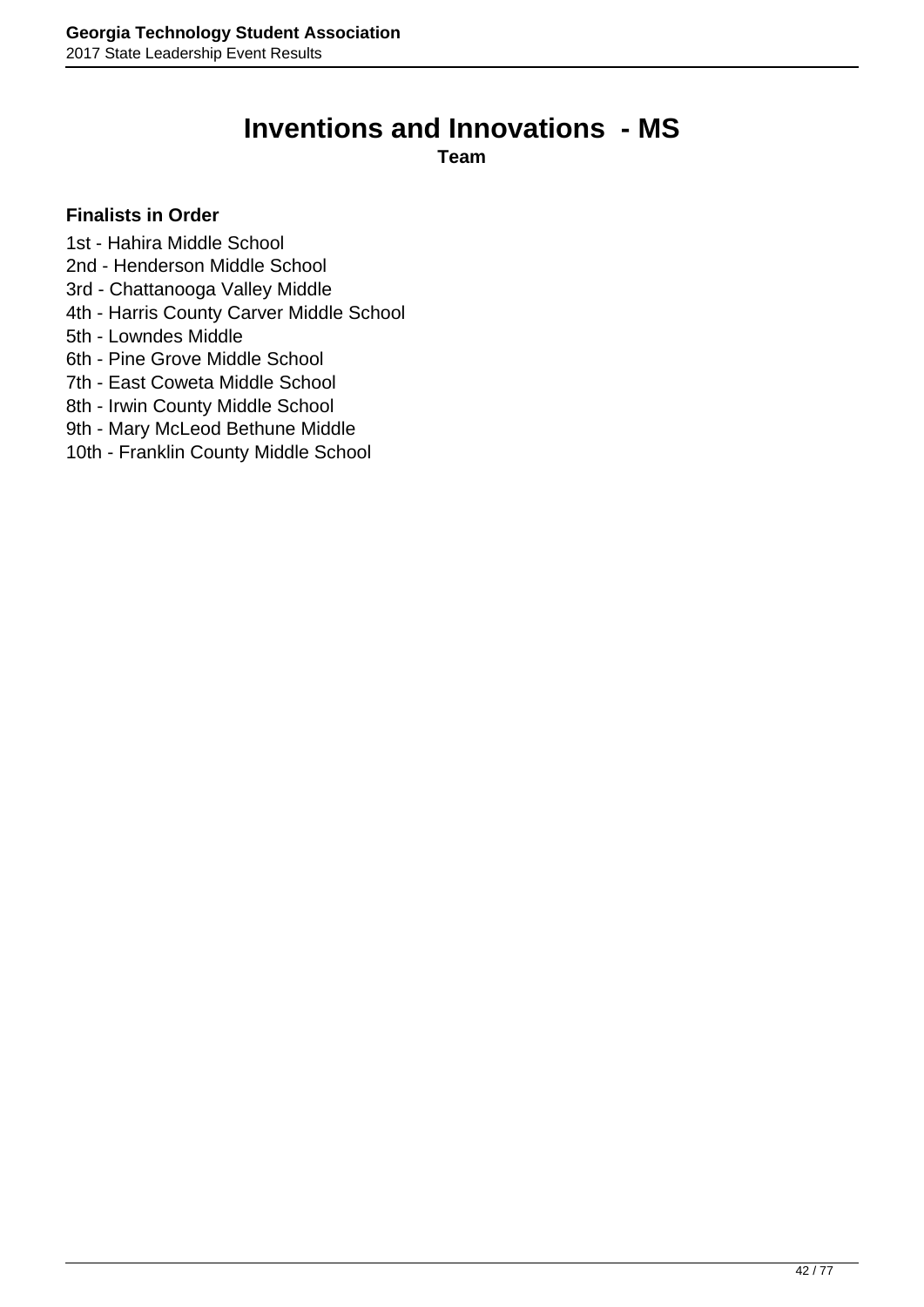## **Jr. Solar Sprint - MS**

**Team**

#### **Finalists in Order**

1st - Hahira Middle School

- 2nd Hahira Middle School
- 3rd Pine Grove Middle School
- 4th Morgan County Middle School
- 5th Chattanooga Valley Middle
- 6th Chattanooga Valley Middle
- 7th East Coweta Middle School
- 8th Mary McLeod Bethune Middle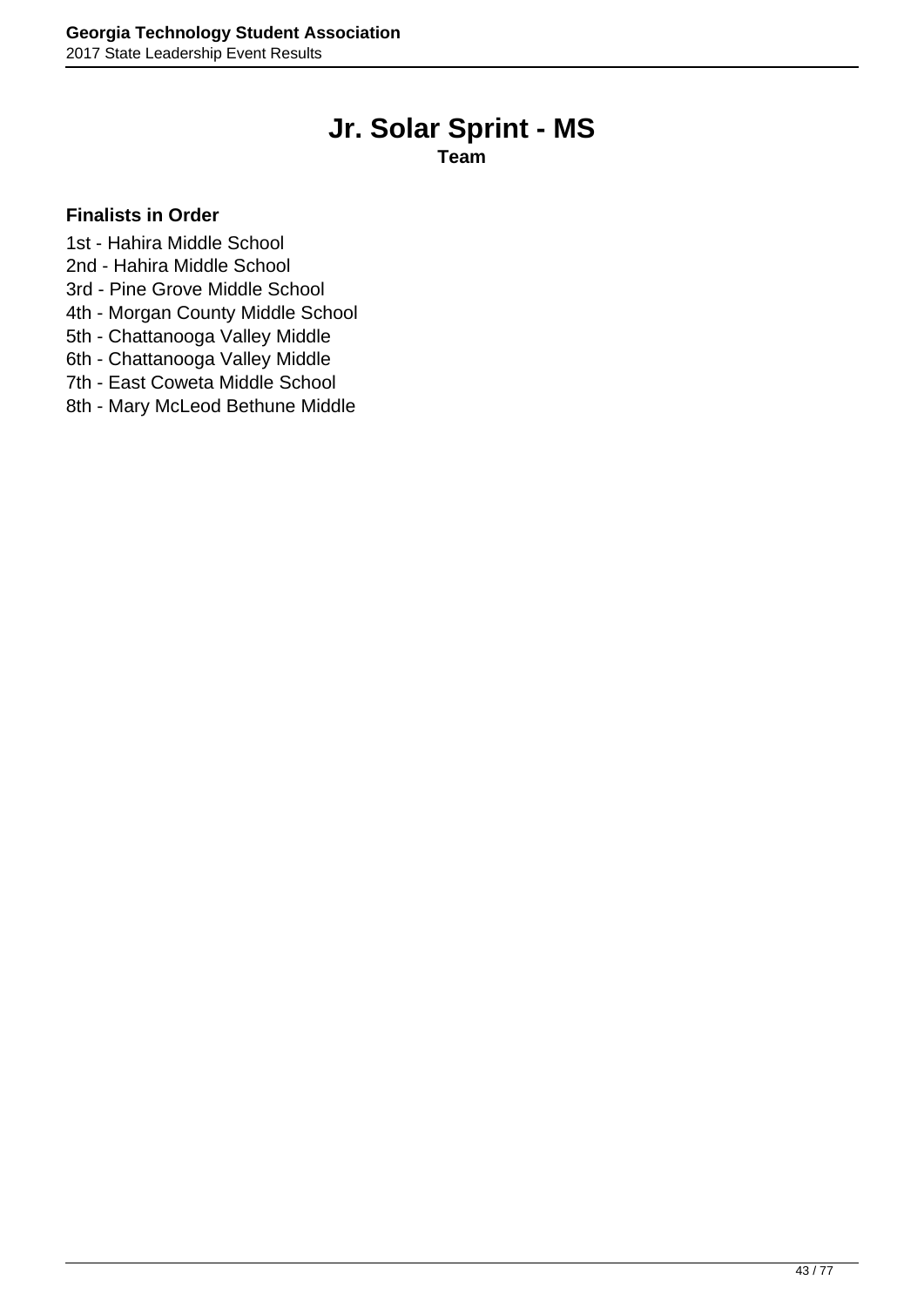# **Leadership Strategies - MS**

**Team**

- 1st Lowndes Middle
- 2nd Marietta Middle School
- 3rd Harris County Carver Middle School
- 4th Ben Hill Middle School
- 5th Chattanooga Valley Middle
- 6th Hart County Middle School
- 7th Rothschild Leadership Academy
- 8th George Walton Academy MS
- 9th Tucker Middle School
- 10th Pine Grove Middle School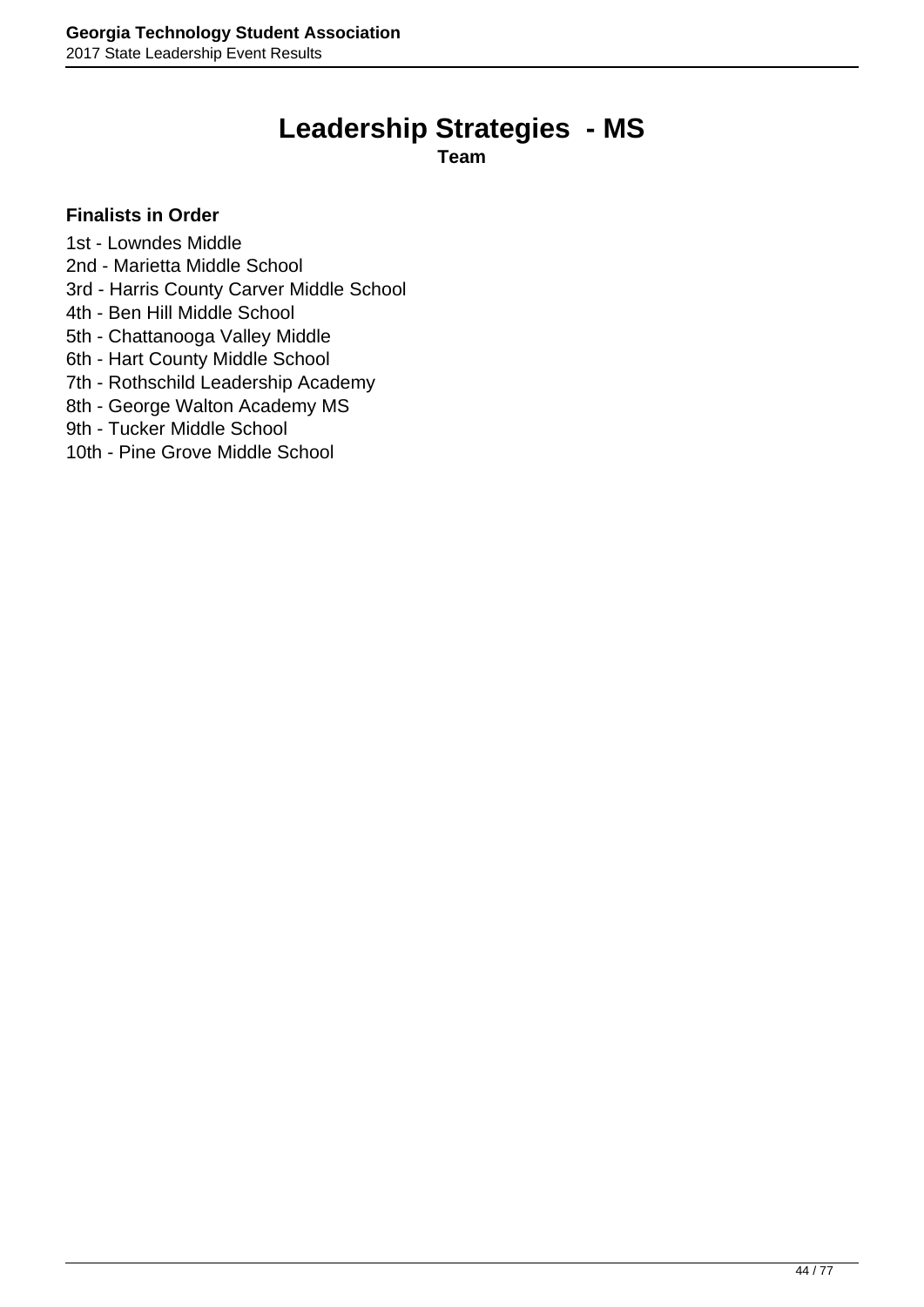### **Mass Production - MS**

**Team**

- 1st Hahira Middle School
- 2nd Franklin County Middle School
- 3rd Harris County Carver Middle School
- 4th Pine Grove Middle School
- 5th Morgan County Middle School
- 6th Hart County Middle School
- 7th East Coweta Middle School
- 8th Tucker Middle School
- 9th Oglethorpe Charter School
- 10th Lowndes Middle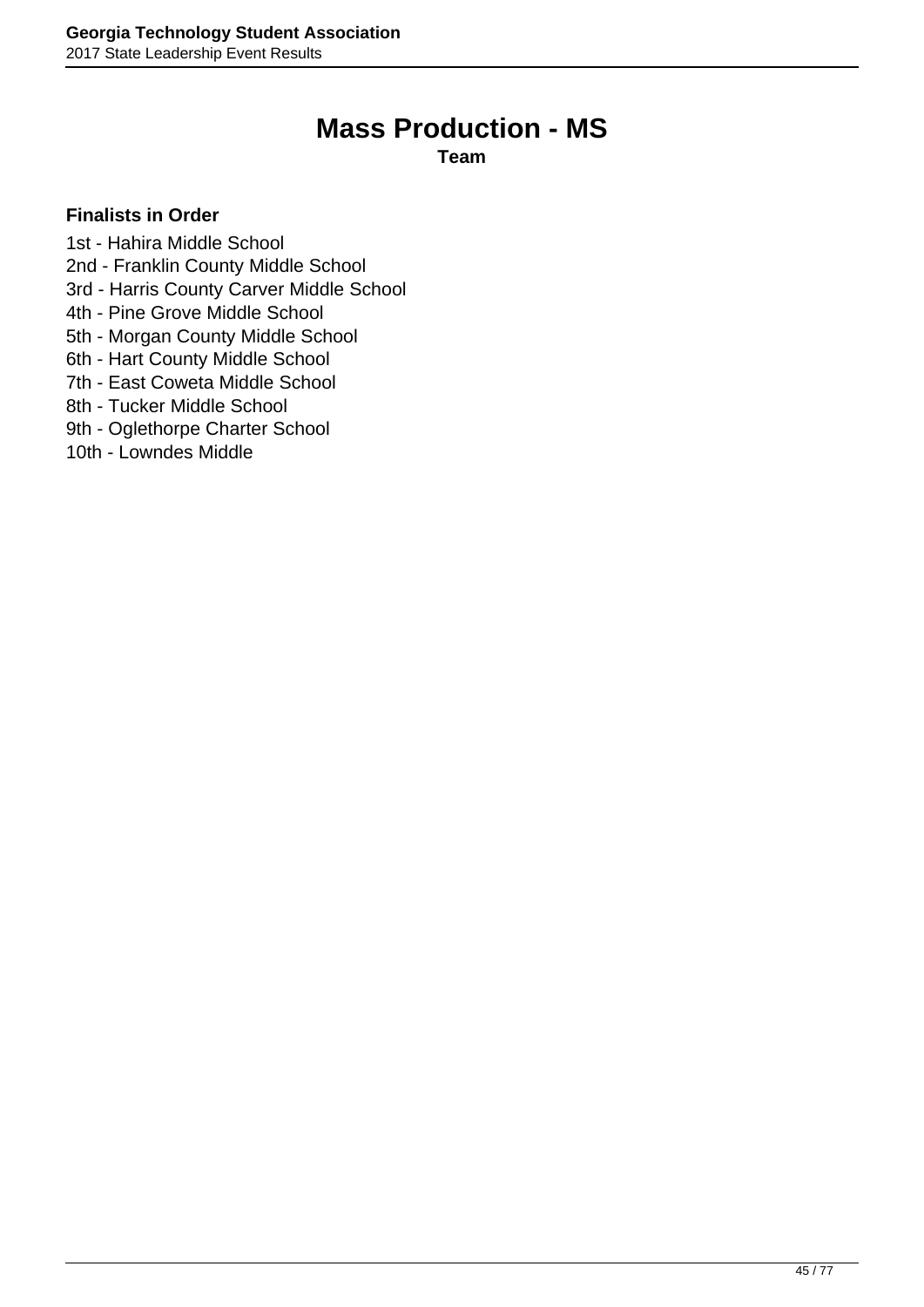### **Medical Technology - MS**

**Team**

- 1st Memorial Middle School
- 2nd Rothschild Leadership Academy
- 3rd Hahira Middle School
- 4th Tucker Middle School
- 5th Champion Theme Middle
- 6th Chattanooga Valley Middle
- 7th East Coweta Middle School
- 8th Franklin County Middle School
- 9th Irwin County Middle School
- 10th Lowndes Middle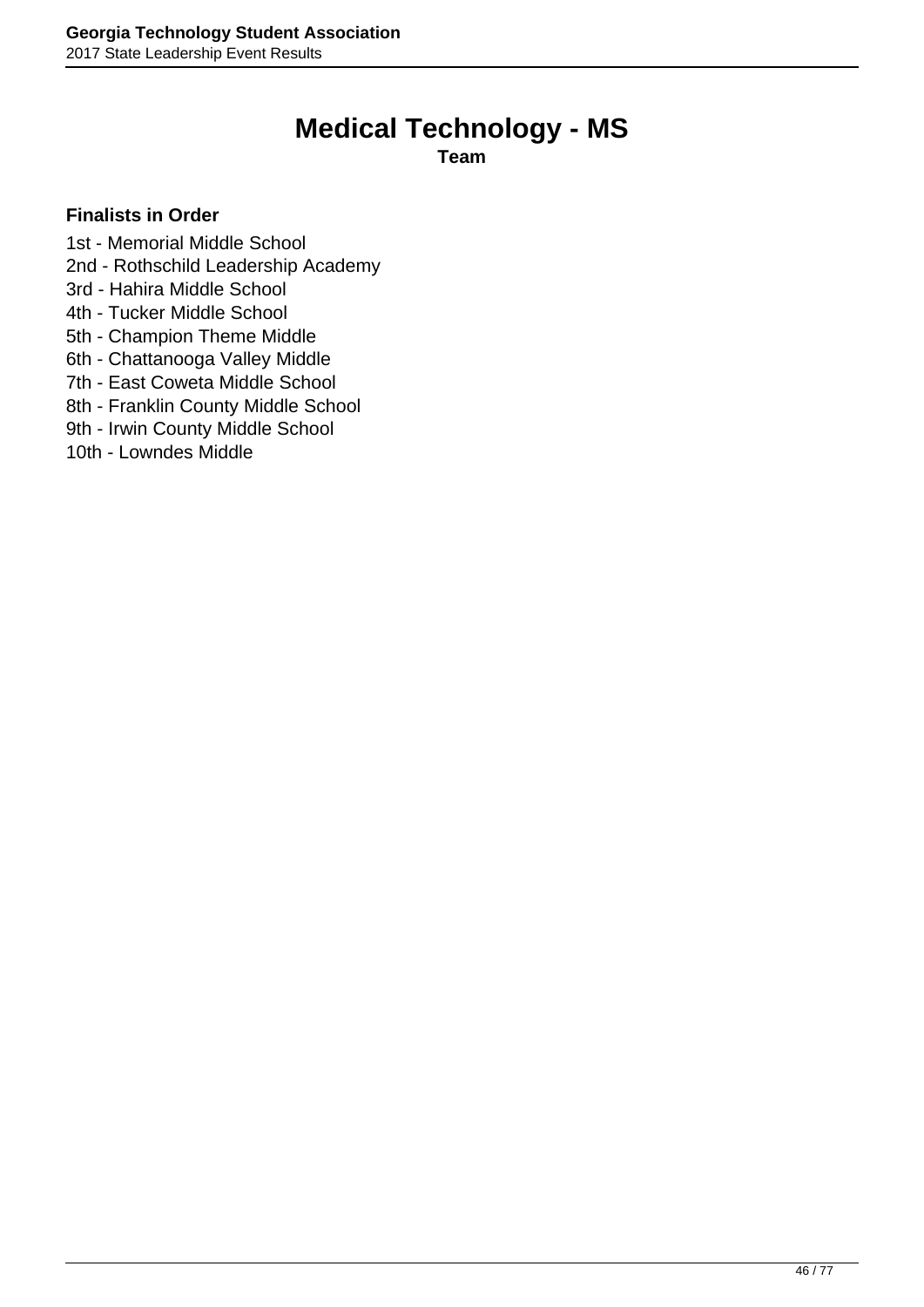# **Microcontroller Design - MS**

**Team**

- 1st Franklin County Middle School
- 2nd Harris County Carver Middle School
- 3rd Hahira Middle School
- 4th East Coweta Middle School
- 5th Lowndes Middle
- 6th Tucker Middle School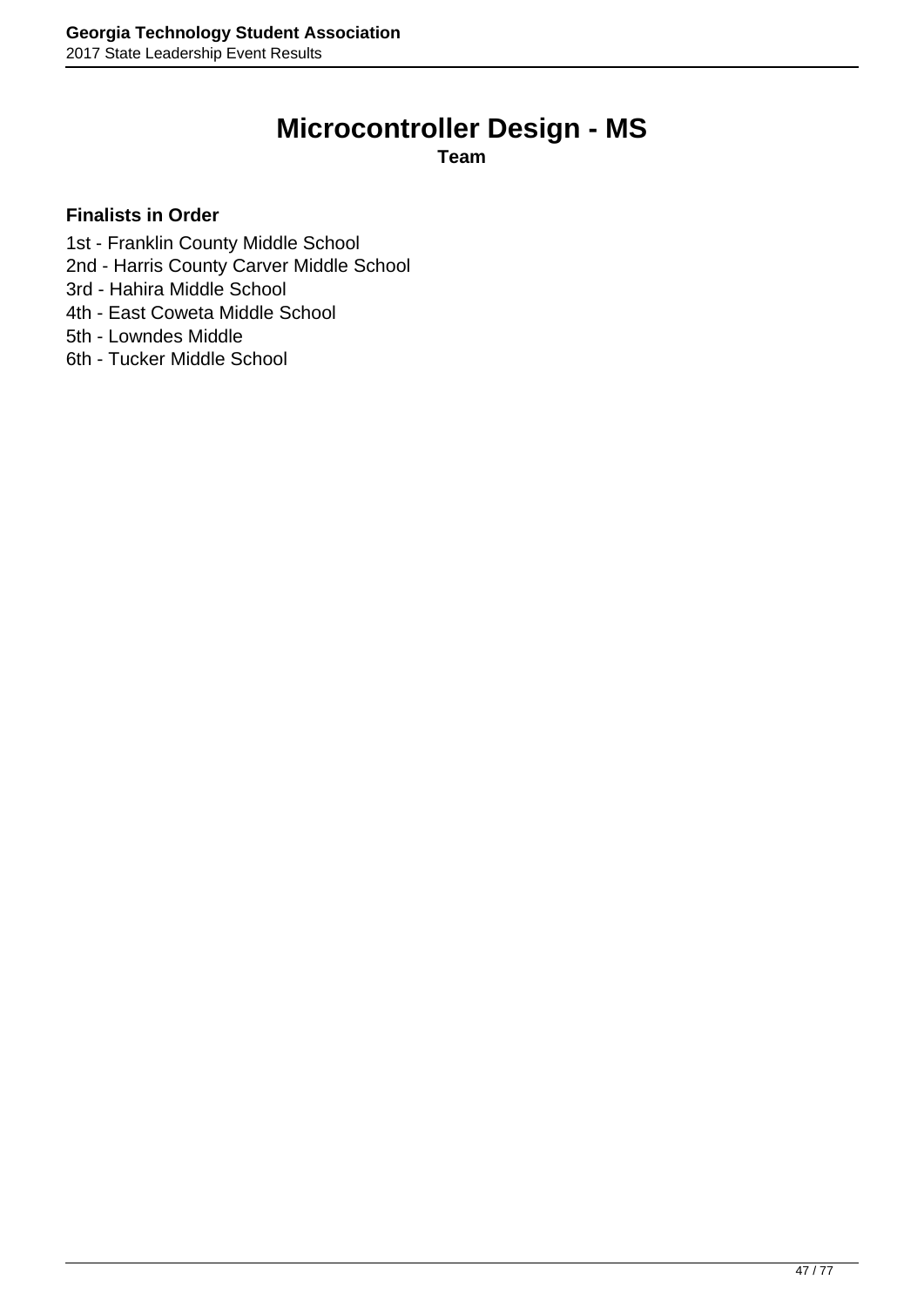### **Music Production - HS**

**Team**

#### **Finalists in Order**

1st - Johns Creek High School

- 2nd South Forsyth High School
- 3rd Parkview High School
- 4th Forsyth Central High School
- 5th Tucker High School
- 6th Lambert High School
- 7th Woodstock High School
- 8th Chamblee High School
- 9th Pickens High School
- 10th Marietta High School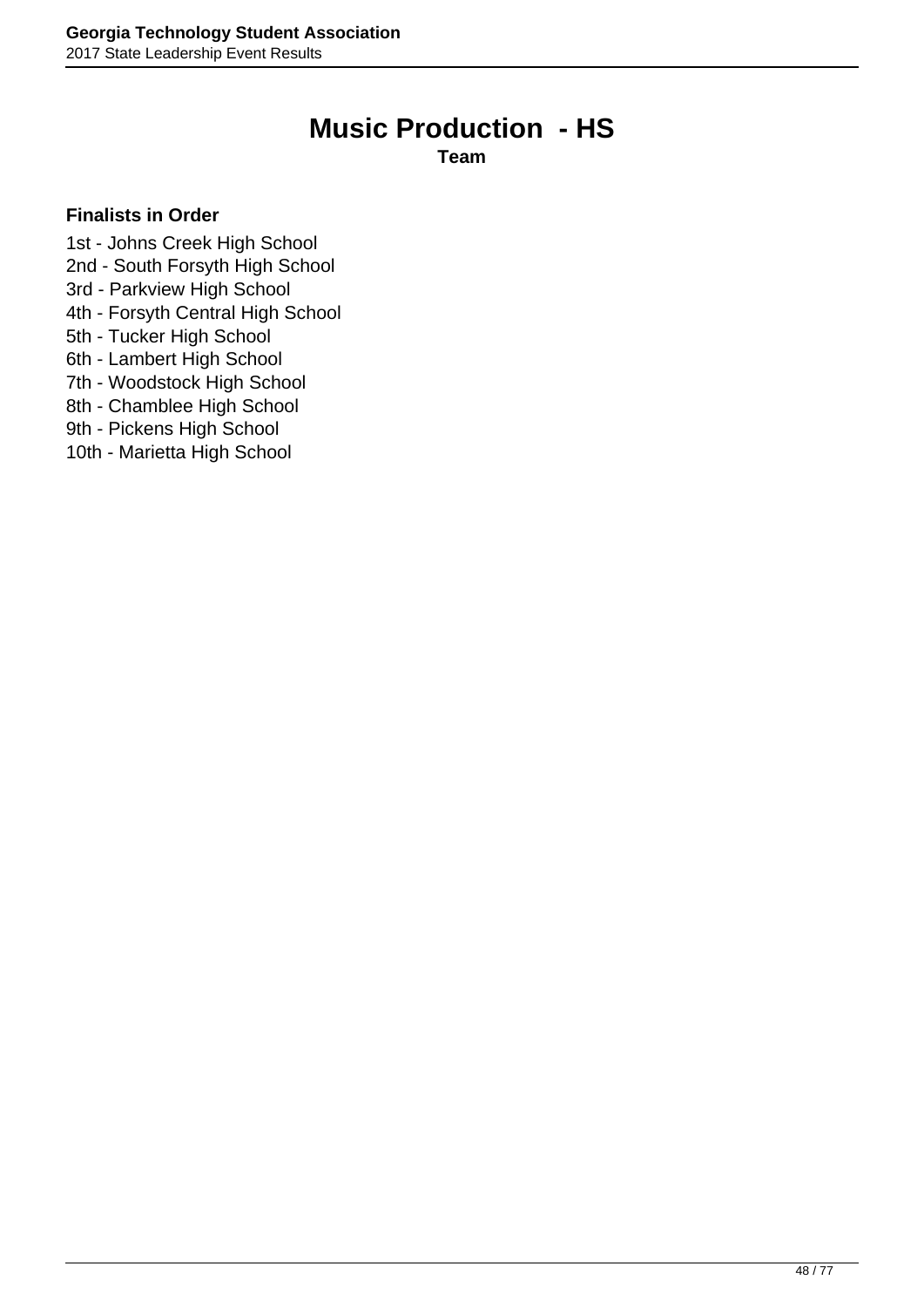### **On-Demand Video - HS**

**Team**

#### **Finalists in Order**

1st - Ridgeland High School

- 2nd Lambert High School
- 3rd Westlake High School
- 4th South Forsyth High School
- 5th Collins Hill High School
- 6th Oconee High School
- 7th Hart County High School
- 8th Ola High School
- 9th Lithonia High School
- 10th Alpharetta High School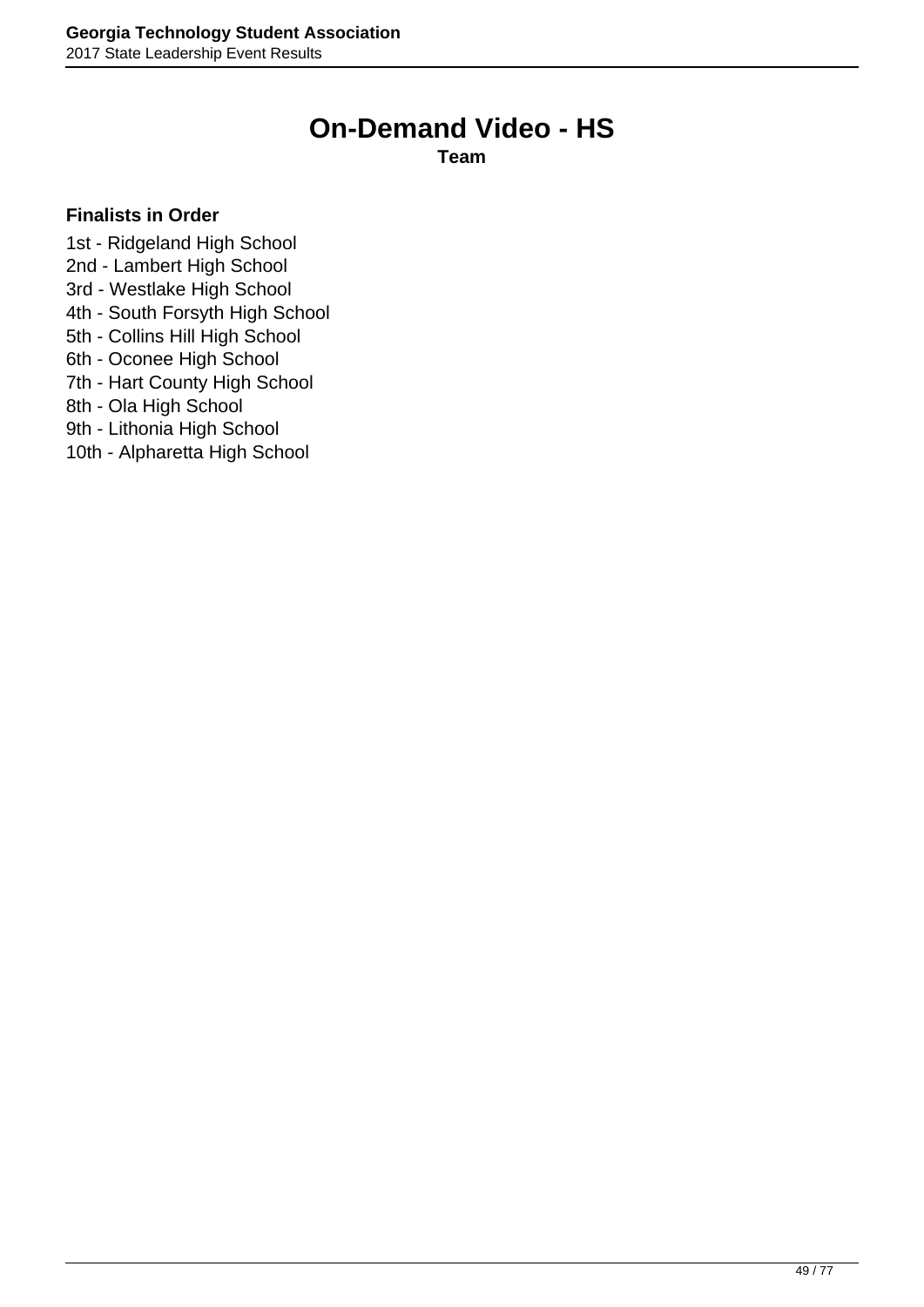# **Outstanding Student - HS**

#### **Individual**

- 1st Jack Crawford, Lowndes High School
- 2nd Robby Espano, Irwin County High School
- 3rd Cole Cunningham, Forsyth Central High School
- 4th Josh Nobles, Ola High School
- 5th Grant Champagne, South Forsyth High School
- 6th Linus Fennell, Parkview High School
- 7th Mary Zuidema, Pickens High School
- 8th Amanda Turner, Arabia Mountain High School
- 9th Seth Stanley, Gilmer High School
- 10th Tillman Kinley, Hart County High School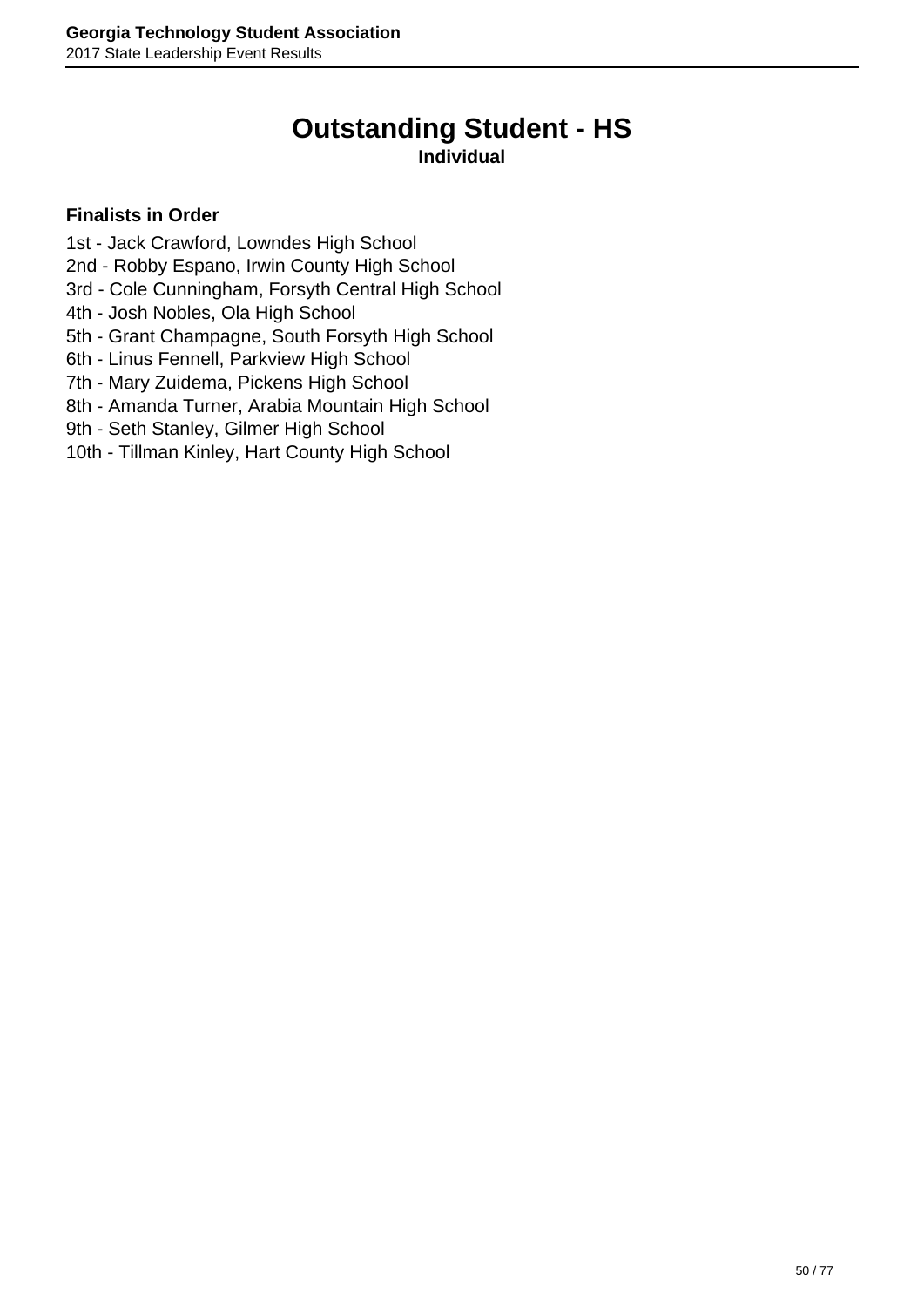# **Outstanding Student - MS**

**Individual**

- 1st Janessa Thompson, Rothschild Leadership Academy
- 2nd Meghan Markert, Harris County Carver Middle School
- 3rd Sarah Justice, Franklin County Middle School
- 4th Hardy Peagler, Hahira Middle School
- 5th Savannah Pannell, Lowndes Middle
- 6th Tyler Holley, Pine Grove Middle School
- 7th Ayers Honiotes, Hart County Middle School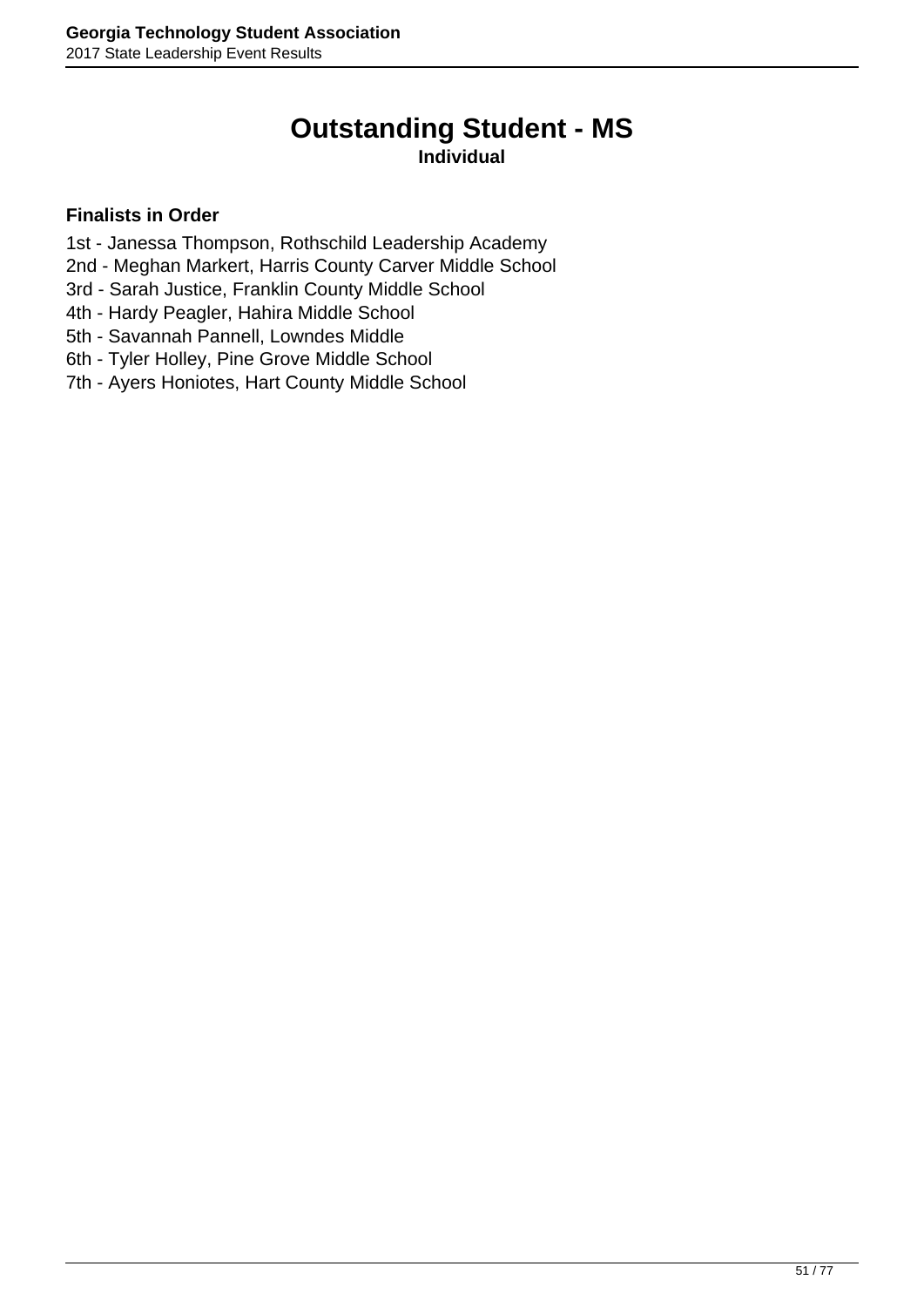# **Photographic Technology - HS**

#### **Individual**

- 1st Taylor Gray, Winder-Barrow High School
- 2nd Danielle Byrne, Forsyth Central High School
- 3rd Jasmine Page, Chamblee High School
- 4th Thuy Pham, Parkview High School
- 5th Mara Kolb, Dunwoody High School
- 6th Megan Schauer, Dade County High School
- 7th Jaden Mcelvey, South Forsyth High School
- 8th Sarah Williams, Ridgeland High School
- 9th Madeline Pool, Pickens High School
- 10th Amanda Holman, Walnut Grove High School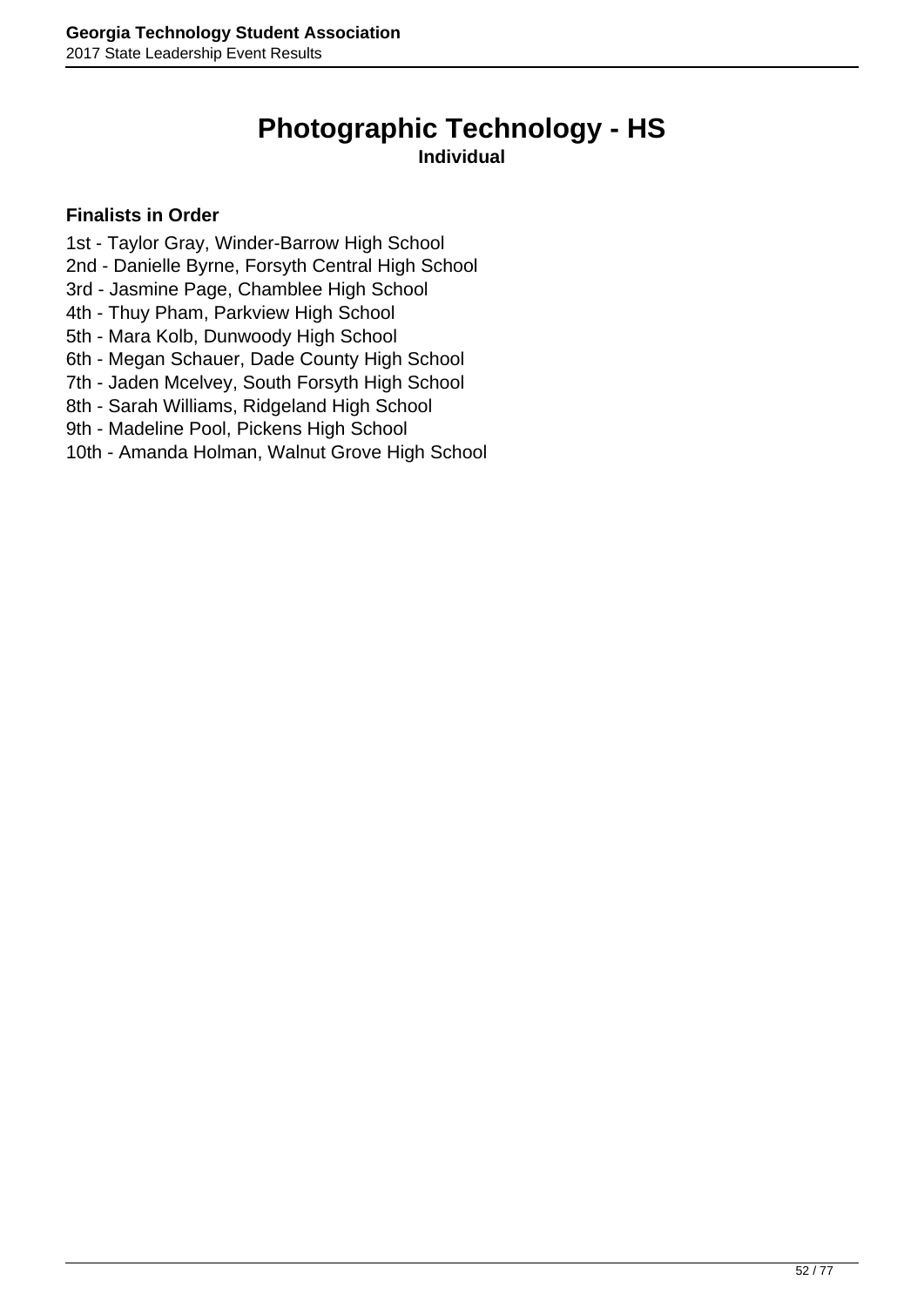# **Prepared Presentation - HS**

#### **Individual**

- 1st Jade Wester, Franklin County High School
- 2nd Yoon Kim, Gwinnett School Of Math Science And Technology
- 3rd Megan Mcgoldrick, George Walton Academy HS
- 4th Nimra Khan, Shiloh High School
- 5th Zean Lopez, Toombs County High School
- 6th Amber Shell, Forsyth Central High School
- 7th Victoria May, Walnut Grove High School
- 8th Brook Davis, Gilmer High School
- 9th Adithya Ramanujam, South Forsyth High School
- 10th Tanish Pradhan, Parkview High School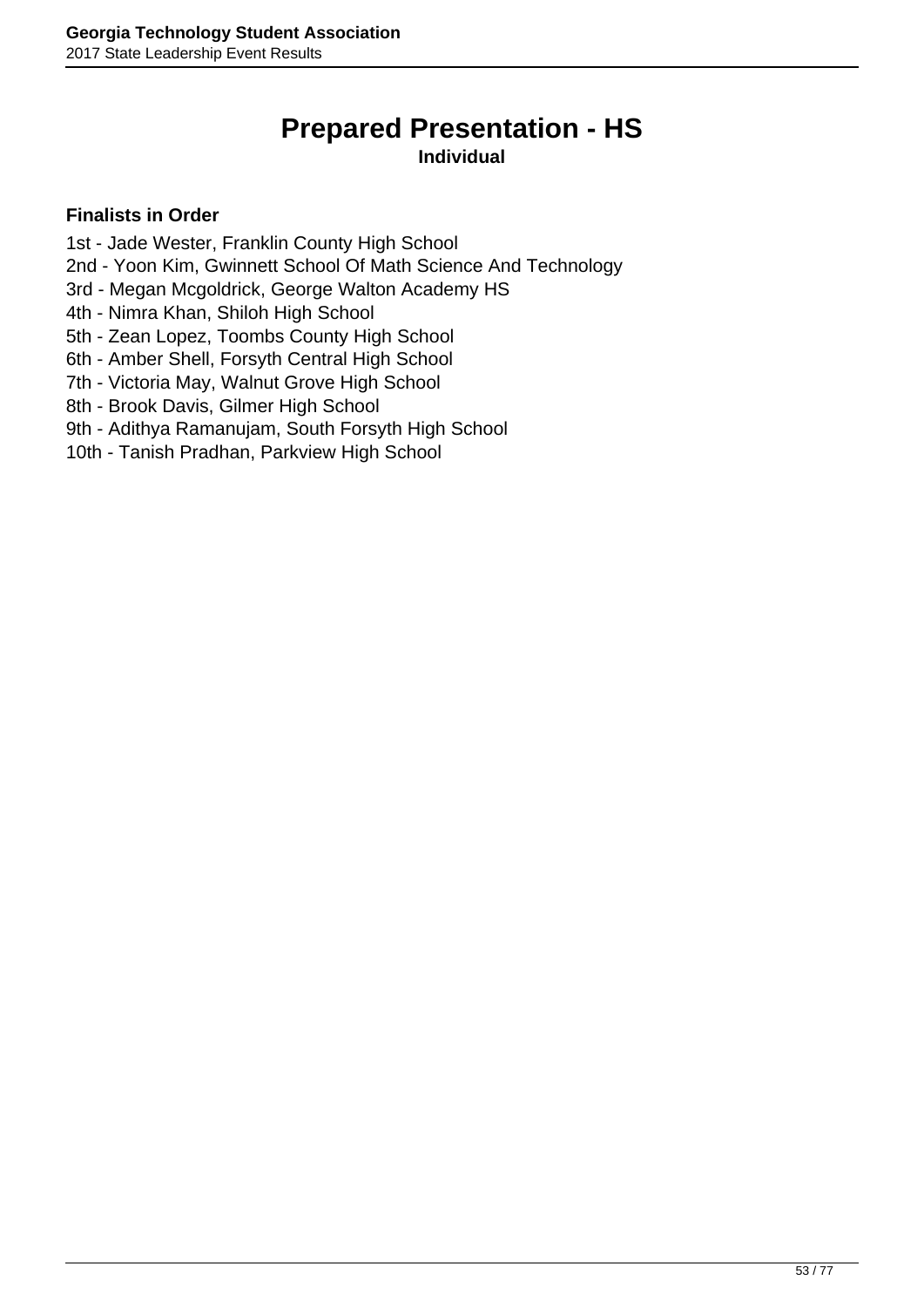# **Prepared Speech - MS**

#### **Individual**

- 1st Emma Davis, Pine Grove Middle School
- 2nd Marquise White, Rothschild Leadership Academy
- 3rd Savannah Pannell, Lowndes Middle
- 4th Jordan Ensley, Fannin County Middle School
- 5th Hannah Puckett, Ben Hill Middle School
- 6th Gabrielle Wood, Memorial Middle School
- 7th Molly Davis, Hahira Middle School
- 8th Leila Simmons-Bradley, Marietta Middle School
- 9th Briana Claiborne, Mary McLeod Bethune Middle
- 10th Ivy Mcwaters, Indian Creek Middle School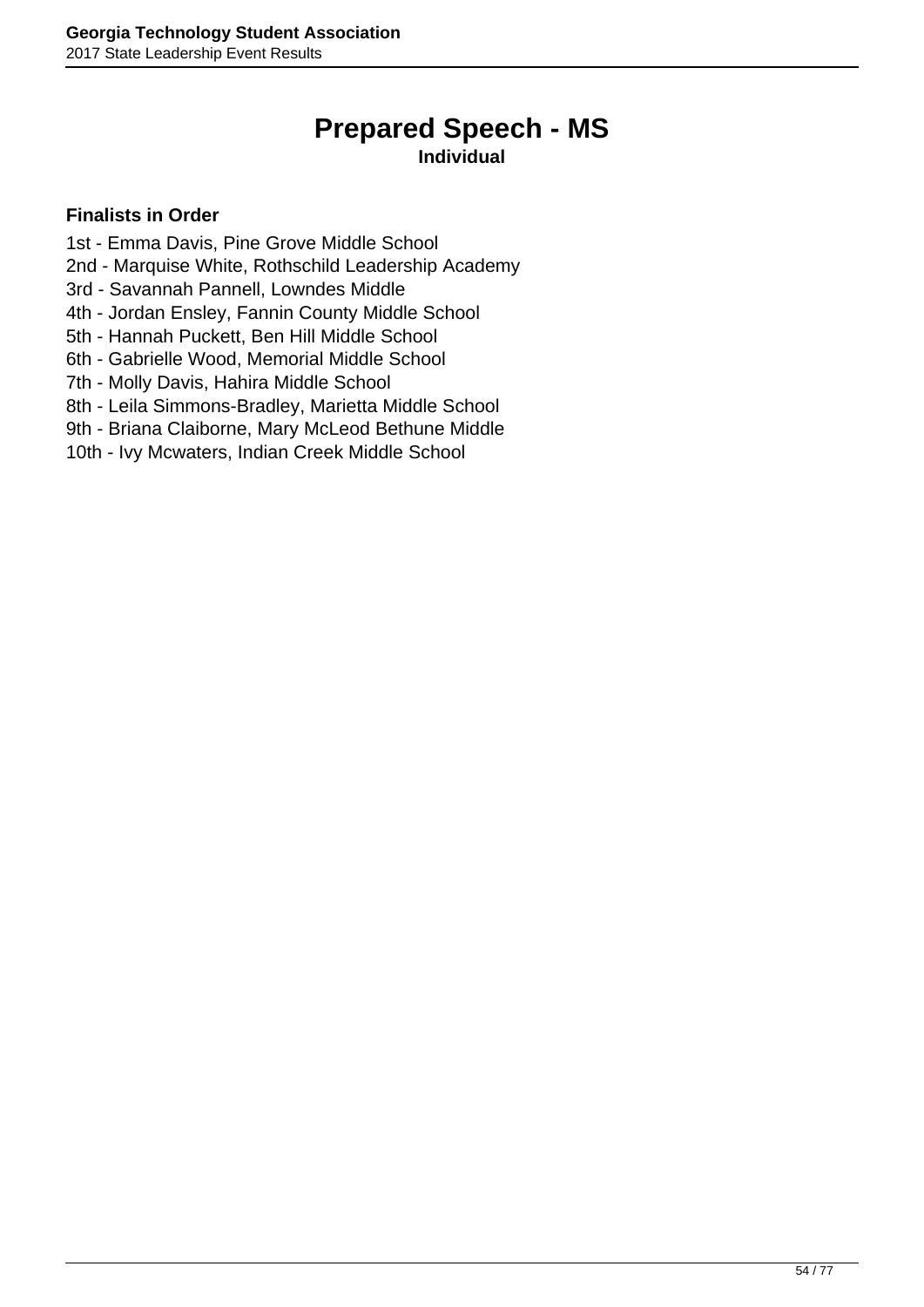### **Problem Solving - MS**

**Team**

- 1st East Coweta Middle School
- 2nd Chattanooga Valley Middle
- 3rd East Laurens Middle School
- 4th Franklin County Middle School
- 5th Hart County Middle School
- 6th Henderson Middle School
- 7th Indian Creek Middle School
- 8th Dutchtown Middle School
- 9th Tucker Middle School
- 10th Mary McLeod Bethune Middle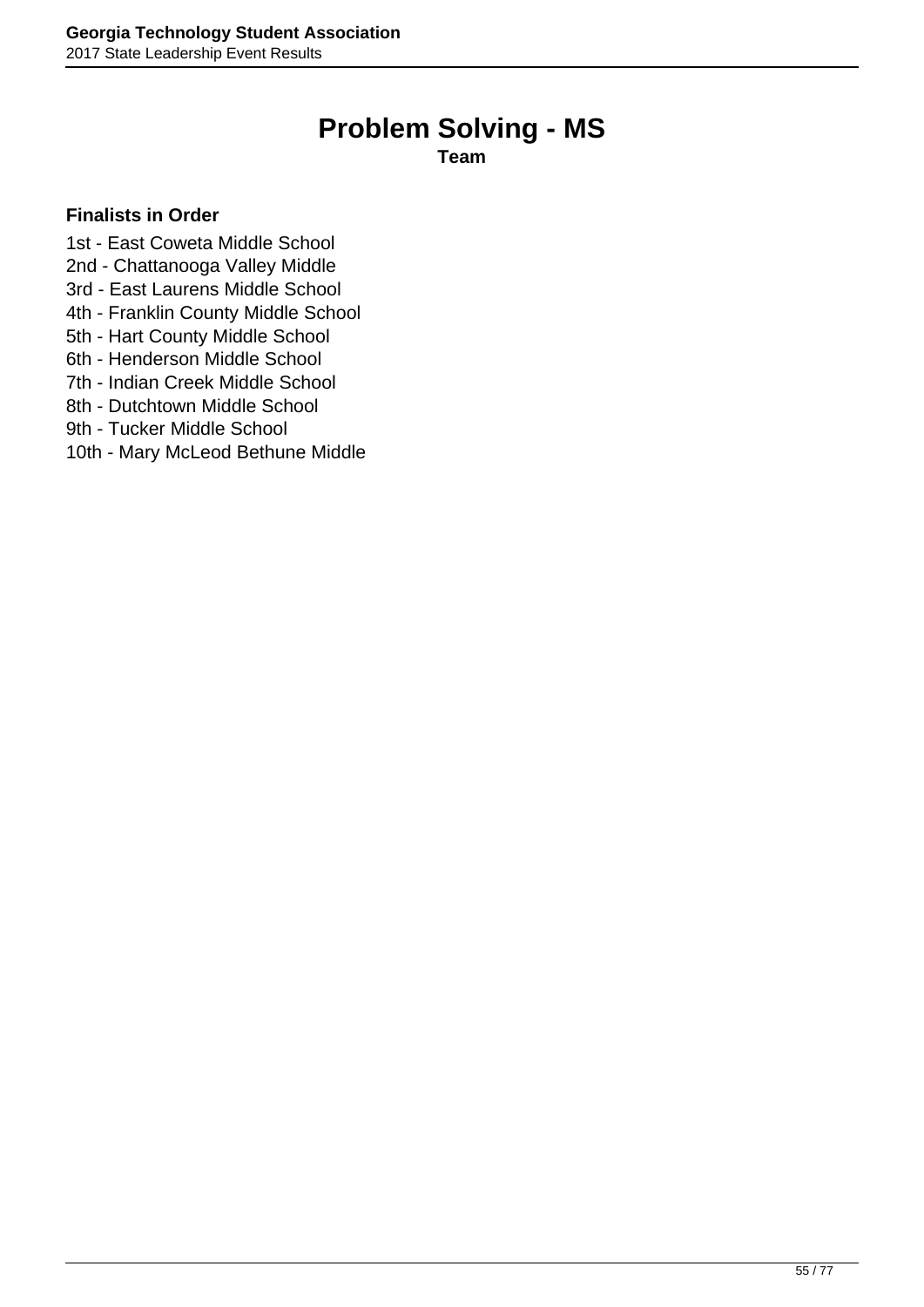### **Promotional Design - HS**

#### **Individual**

- 1st Swapnil Lad, Lambert High School
- 2nd Aparna Arul, South Forsyth High School
- 3rd Kyle Yang, Parkview High School
- 4th Nancy Nguyen, Morrow High School
- 5th Aya Alazzawi, Peachtree Ridge High School
- 6th Emelia Thompson, Eastside High School
- 7th Elizabeth Celatka-Yunk, Dade County High School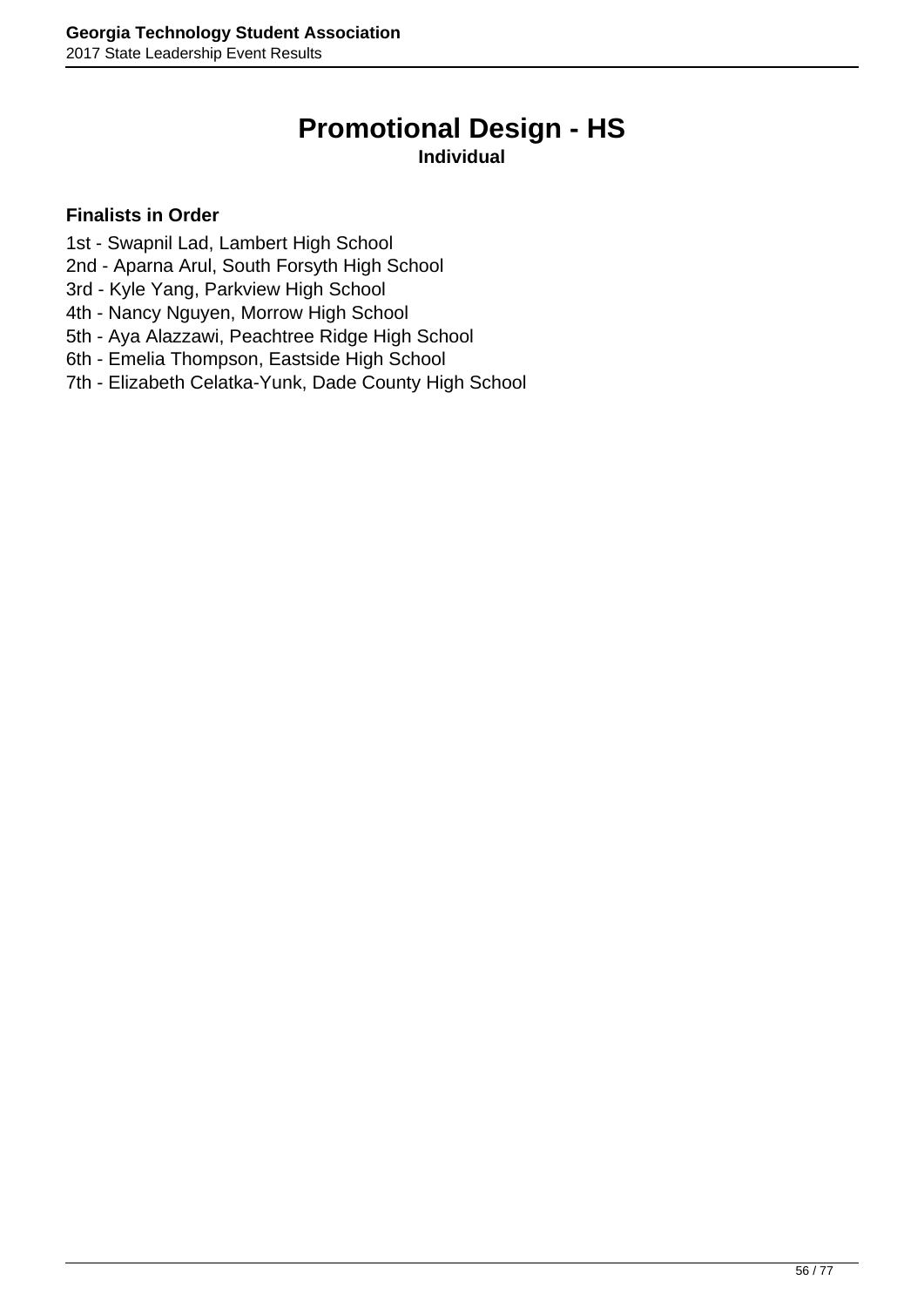# **Promotional Marketing - MS**

**Individual**

- 1st Cinya Lin, Tucker Middle School
- 2nd Emma Jackson, Harris County Carver Middle School
- 3rd Amelia Music, Hahira Middle School
- 4th Halle Bynum, Ben Hill Middle School
- 5th Breanna Coile, Franklin County Middle School
- 6th John Quinn, Pine Grove Middle School
- 7th Daniel Maslia, Peachtree Charter Middle School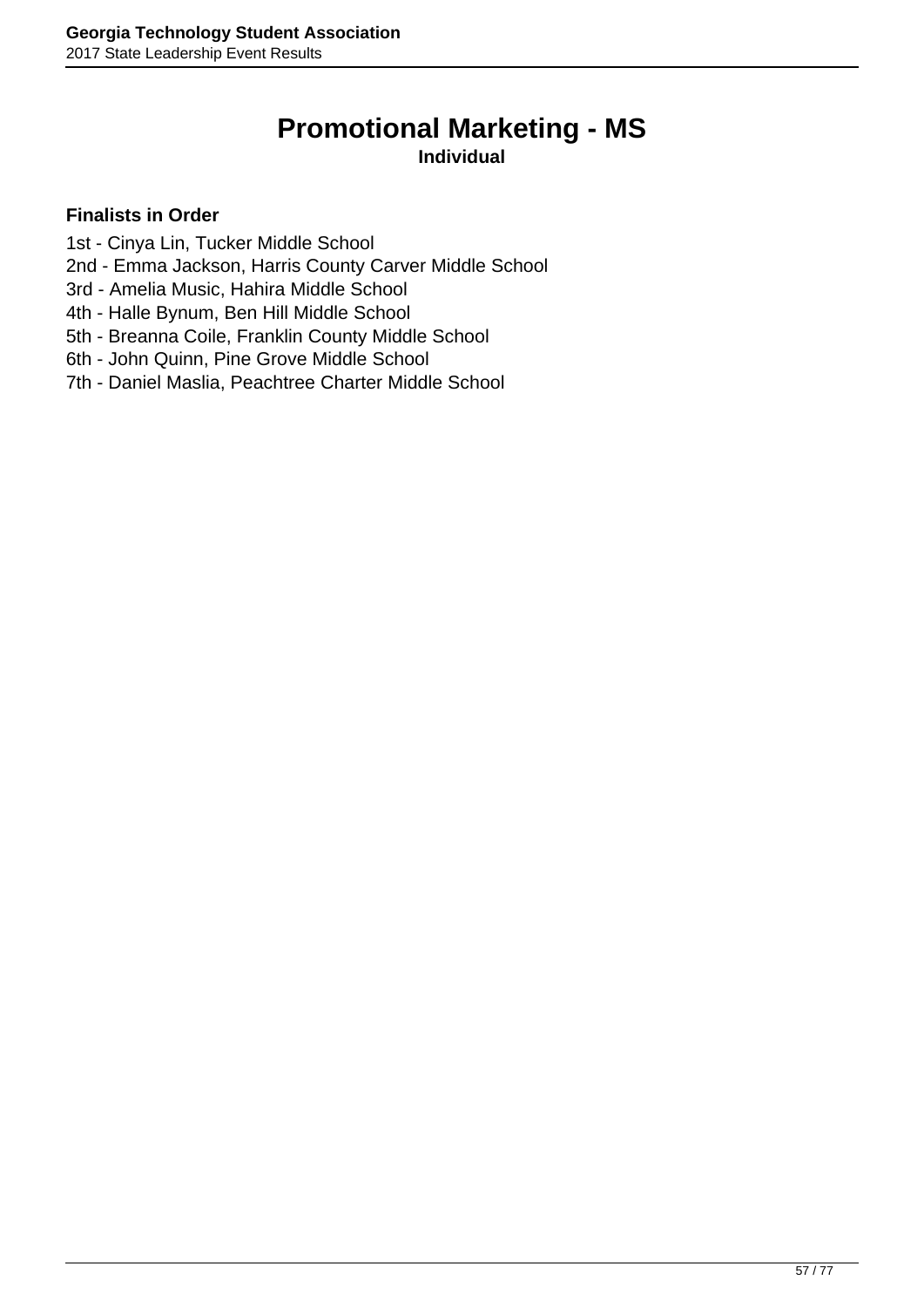#### **Scientific Visualization - HS Team**

- 1st South Forsyth High School
- 2nd Gwinnett School Of Math Science And Technology
- 3rd Tucker High School
- 4th Westlake High School
- 5th Parkview High School
- 6th Lambert High School
- 7th East Coweta High School
- 8th Dade County High School
- 9th Walnut Grove High School
- 10th Eastside High School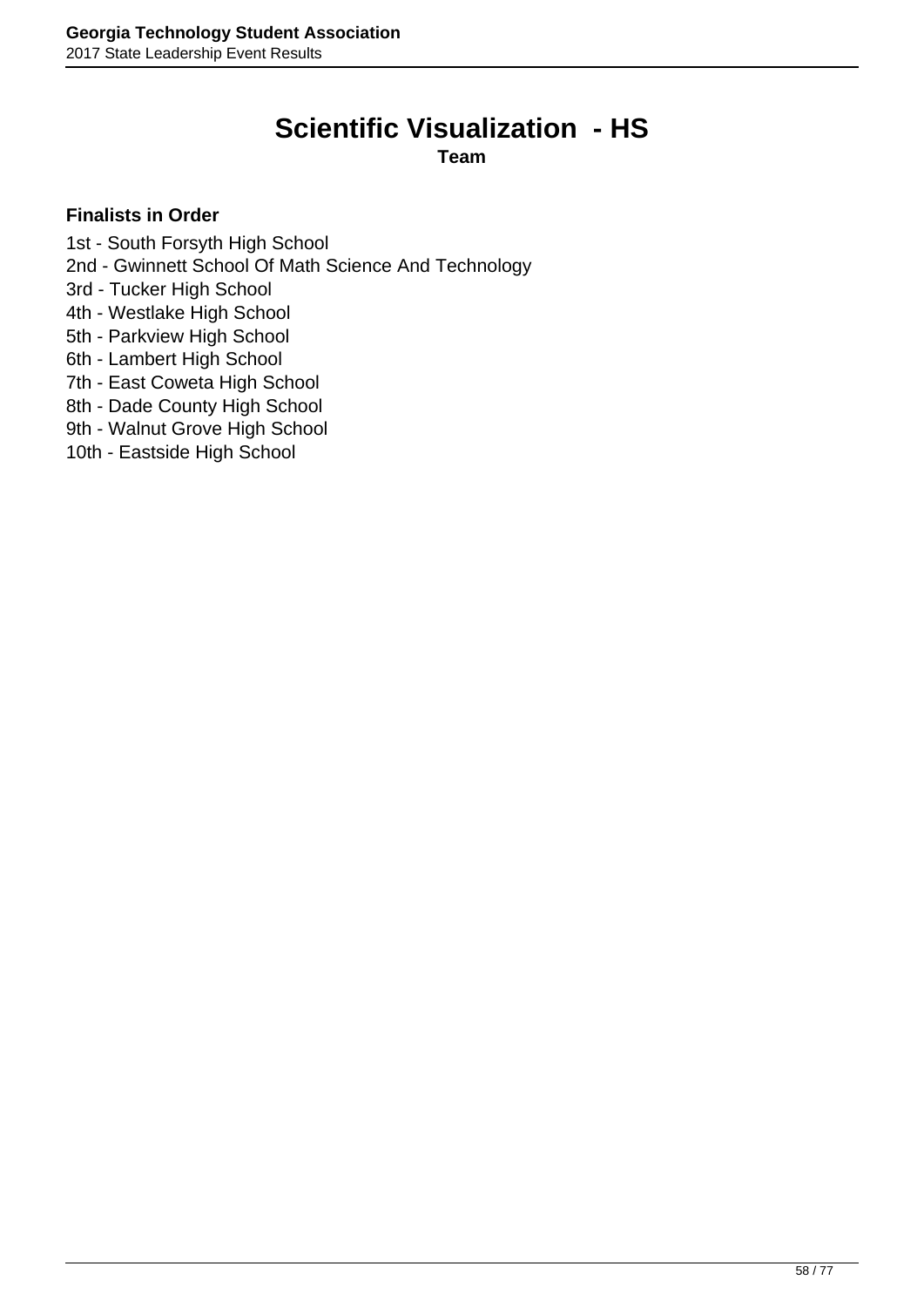### **Software Development - HS**

**Team**

#### **Finalists in Order**

1st - Woodstock High School

- 2nd Tucker High School
- 3rd South Forsyth High School
- 4th Chamblee High School
- 5th Dunwoody High School
- 6th Lakeside High School Evans
- 7th Peachtree Ridge High School
- 8th Sandy Creek High School
- 9th Parkview High School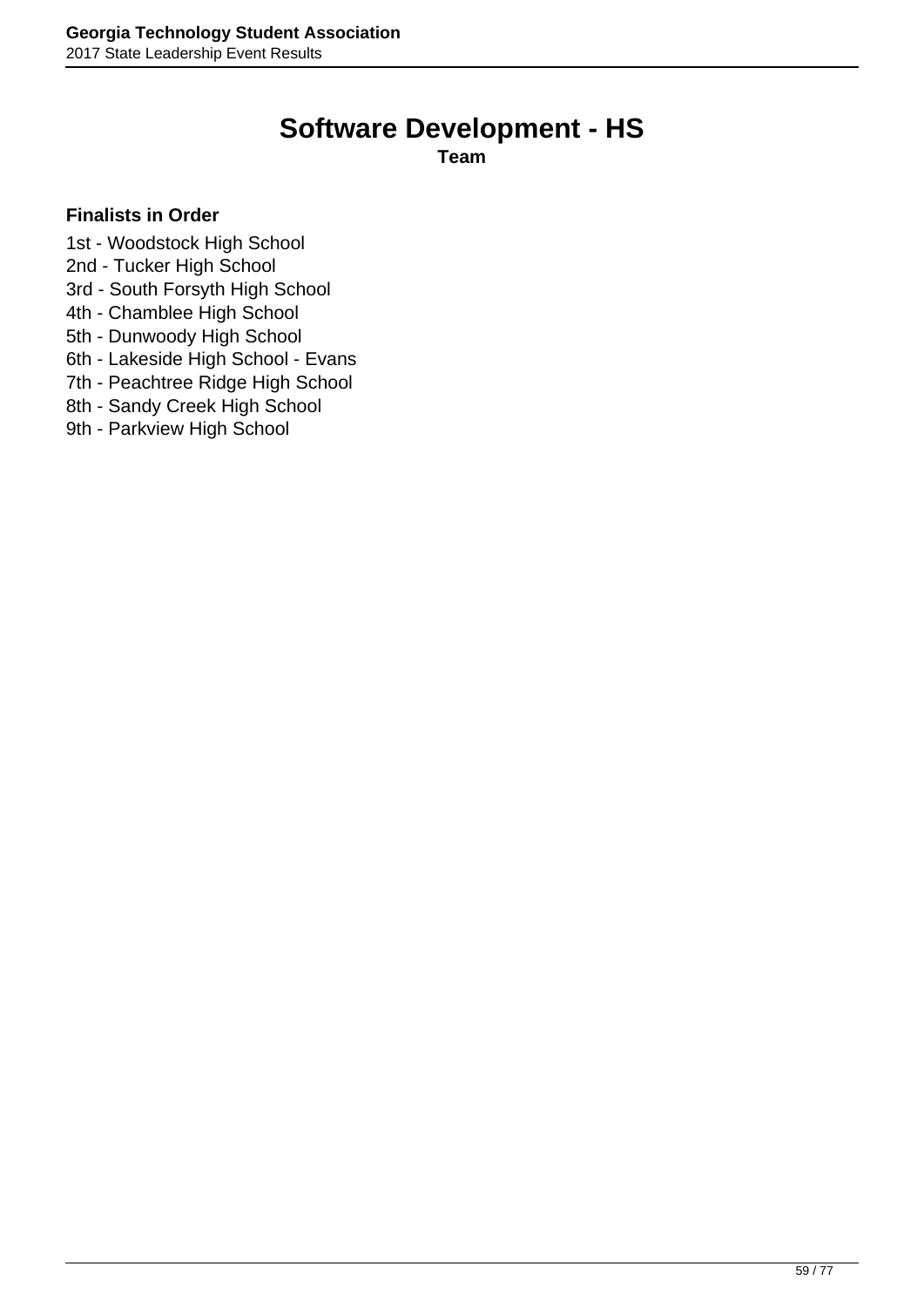### **STEM Animation - MS**

**Team**

#### **Finalists in Order**

1st - Hahira Middle School

- 2nd Hart County Middle School
- 3rd East Coweta Middle School
- 4th Franklin County Middle School
- 5th Chattanooga Valley Middle
- 6th Tucker Middle School
- 7th Peachtree Charter Middle School
- 8th Buford Middle School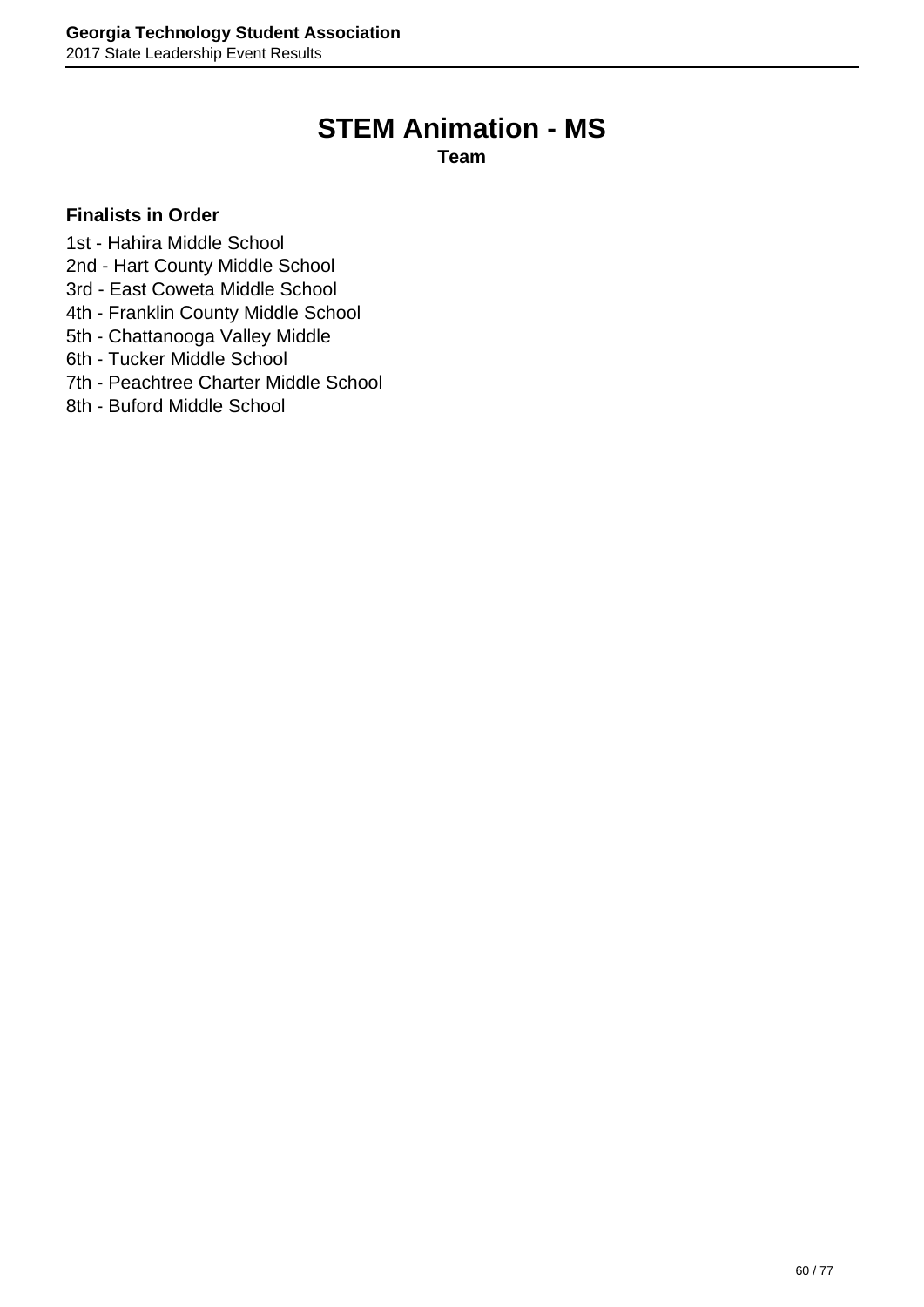### **STEM Careers - HS**

#### **Individual**

- 1st Tillman Kinley, Hart County High School
- 2nd Nimra Khan, Shiloh High School
- 3rd Timothy Cloar, Winder-Barrow High School
- 4th Sergio Haab, Parkview High School
- 5th Caitlyn Herrera, South Forsyth High School
- 6th Mekenzie Jacksn, Tucker High School
- 7th Brian Badillo, Newton College And Career Academy
- 8th Sydney Poston, Dade County High School
- 9th Lauryn Jennings, East Coweta High School
- 10th Chaazaq Rawchaa, Gwinnett School Of Math Science And Technology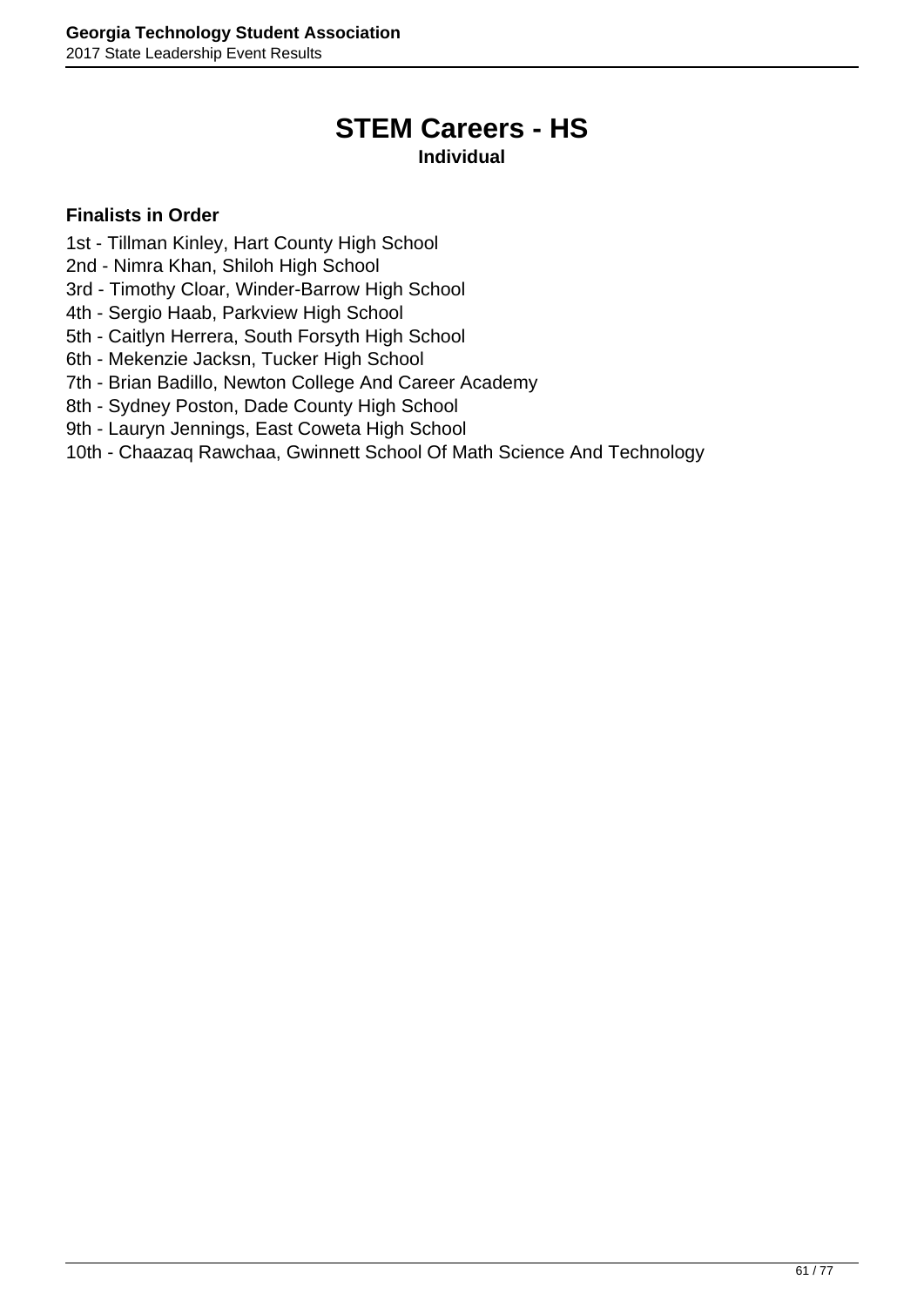## **Structural Design and Engineering - HS**

**Team**

- 1st Chamblee High School
- 2nd Flowery Branch High School
- 3rd Gwinnett School Of Math Science And Technology
- 4th Loganville High School
- 5th Trion High School
- 6th Northside High School
- 7th Tucker High School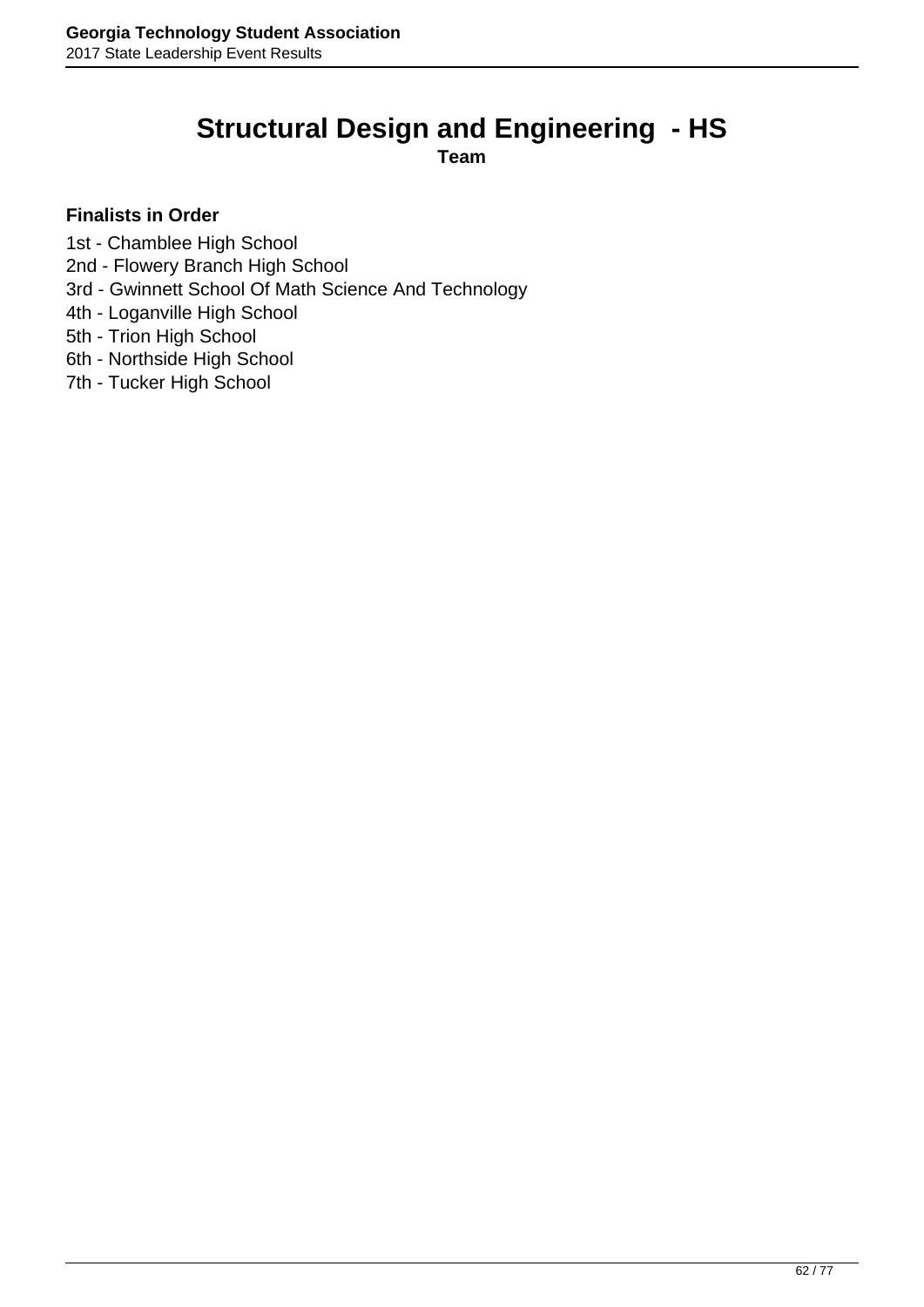# **Structural Engineering - MS**

**Team**

#### **Finalists in Order**

1st - Hahira Middle School

2nd - Franklin County Middle School

3rd - Pine Grove Middle School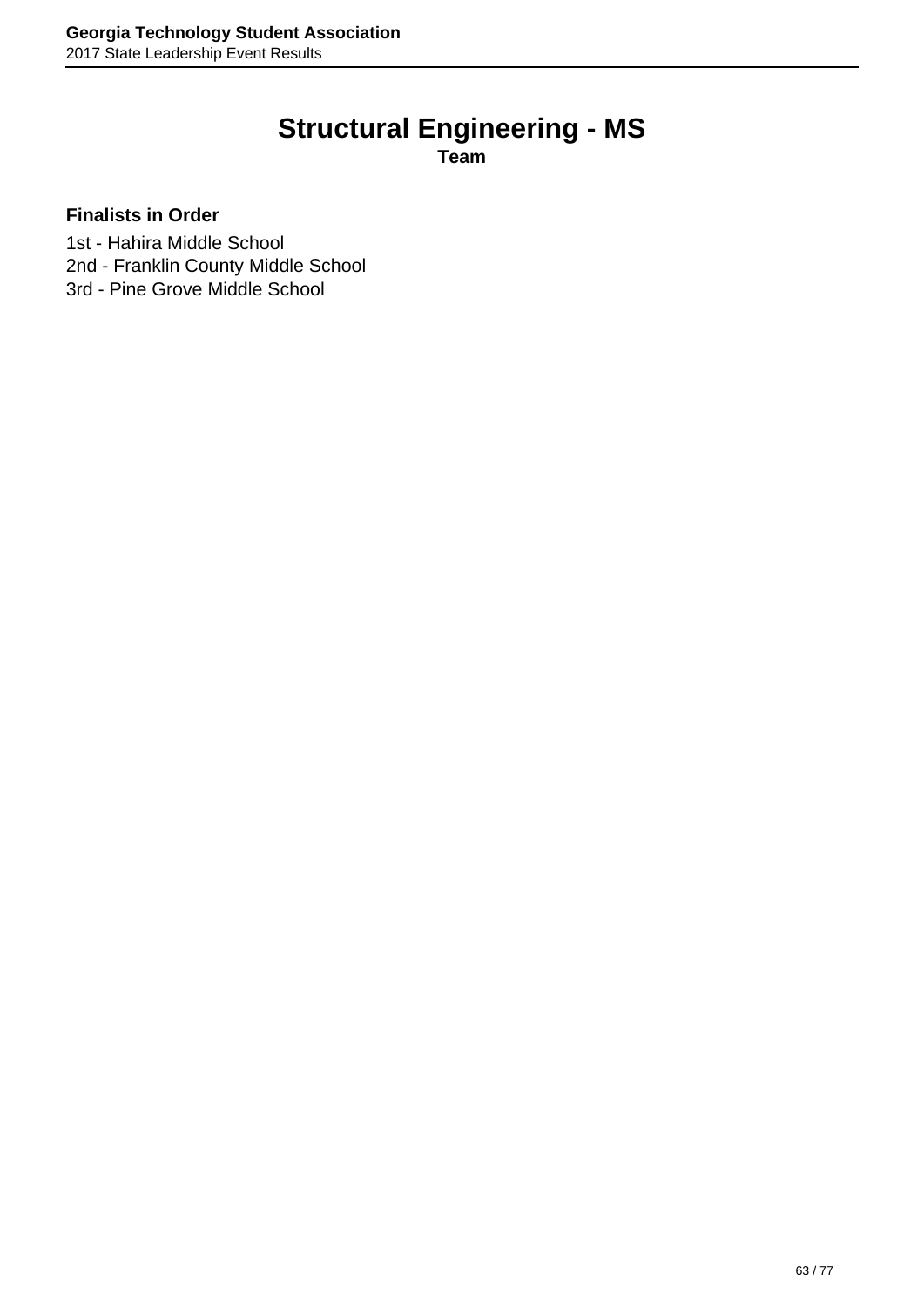# **System Control Technology - HS**

**Team**

- 1st South Forsyth High School
- 2nd Parkview High School
- 3rd Lambert High School
- 4th Harris County High School
- 5th Lowndes High School
- 6th Tucker High School
- 7th Gwinnett School Of Math Science And Technology
- 8th Chamblee High School
- 9th West Forsyth High School
- 10th Norcross High School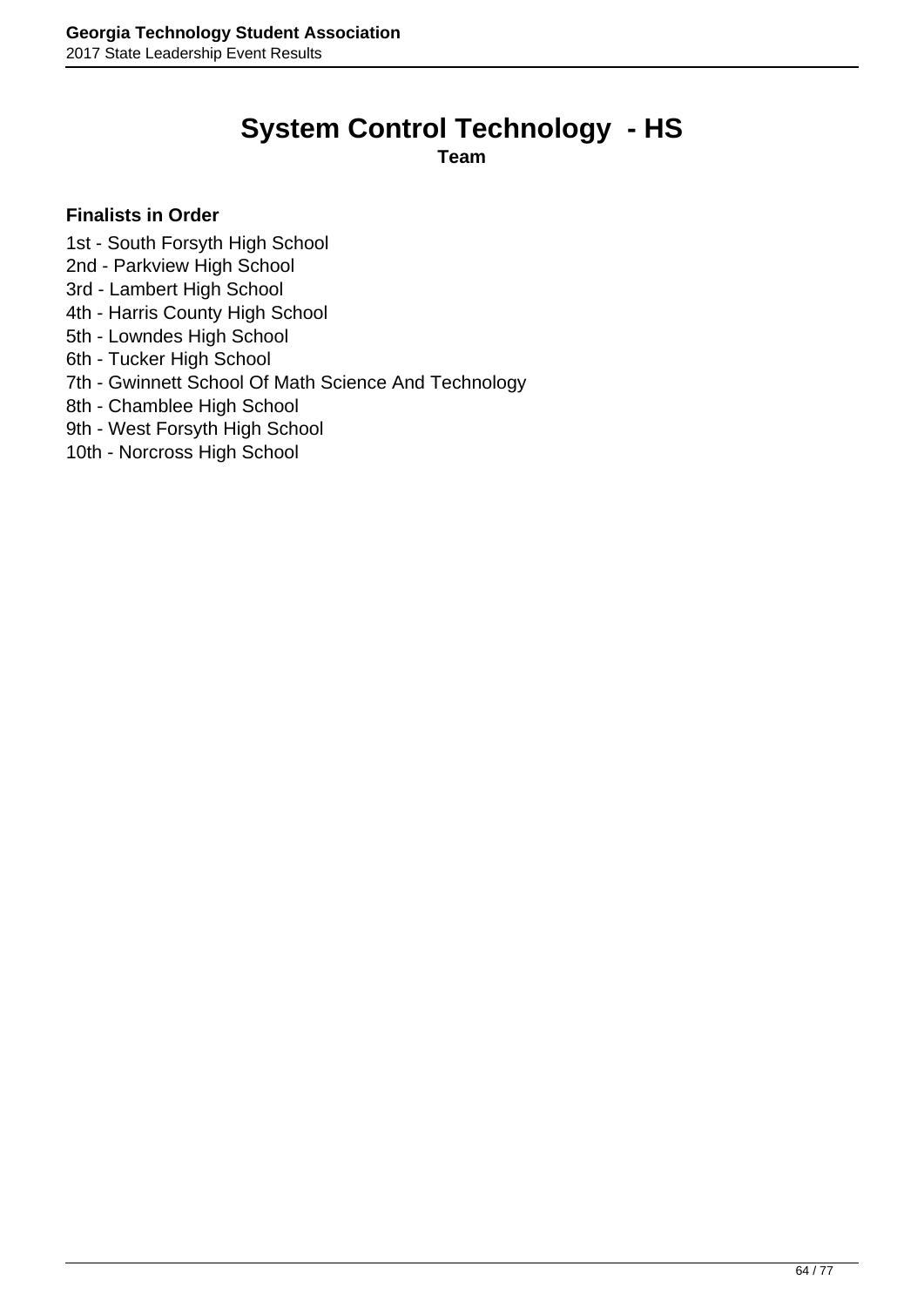# **System Control Technology - MS**

**Team**

- 1st Hahira Middle School
- 2nd Pine Grove Middle School
- 3rd Tucker Middle School
- 4th Harris County Carver Middle School
- 5th Franklin County Middle School
- 6th East Coweta Middle School
- 7th Hart County Middle School
- 8th Henderson Middle School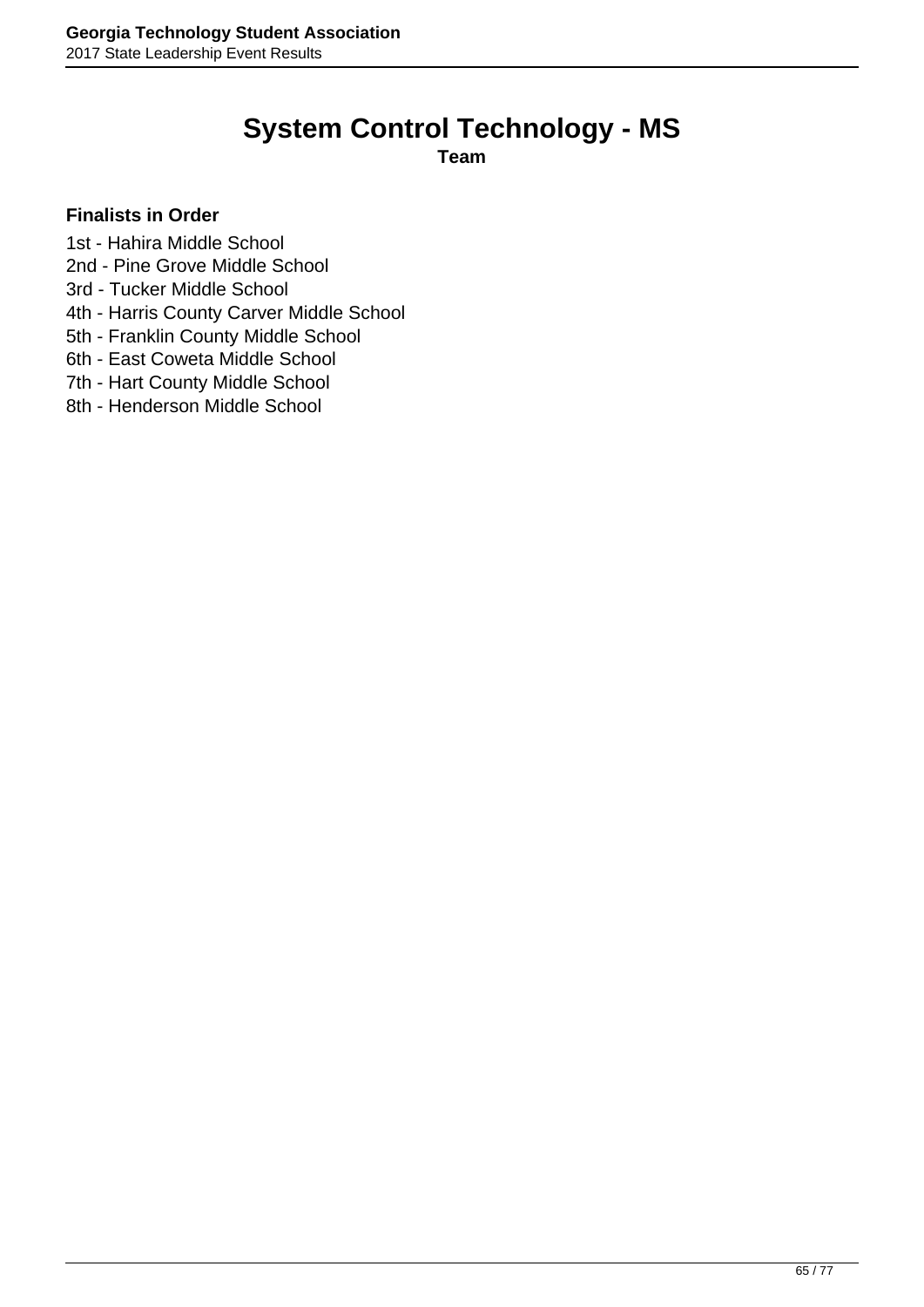### **Tech Bowl - MS**

**Team**

- 1st Marietta Middle School
- 2nd Harris County Carver Middle School
- 3rd Chattanooga Valley Middle
- 4th Franklin County Middle School
- 5th Hahira Middle School
- 6th Fannin County Middle School
- 7th Mary McLeod Bethune Middle
- 8th Appling County Middle School
- 9th East Coweta Middle School
- 10th Hart County Middle School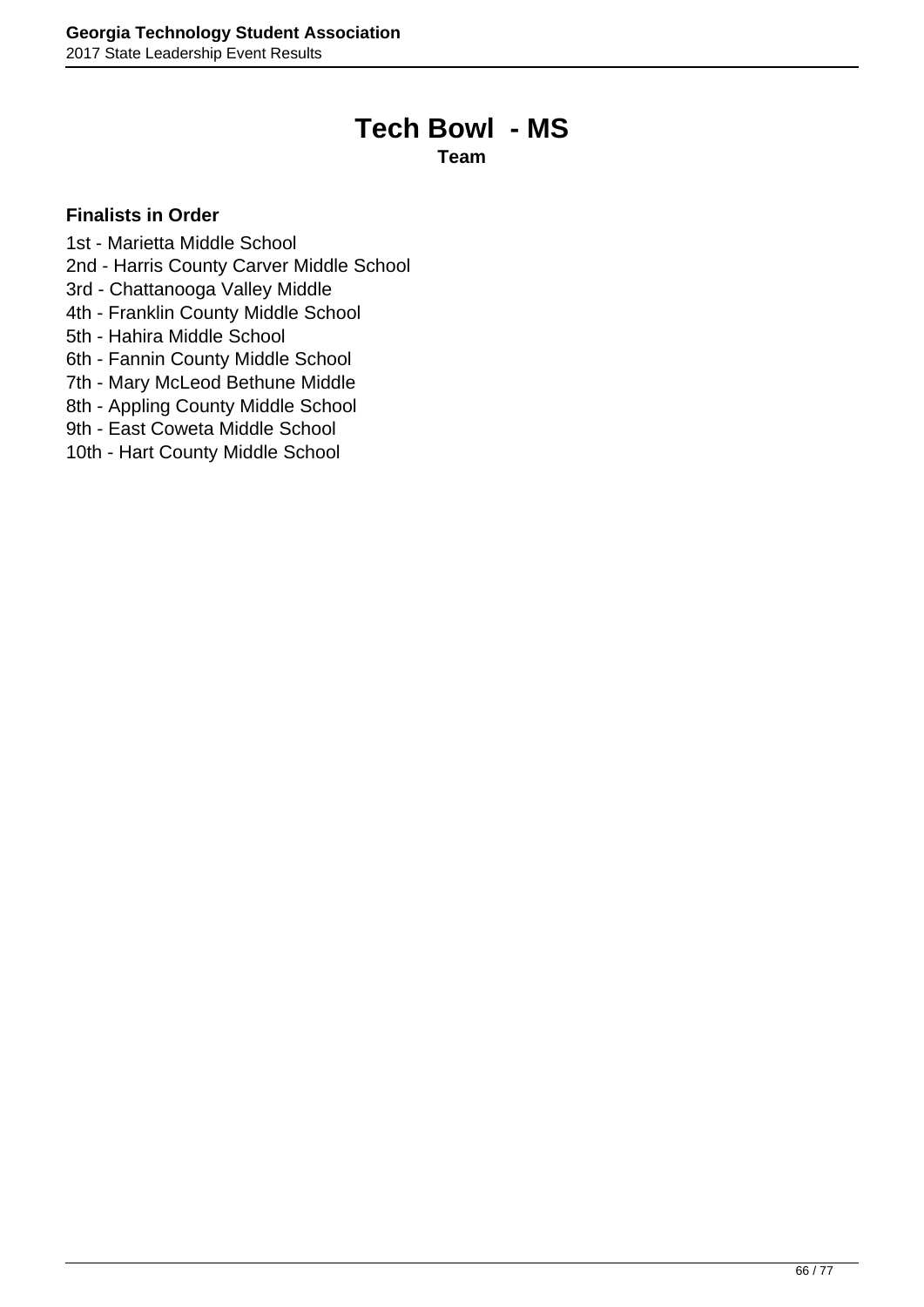# **Tech Bowl Written - MS**

#### **Individual**

- 1st Jacob Hughes, Harris County Carver Middle School
- 2nd Egan Donley, Marietta Middle School
- 3rd Mateo Rios, Marietta Middle School
- 4th Jon Liu, Hahira Middle School
- 5th Levi Thomas, Franklin County Middle School
- 6th Patrick Conner, Fannin County Middle School
- 7th Noah Hehman, Harris County Carver Middle School
- 8th Jacob Zeigler, Pine Grove Middle School
- 9th Briana Claiborne, Mary McLeod Bethune Middle
- 10th Chandler Phillips, Hart County Middle School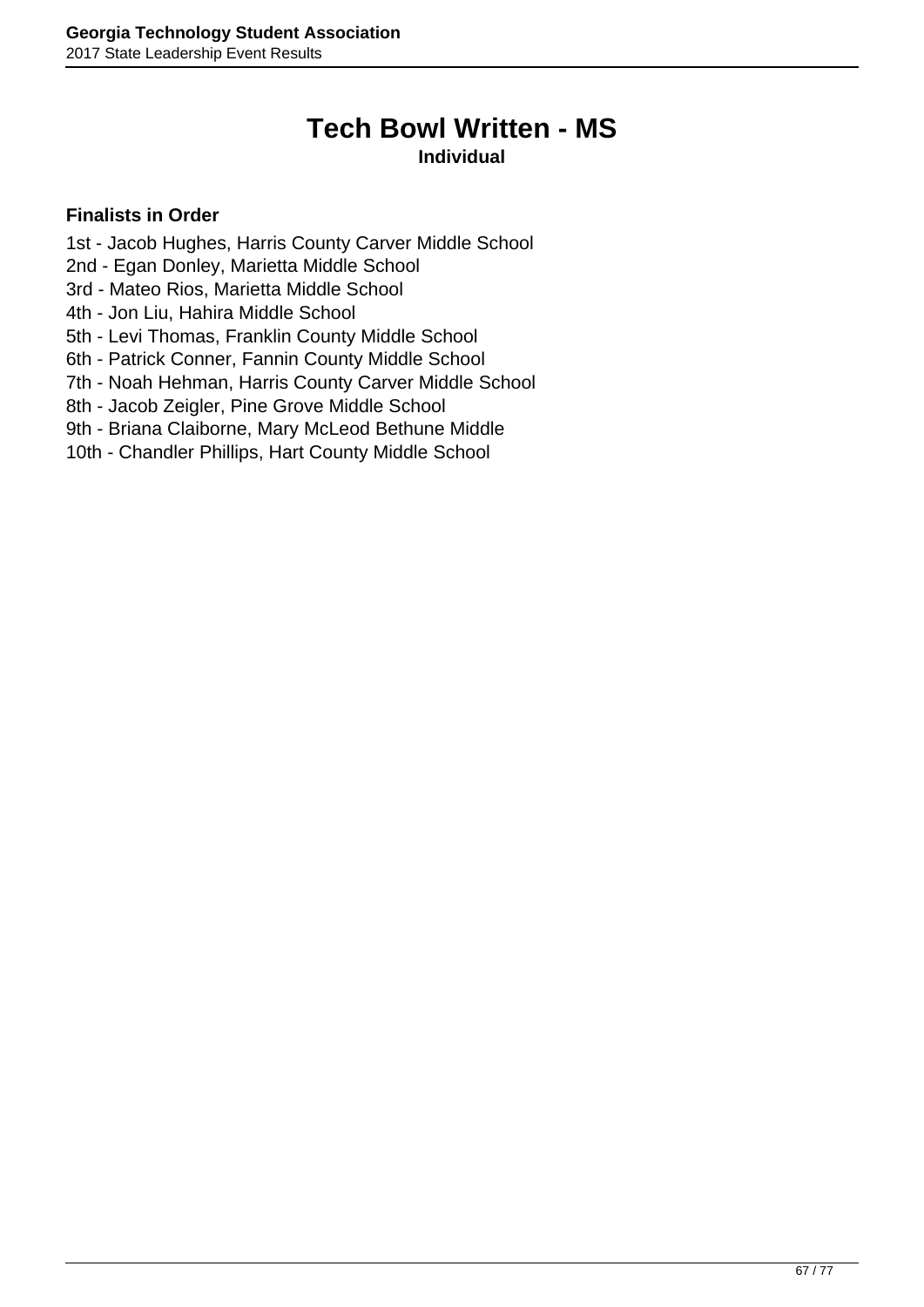### **Technical Design - MS**

**Team**

#### **Finalists in Order**

1st - Hahira Middle School

- 2nd Lowndes Middle
- 3rd Henderson Middle School
- 4th Marietta Middle School
- 5th Champion Theme Middle
- 6th Mary McLeod Bethune Middle
- 7th Chattanooga Valley Middle
- 8th Irwin County Middle School

9th - Pine Grove Middle School

10th - East Coweta Middle School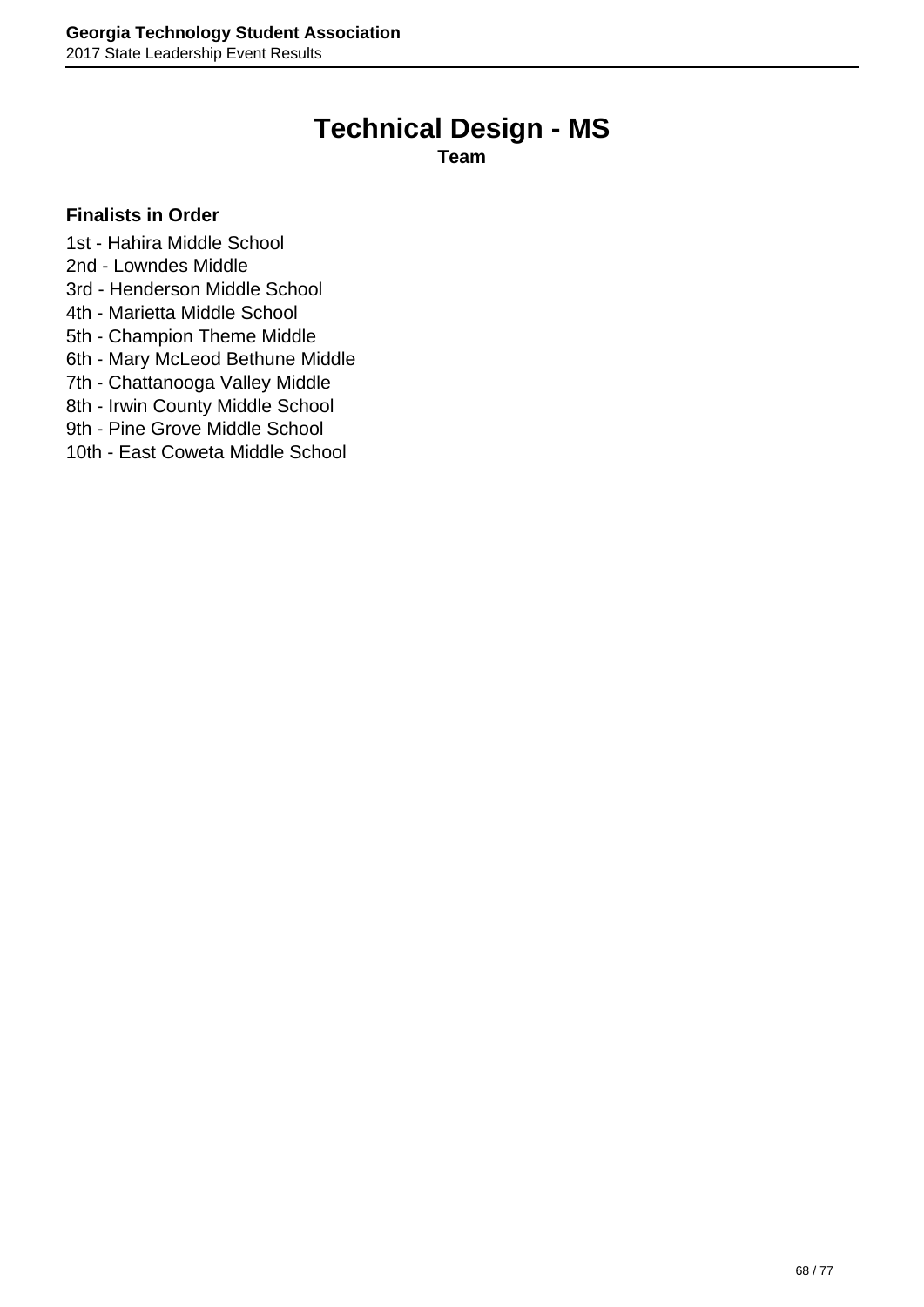### **Technology Bowl - HS**

**Team**

#### **Finalists in Order**

- 1st Peachtree Ridge High School
- 2nd Harris County High School
- 3rd Dunwoody High School
- 4th Northview High School
- 5th Lowndes High School
- 6th A.R.Johnson Health Science And Engineering Magnet School
- 7th North Cobb High School
- 8th Jasper County High School
- 9th Shiloh High School

#### 10th - Gwinnett School Of Math Science And Technology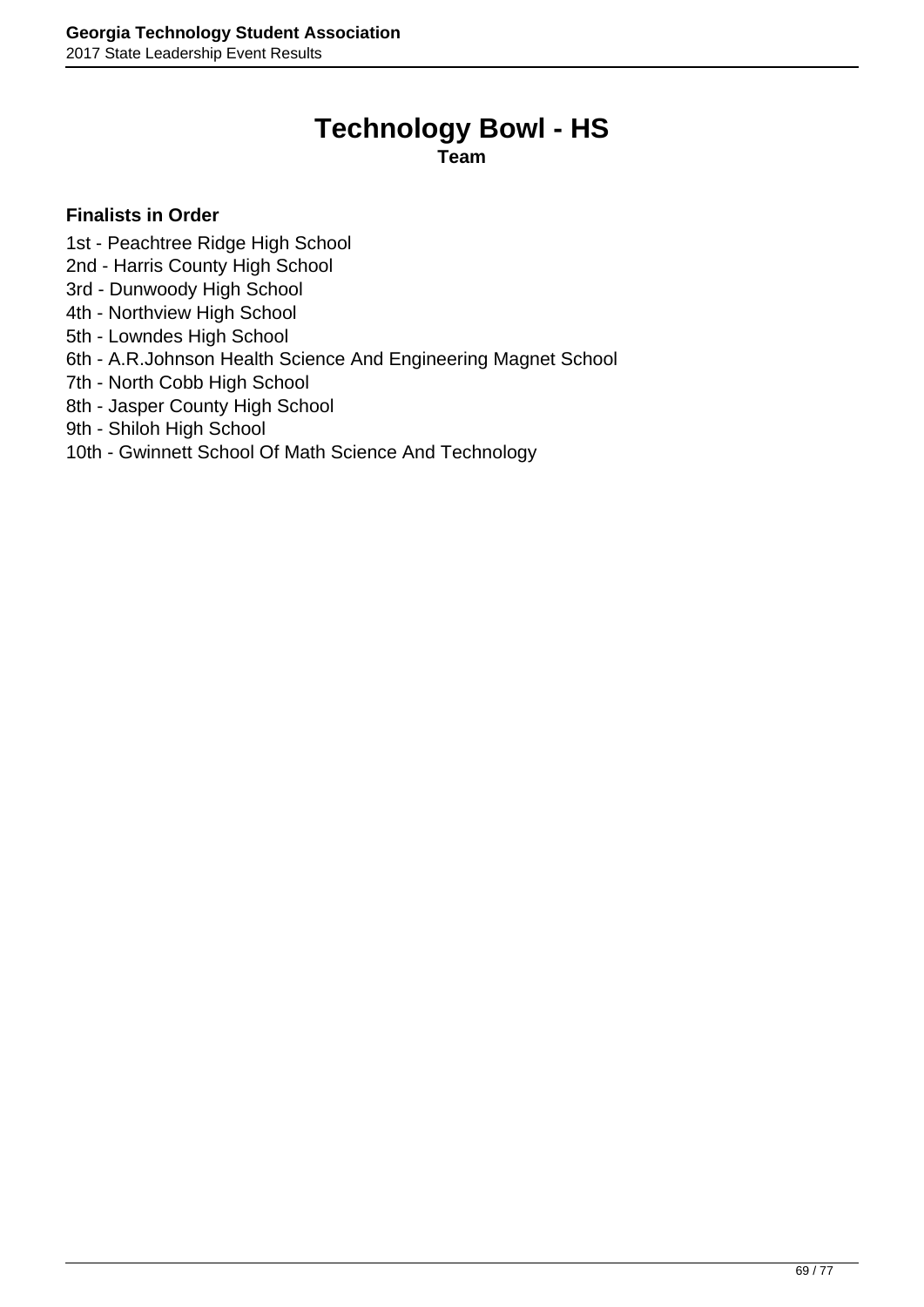# **Technology Bowl Written - HS**

#### **Individual**

- 1st Mehul Mehra, Shiloh High School
- 2nd Jacob Bell, Jasper County High School
- 3rd Gleymi Hernandez, Shiloh High School
- 4th David Pak, Gwinnett School Of Math Science And Technology
- 5th William Mcallister, Harris County High School
- 6th Jianda (Justin) Chen, Parkview High School
- 7th Joseph Lee, Gwinnett School Of Math Science And Technology
- 8th Bryce Karlins, Peachtree Ridge High School
- 9th Seth May, Dunwoody High School
- 10th Nathan Nobles, Walnut Grove High School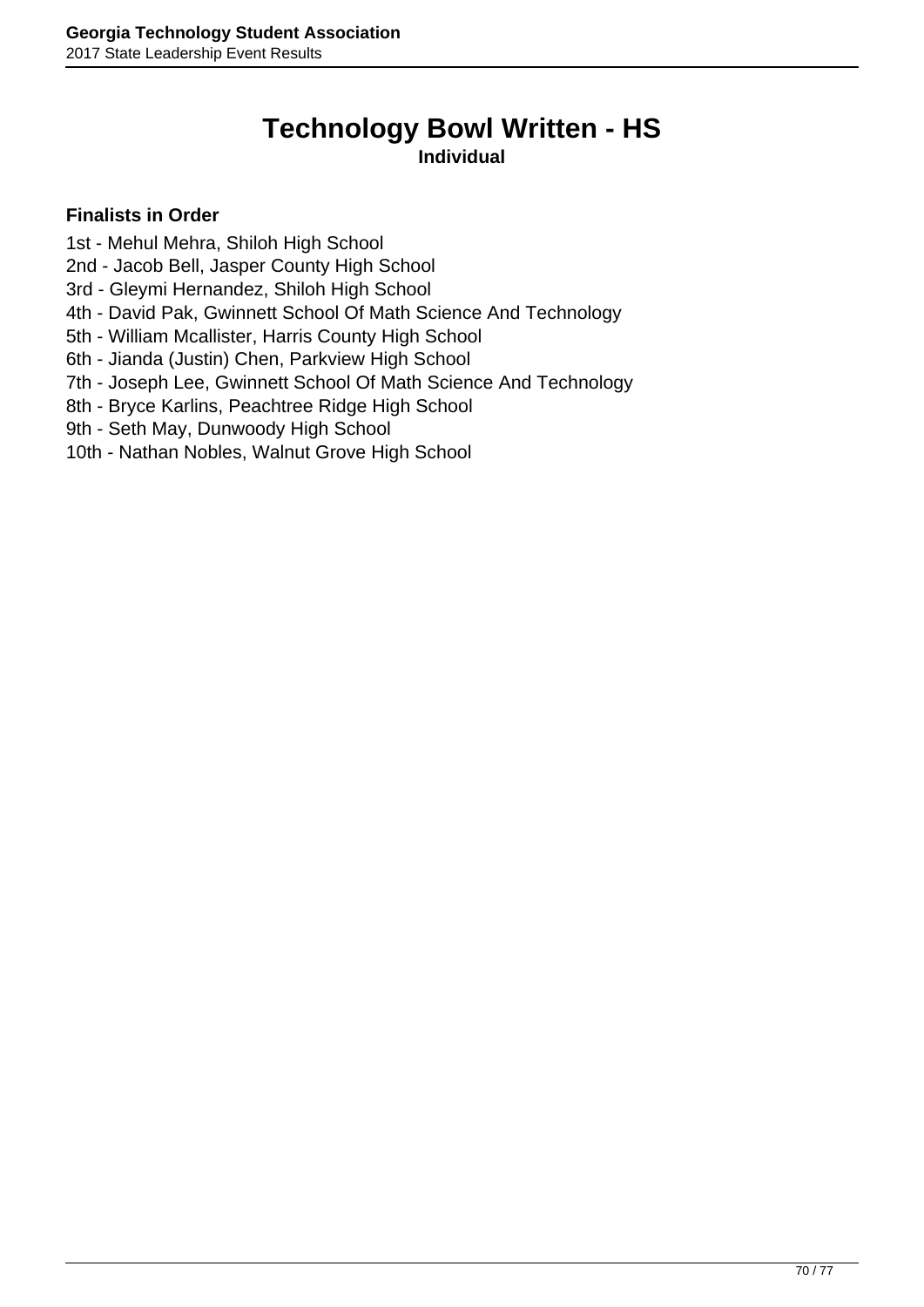### **Technology Problem Solving - HS**

**Team**

#### **Finalists in Order**

1st - Parkview High School

- 2nd Duluth High School
- 3rd Woodstock High School
- 4th Northside High School
- 5th Lakeside High School Evans
- 6th West Forsyth High School
- 7th Walnut Grove High School
- 8th Irwin County High School
- 9th Westlake High School
- 10th Johns Creek High School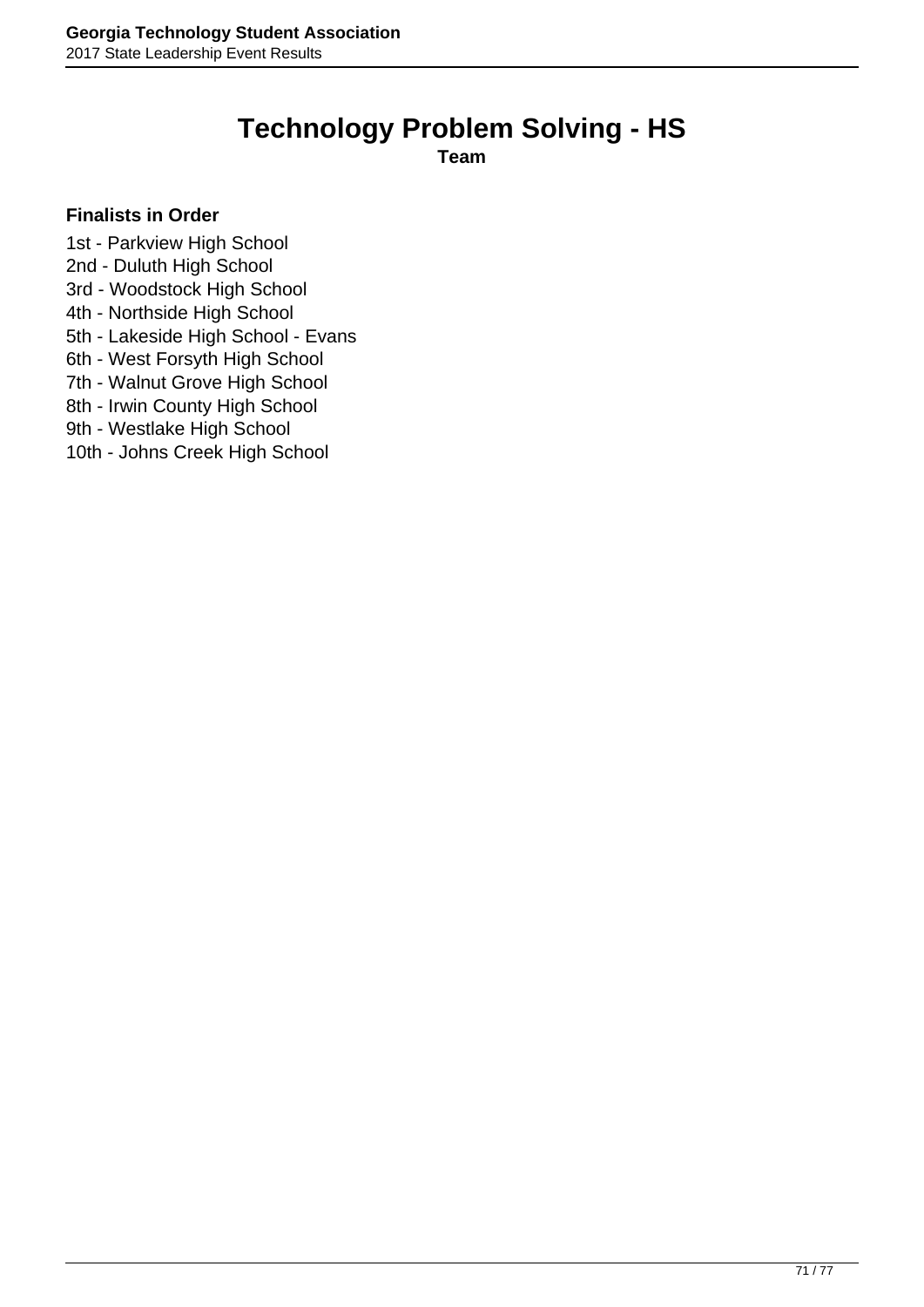#### **Transportation Modeling - HS Individual**

- 1st Jacob Still, Winder-Barrow High School
- 2nd Owen Davis, A.R.Johnson Health Science And Engineering Magnet School
- 3rd Noah Smith, A.R.Johnson Health Science And Engineering Magnet School
- 4th Dawson Spaugh, Monroe Area High School
- 5th Seth Carpenter, Newton College And Career Academy
- 6th Andrew Correa, Johns Creek High School
- 7th Maddi Tuggle, Irwin County High School
- 8th Anthony Holevinski, Gwinnett School Of Math Science And Technology
- 9th Allen Brower, South Forsyth High School
- 10th Noah Kohler, Loganville High School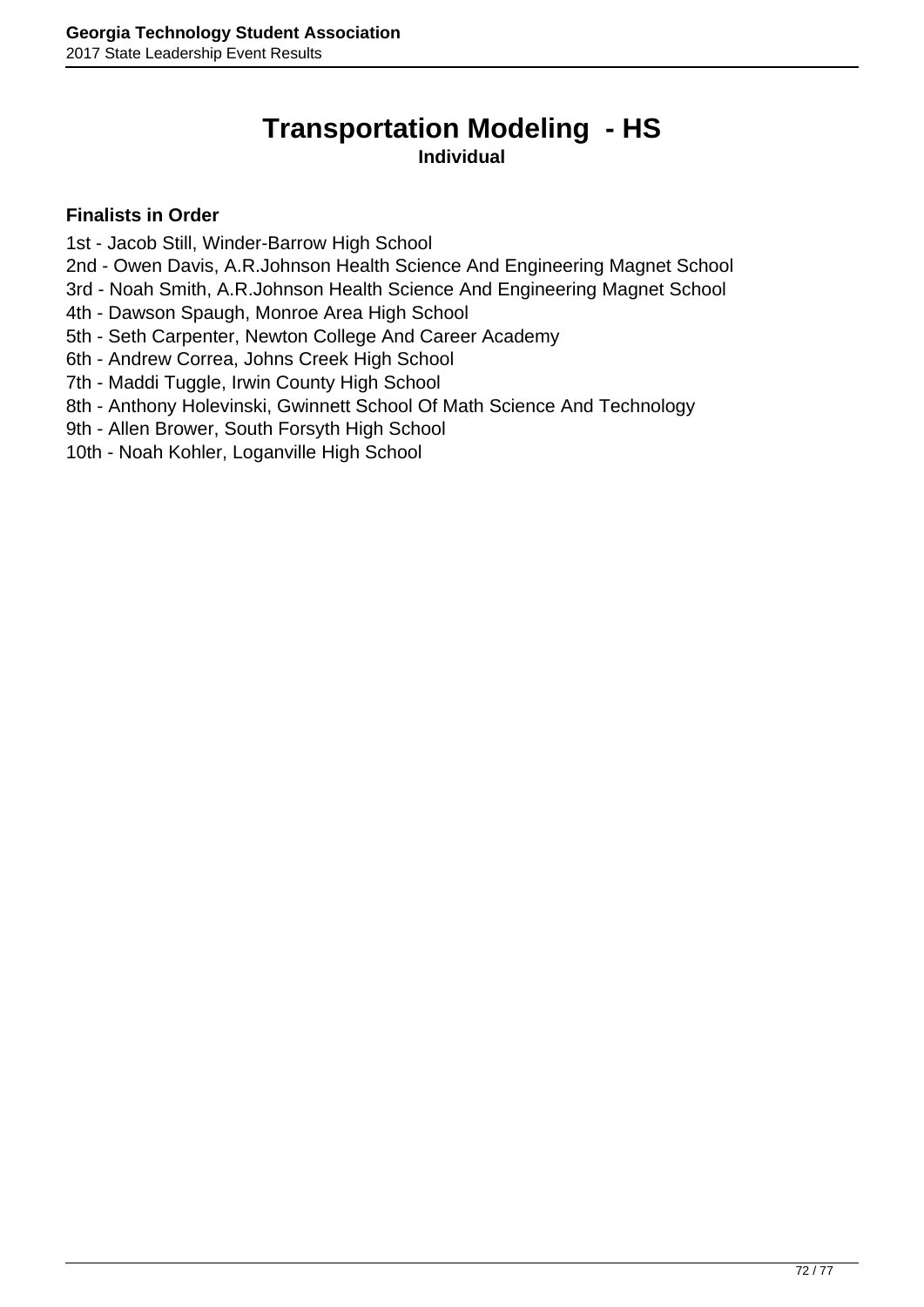# **Vex Robotics - Both**

**Special Entry**

**Finalists in Order**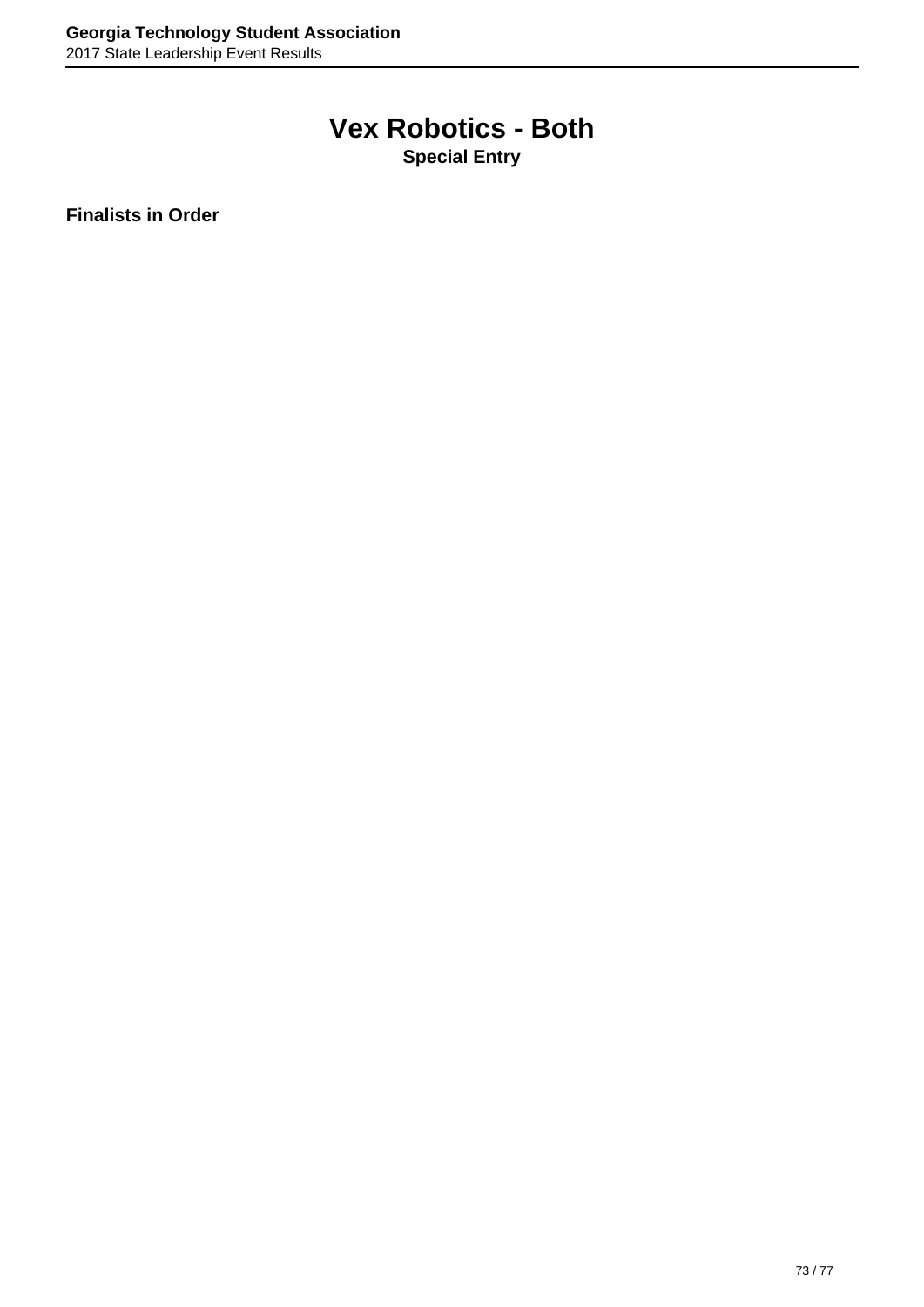# **Video Game Design - HS**

**Team**

### **Finalists in Order**

1st - Johns Creek High School

- 2nd Norcross High School
- 3rd Pickens High School
- 4th South Forsyth High School
- 5th Lambert High School
- 6th Dunwoody High School
- 7th South Gwinnett High School
- 8th Cross Keys High School
- 9th Lakeside High School Evans
- 10th Hart County High School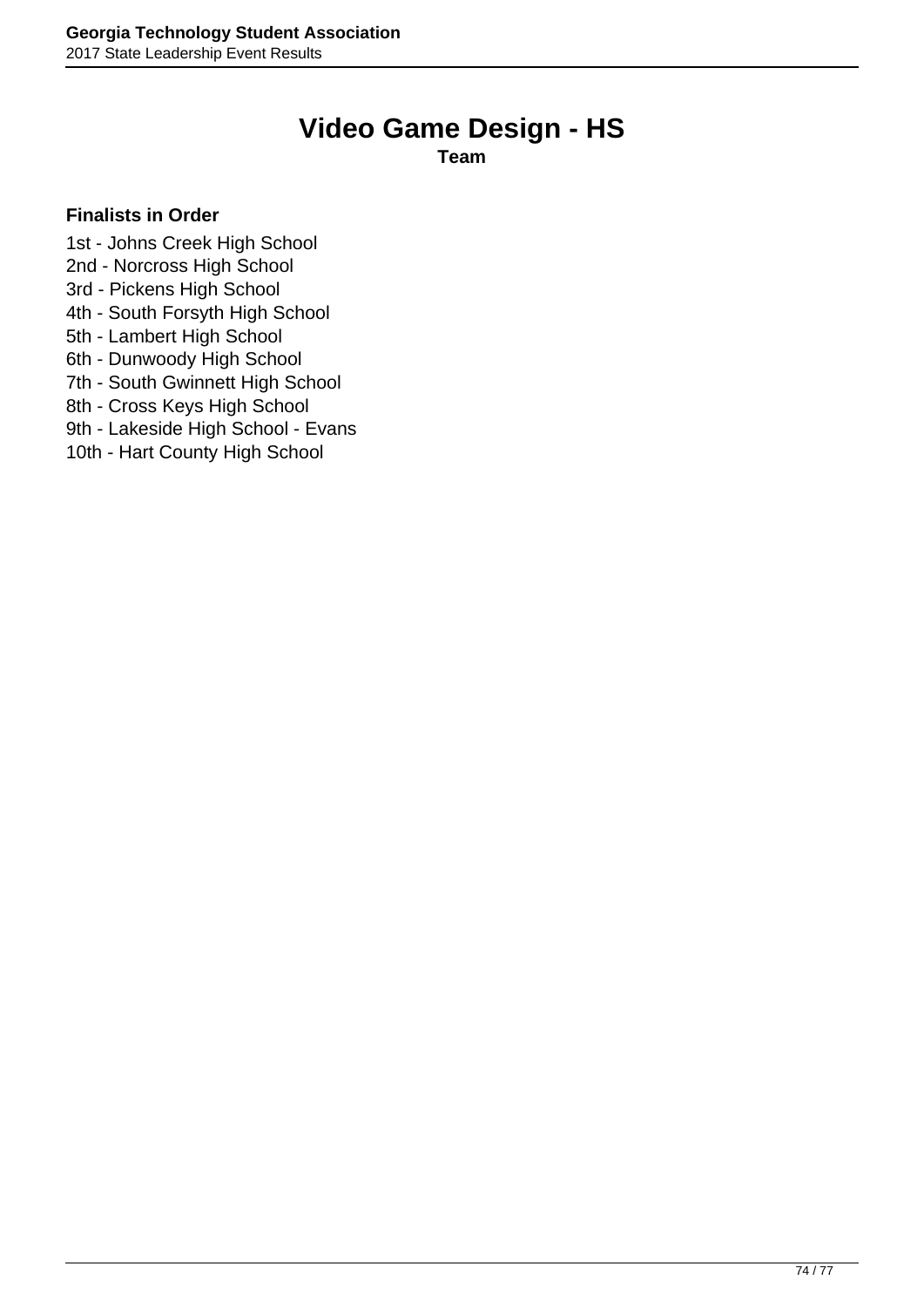# **Video Game Design - MS**

**Team**

#### **Finalists in Order**

- 1st Franklin County Middle School
- 2nd Hahira Middle School
- 3rd Lowndes Middle
- 4th Hart County Middle School
- 5th Rothschild Leadership Academy
- 6th Pine Grove Middle School
- 7th Harris County Carver Middle School
- 8th Marietta Middle School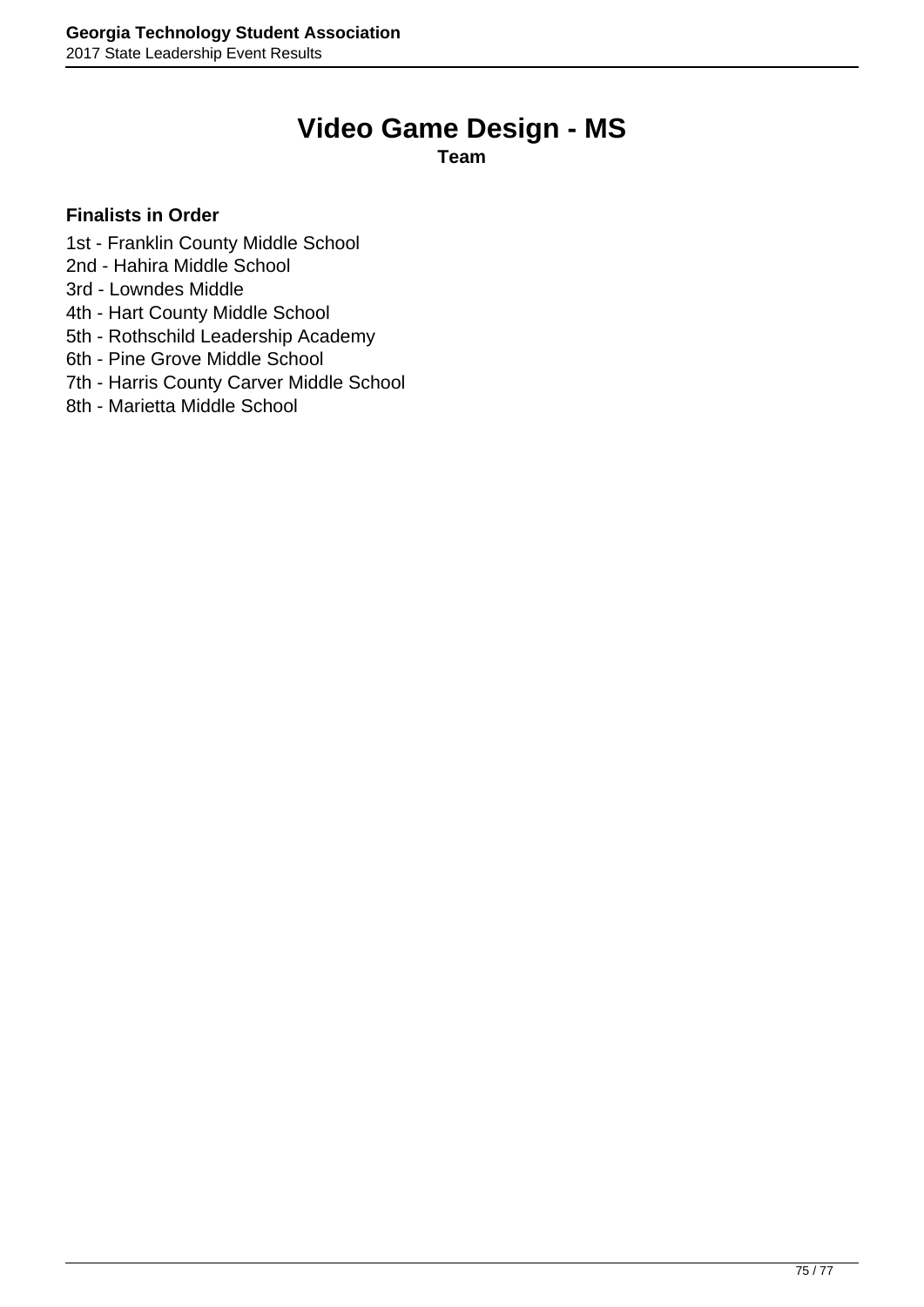### **Webmaster - HS**

**Team**

### **Finalists in Order**

1st - Parkview High School

- 2nd Irwin County High School
- 3rd Arabia Mountain High School
- 4th Morrow High School
- 5th Lambert High School
- 6th Johns Creek High School
- 7th Walnut Grove High School
- 8th Hart County High School
- 9th Cross Keys High School
- 10th East Coweta High School